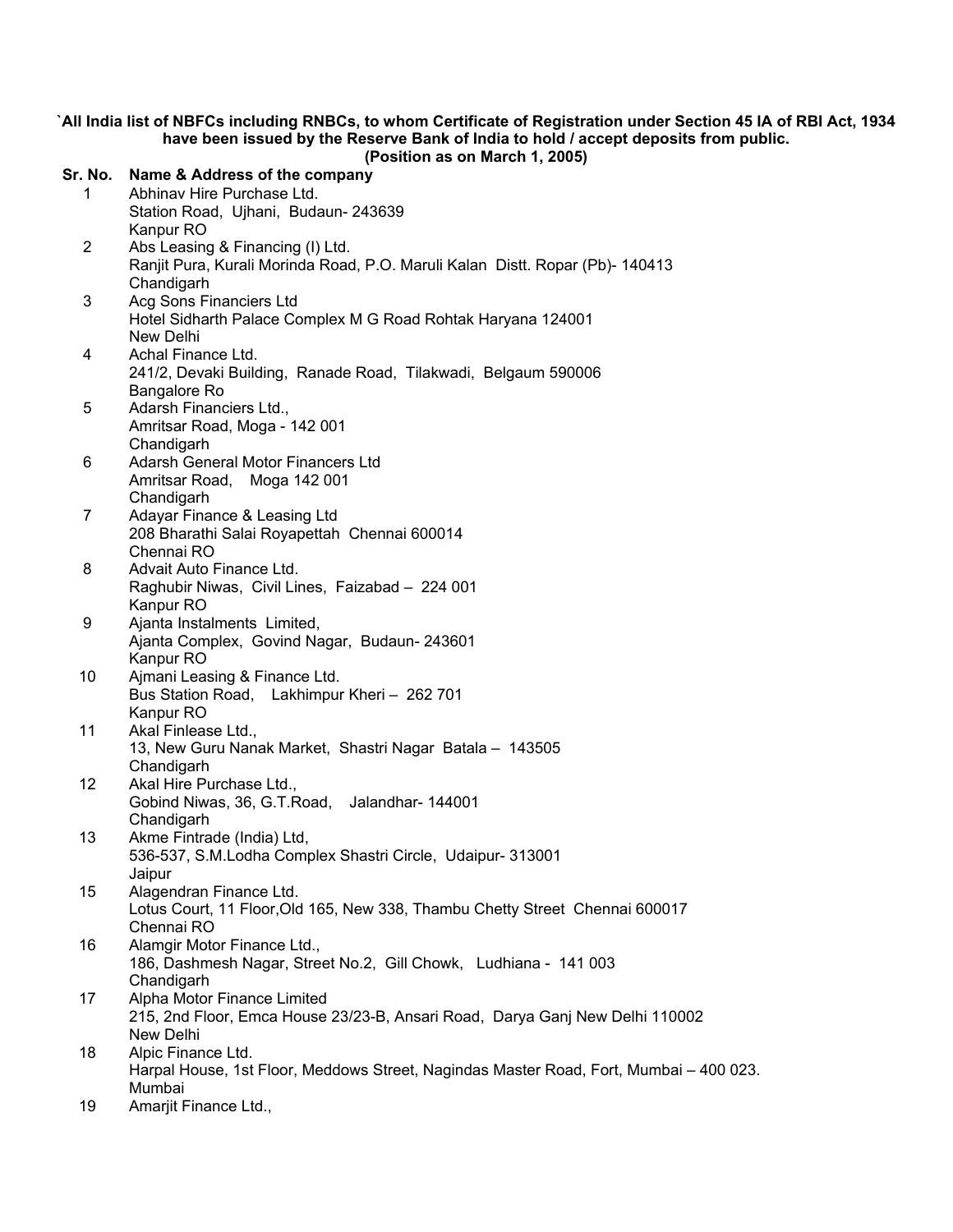|    | Gobind Niwas, 36, Gt Road, Jalandhar - 144 001<br>Chandigarh                                    |
|----|-------------------------------------------------------------------------------------------------|
| 20 | Amarpreet Finance Ltd.,<br>182, New Jawahar Nagar, Jalandhar 144001                             |
|    | Chandigarh                                                                                      |
| 21 | Ambica Instalments Limited,<br>184/4, Nauchandi Road, Near Indir Gate, Meerut 250 002 Kanpur RO |
| 22 | Amrit Hire Purchase Ltd., 35-A, Defence Colony, Jalandhar- 144001                               |
|    | Chandigarh                                                                                      |
| 23 | Amroha Tradefin Limited,                                                                        |
|    | Bazarjat, Amroha, Jyotiba Phule Nagar-244221                                                    |
|    | Kanpur RO                                                                                       |
| 24 | Anand Lakshmi Finance Ltd.                                                                      |
|    | 11-1-30, 1st Street, Brodipeta, Palacol- (Wg Dist) 534 260                                      |
|    | Hyderabad RO                                                                                    |
| 25 | Anmol Financial Services Ltd.                                                                   |
|    | A-66, 1st Floor Guru Nanak Pura, Vikas Marg Delhi 110092                                        |
| 26 | New Delhi<br>Anna Finance Limited                                                               |
|    | 16 B/9, Dev Nagar D.B. Gupta Road, Karol Bagh New Delhi 110005                                  |
|    | New Delhi                                                                                       |
| 27 | Annapoorna Finvest Ltd.                                                                         |
|    | 29-14-25, Prakasam Road, Governorpet, Vijayawada- 520 002                                       |
|    | Hyderabad RO                                                                                    |
| 29 | Anuvish Finance Limited,                                                                        |
|    | 211, Murli Bhavan, 10-A, Ashok Marg, Lucknow 226 001                                            |
|    | Kanpur RO                                                                                       |
| 30 | Apna Finance (India) Ltd                                                                        |
|    | 82/282 T.T.K.Road Alwarpet Chennai 600018<br>Chennai RO                                         |
| 31 | Aps Hire Purchase Ltd.,                                                                         |
|    | Station Road, Ujhani, Budaun - 243 639                                                          |
|    | Kanpur RO                                                                                       |
| 32 | Aquila Finance Limited Salala Building,                                                         |
|    | 20/1213 Opposite Head Post Office Vadakara 673 101                                              |
|    | Thiruvananthapuram                                                                              |
| 33 | Arcot Finance And Agency Ltd No.                                                                |
|    | 52 Nelson Manickam Road 2ndfloor, Aminjikarai Chennai 600029                                    |
| 34 | Chennai RO<br>Arman Lease And Finance Ltd.                                                      |
|    | 502-503, Sakar Iii, Opp. Old High Court Off Ashram Road Ahmedabad                               |
|    | Ahmedabad                                                                                       |
| 35 | Arora Fincap Ltd.                                                                               |
|    | Bhagat Singh Chowk, Suratgarh-335804                                                            |
|    | Jaipur                                                                                          |
| 36 | Arshdeep Finance Ltd.,                                                                          |
|    | Wh-98, Old Adda Kapurthala Jalandhar (Pb.) - 144 001                                            |
|    | Chandigarh                                                                                      |
| 38 | Aruna Leasing & Finance Ltd.                                                                    |
|    | 27-18-36, Congress Office Road Governorpet, Vijayawada- 520 002<br>Hyderabad RO                 |
| 39 | Askrija Finance & Leasing Pvt Ltd                                                               |
|    | C-9/35, 1st Floor Office No.6, Sector-8, Rohini Delhi 110085                                    |
|    | New Delhi                                                                                       |
| 40 | Auram Leasing & Finance Ltd.                                                                    |
|    | 113/10a, Santosh Apartments, Prabhat Road, V. R. Ghalsasi Road, Pune - 411 004                  |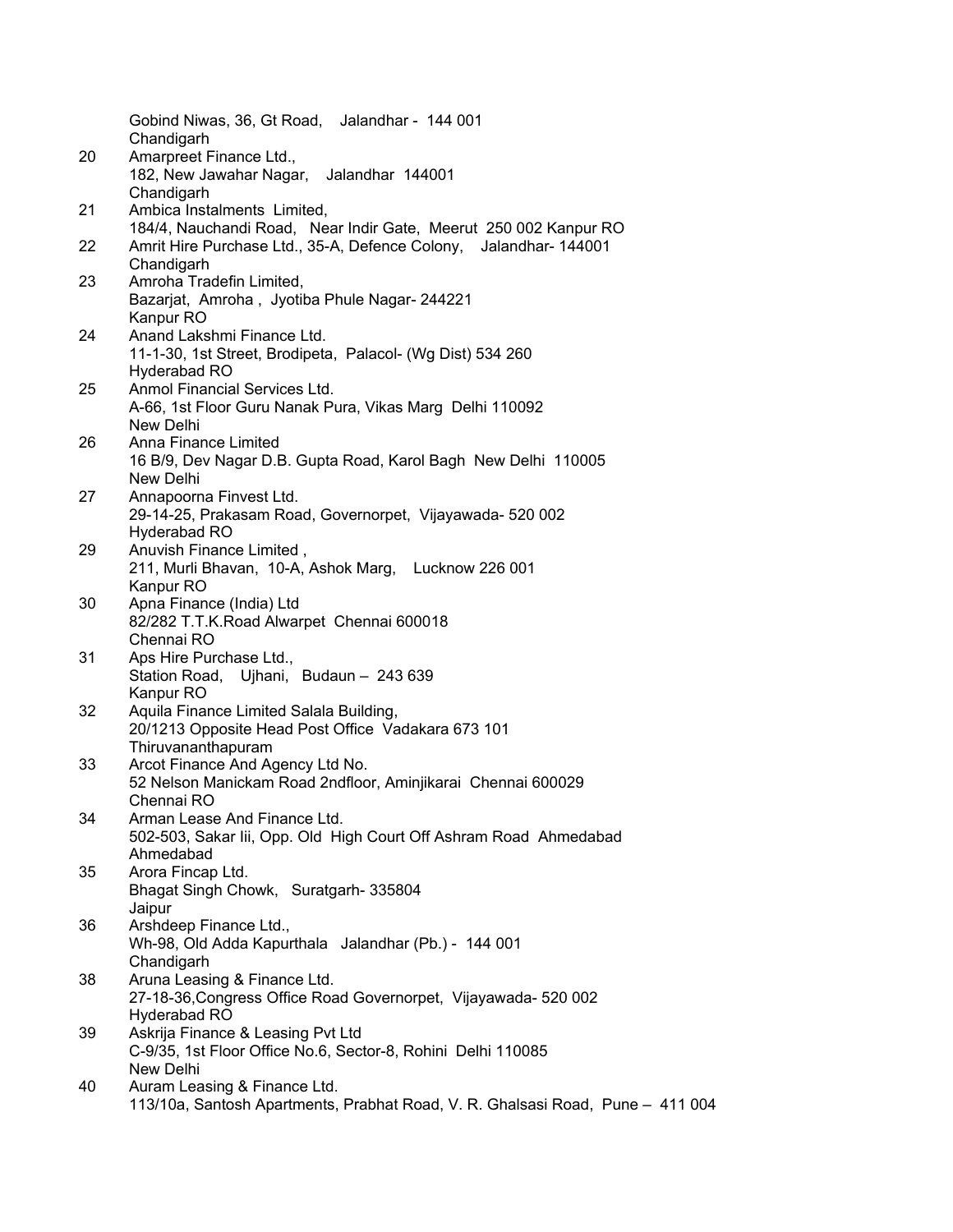|    | Mumbai                                                                                    |
|----|-------------------------------------------------------------------------------------------|
| 41 | Auto & Household Finance (India) Ltd.                                                     |
|    | Cb-365, Ring Road Naraina New Delhi 110028                                                |
|    | New Delhi                                                                                 |
| 42 | Automobile & General Finance Company (P) Ltd.,                                            |
|    | AGF House, 2nd Floor, Nehru Nagar, Agra - 282 002                                         |
|    | Kanpur RO                                                                                 |
| 43 | Avon Capital Services Ltd.                                                                |
|    | 503-504, Shrikant Chambers, V. N. Purav Marg, Near R K Studio, Chembur, Mumbai - 400 071. |
|    | Mumbai                                                                                    |
| 44 | <b>B.D. Credits Limited</b>                                                               |
|    | 3/1, H-4 Amar Park New Rohtak Road, Zakhira Delhi 110035                                  |
|    | New Delhi                                                                                 |
| 45 | B.R.M. Lease & Credit Pvt Ltd.                                                            |
|    | M-118connought Circus New Delhi 110001                                                    |
|    | New Delhi                                                                                 |
| 46 | B.V.Finance & Leasing Ltd.                                                                |
|    | A-979 Indira Nagar, Lucknow 226 016                                                       |
|    | Kanpur RO                                                                                 |
| 47 | Baba Farid Investment Pvt. Ltd.                                                           |
|    | Dawerna Road, Kotkapura-151204                                                            |
|    | Chandigarh                                                                                |
| 48 | Baba Finance Pvt. Ltd.,                                                                   |
|    | 30, Patel Chowk, Near Railway Station, Jalandhar City - 144 008                           |
|    | Chandigarh                                                                                |
| 49 | Baba Puran Dass Financial Services Ltd.                                                   |
|    | Shri Ram Building, Marri Street, G.T.Road, Khanna - 141 401                               |
|    | Chandigarh                                                                                |
| 50 | Baithul Islam Finance & Investment (India) Pvt.Ltd.:                                      |
|    | Emkey Manzil Kallatumukku Manacaud P.O Thiruvananthapuram 695 009                         |
|    | Thiruvananthapuram                                                                        |
| 51 | Bajaj Auto Finance Ltd.                                                                   |
|    | Mumbai-Pune Road, Akurdi, Pune - 411 035.                                                 |
|    | Mumbai                                                                                    |
| 52 | Balaji Fund Growth Ltd.,                                                                  |
|    | 280, Goel Complex, Bans Mandi, Bareilly                                                   |
|    | Kanpur RO                                                                                 |
| 53 | Balaji Indofin Limited                                                                    |
|    | Madhuban Shopping Complex, Station Road, Pilibhit 262 001                                 |
|    | Kanpur RO                                                                                 |
| 54 | Balaji Instalments Limited                                                                |
|    | Madhuban Shopping Complex, Station Road, Pilibhit                                         |
|    | Kanpur <sub>RO</sub>                                                                      |
| 55 | Balaji Instalments Supply Ltd.                                                            |
|    | 280, Goel Complex, Bans Mandi, Bareilly                                                   |
|    | Kanpur RO                                                                                 |
| 56 | <b>Bansal Credits Limited</b>                                                             |
|    | 1, Ansari Road, 2nd Floor Above Allahabad Bank, Daryaganj New Delhi 110002                |
|    | New Delhi                                                                                 |
| 57 | Bansal Motor Finance Ltd.                                                                 |
|    | Kedar House 8\2, Abdul Aziz Road, W.E.A. Karol Bagh New Delhi 110005                      |
|    | New Delhi                                                                                 |
| 58 | Barkha Financiers Ltd.,                                                                   |
|    | 105, First Floor, Transport Nagar, Meerut 250 002                                         |
|    | Kanpur RO                                                                                 |
| 59 | Barkha, Instalments Ltd.                                                                  |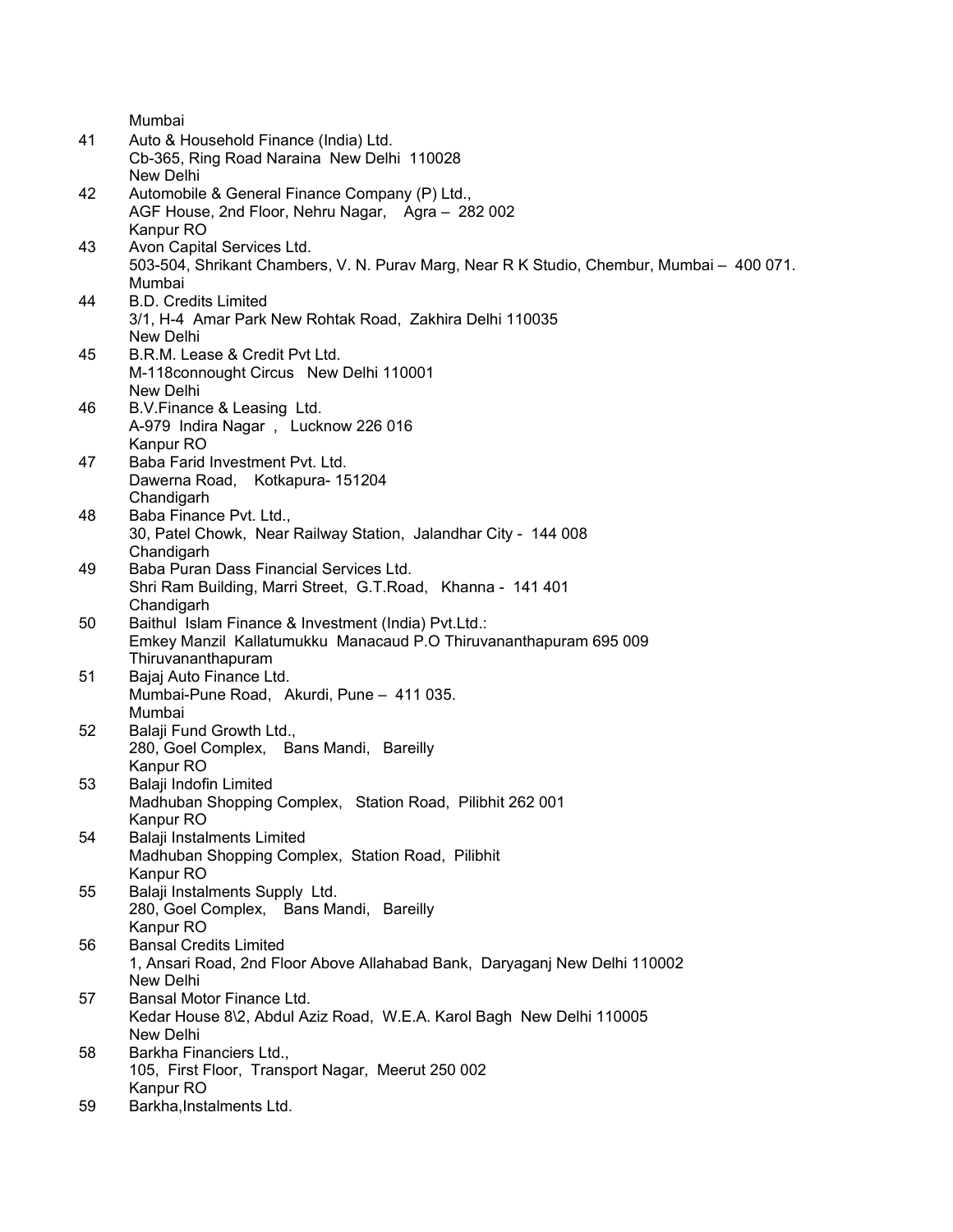|    | Bhagwan Mahabir Marg,, Railway Road, Meerut<br>Kanpur RO                                           |
|----|----------------------------------------------------------------------------------------------------|
| 60 | Basist Leasing & Finance Company<br>35-A, Pilli Kothi M.B. Road, Khanpur New Delhi 110062          |
|    | New Delhi<br>Bathla And Co. Ltd.                                                                   |
| 61 | 8380\7, Bathla House Roshanara Road Delhi 110007                                                   |
|    | New Delhi                                                                                          |
| 62 | Beeru Brothers Finance Ltd                                                                         |
|    | 24-25, Tikona Park Nit, Faridabad Haryana 121001                                                   |
|    | New Delhi                                                                                          |
| 63 | Bell Leasing And Hire Purchase Limited,                                                            |
|    | 40/9715-C, Bhagheeratha Santhwana, Chitoor Road, Ernakulam Dist 682018                             |
|    | Thiruvananthapuram                                                                                 |
| 64 | Berar Finance Ltd.                                                                                 |
|    | J. P. Chambers, South Ambazari Road, Shraddhanand Peth, Nagpur - 440 010.                          |
|    | Mumbai                                                                                             |
| 65 | Bhagwan Instalments Limited,                                                                       |
|    | Station Road Ujhani, Budaun 244 639                                                                |
|    | Kanpur RO                                                                                          |
| 66 | Bhagwn H.P Limited,                                                                                |
|    | Station Road, Ujhani, Budaun 243 639                                                               |
|    | Kanpur RO                                                                                          |
| 67 | Bhanot Finance Ltd.                                                                                |
|    | Bhanot House, Kachi Chawni, Jammu                                                                  |
|    | Jammu                                                                                              |
| 68 | Bharat Finance & Industries Ltd.,<br>Old Bus Stand, Near Railway Station, Jalandhar City - 144 001 |
|    | Chandigarh                                                                                         |
| 69 | Bhasin Credit Aid Ltd.                                                                             |
|    | 19, Local Shopping Centre Madangir New Delhi 110062                                                |
|    | New Delhi                                                                                          |
| 70 | Bhaskar Narayan Finance Co. (P) Ltd.                                                               |
|    | Flat No.102, H.No.6-1-69/1, Block Ag.K.R. Mansion, Saifabad, Hyderabad- 500 004                    |
|    | Hyderabad RO                                                                                       |
| 71 | Bhojwani Leasing & Finance Ltd.                                                                    |
|    | Dalmal Towers, 14th Floor, 211 Nariman Point, Mumbai - 400 021.                                    |
| 72 | Mumbai<br>Bhonsale Leasing & Finance Co. Ltd.                                                      |
|    | "Jijai" Laxmi Nagar, Phaltan, Dist: Satara - 415 523.                                              |
|    | Mumbai                                                                                             |
| 73 | Bijnor Leasing (P)Limited,                                                                         |
|    | 156, Civil Lines, Bijnor (U.P) 246701                                                              |
|    | Kanpur RO                                                                                          |
| 74 | <b>Bikaner Commercial Co Ltd</b>                                                                   |
|    | 8 India Exchange Place Kolkata 700 001                                                             |
|    | Kolkata                                                                                            |
| 75 | Bindiya Capital Ltd Basement,                                                                      |
|    | Vikas Complex 37, Veer Savarkar Block, Vikas Marg Delhi 110092                                     |
|    | New Delhi                                                                                          |
| 76 | Birla Global Finance Ltd.                                                                          |
|    | Appejay House, 2nd Floor, Shahid Bhagat Singh Road, Fort, Mumbai - 400 001.<br>Mumbai              |
| 77 | <b>Black Diamond Finance Ltd</b>                                                                   |
|    | New Market, Station Rd Parasia Distt. Chhindwara Mp 480 441                                        |
|    | <b>Bhopal Ro</b>                                                                                   |
|    |                                                                                                    |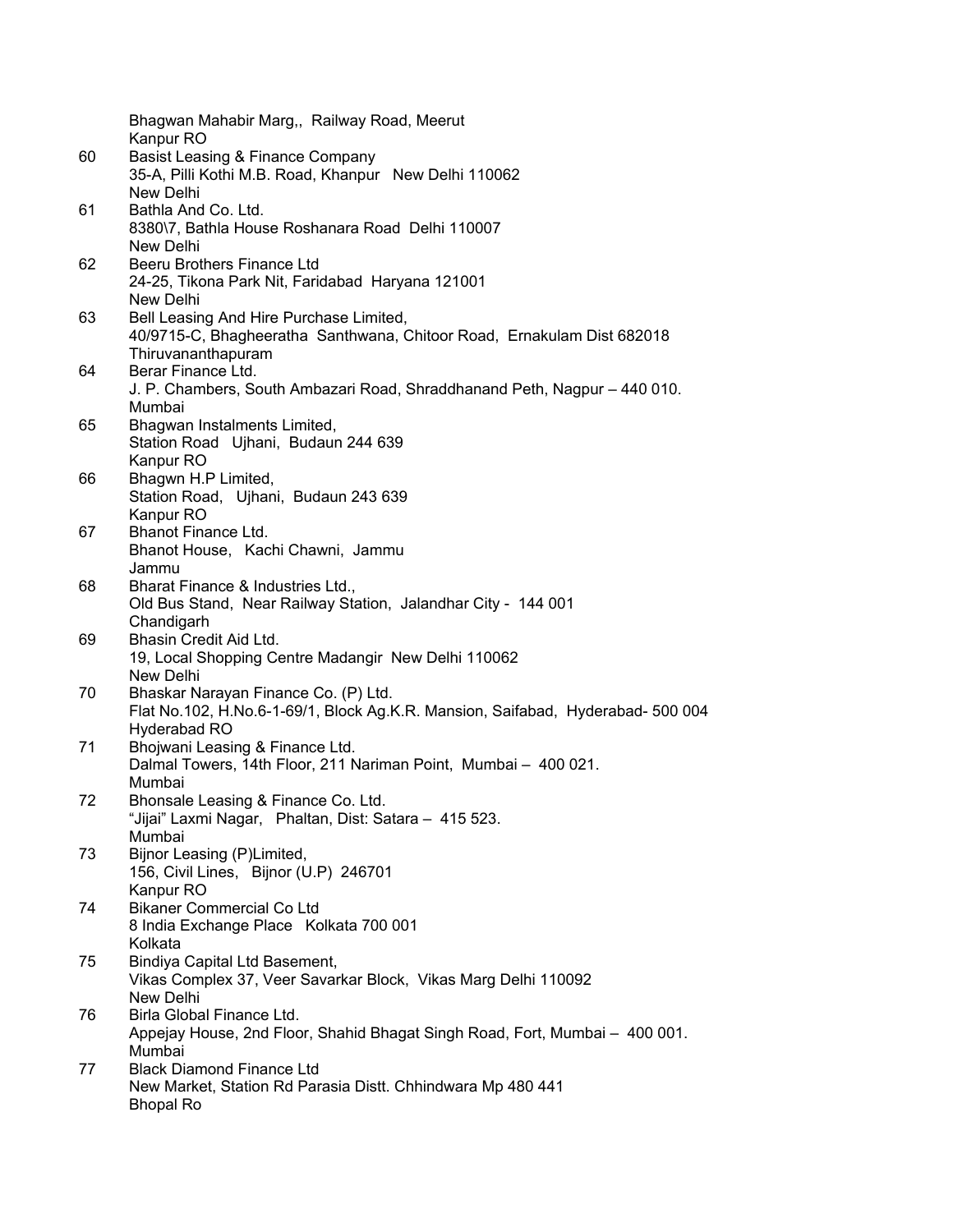| 78 | Blue Jay Finlease Ltd.                                                                            |
|----|---------------------------------------------------------------------------------------------------|
|    | Chottu Ram Chowk Civil Road, Rohtak Haryana 124001                                                |
|    | New Delhi                                                                                         |
| 79 | <b>Brd Securities Ltd;</b>                                                                        |
|    | Bethany Complex, Thrissur Road, Kunnamkulam, Thrissur Dist, Kerala -. 680503                      |
|    | Thiruvananthapuram                                                                                |
| 80 | Brijendra Hire Purchase & Finance Ltd                                                             |
|    | Main Rd Shahdol Mp 484 001                                                                        |
|    | <b>Bhopal Ro</b>                                                                                  |
| 81 | Brr Leafin Pvt. Ltd.                                                                              |
|    | 6-3-666/A/102, Lumbini Towers, Punjagutta, Hyderabad- 500 082<br>Hyderabad RO                     |
| 82 | Canbank Factors Ltd.                                                                              |
|    | P.O. Box 9951 17, Seshadri Road, Bangalore-560009                                                 |
|    | <b>Bangalore Ro</b>                                                                               |
| 83 | <b>Carthic Credits Ltd</b>                                                                        |
|    | Parsn Residency 47 Rajaji Road, Ramnagar Coimbatore 641009                                        |
|    | Chennai RO                                                                                        |
| 84 | Ceejay Finance Limited                                                                            |
|    | C.J.House Mota Pore Nadiad                                                                        |
|    | Ahmedabad                                                                                         |
| 85 | Chadha Finance Pvt Ltd.                                                                           |
|    | Bg-314 Sanjay Gandhi Transport Nagar Delhi 110042                                                 |
|    | New Delhi                                                                                         |
| 86 | Chambers Equity & Financial Co. Ltd.                                                              |
|    | B-133, Mittal Tower, Nariman Point, Mumbai - 400 021                                              |
|    | Mumbai                                                                                            |
| 87 | Chandan Credits Ltd, Shop No.26, Amar Shree Complex Bhagpat Delhi Road, Crossing Meerut - 250 002 |
|    | Kanpur RO                                                                                         |
| 88 | Chandandhara Finance Ltd                                                                          |
|    | Chandan House Sector 21 Gandhinagar                                                               |
|    | Ahmedabad                                                                                         |
| 89 | Chartered Leasing (P) Ltd.                                                                        |
|    | No 27, Victoria Road, Bangalore 560047                                                            |
|    | <b>Bangalore Ro</b>                                                                               |
| 90 | Chatha Financial Services Ltd.,                                                                   |
|    | 1, Ravi Manzil, Opp. Friends Cinema, Jalandhar City 144001                                        |
|    | Chandigarh                                                                                        |
| 91 | Chatha Financiers Ltd.,                                                                           |
|    | 1, Ravi Manzil, Opp. Friends Cinema, Jalandhar City 144001<br>Chandigarh                          |
| 92 | Chemm Finance Ltd.                                                                                |
|    | No.27, 1st Cross, C.S.I Compound, Bangalore 560027                                                |
|    | Bangalore Ro                                                                                      |
| 93 | Chenai Financeco Ltd.                                                                             |
|    | 5-9-22/1, Shapoorwadi Adarsh Nagar, Hyderabad- 500 063                                            |
|    | Hyderabad RO                                                                                      |
| 94 | Chinmay Finlease P. Ltd.                                                                          |
|    | Azad Chowk Bhabhar Banaskantha(Ng)                                                                |
|    | Ahmedabad                                                                                         |
| 95 | Chittrakoot Motor Finance Limited,                                                                |
|    | 217/ A-13, Durga Tower,<br>District Centre, Raj Nagar Ghaziabad 201 002                           |
|    | Kanpur RO                                                                                         |
| 96 | Cholamandalam Investments & Finance Co Ltd                                                        |
|    | Tiam House 28 Rajaji Salai Chennai 600001                                                         |
|    | Chennai RO                                                                                        |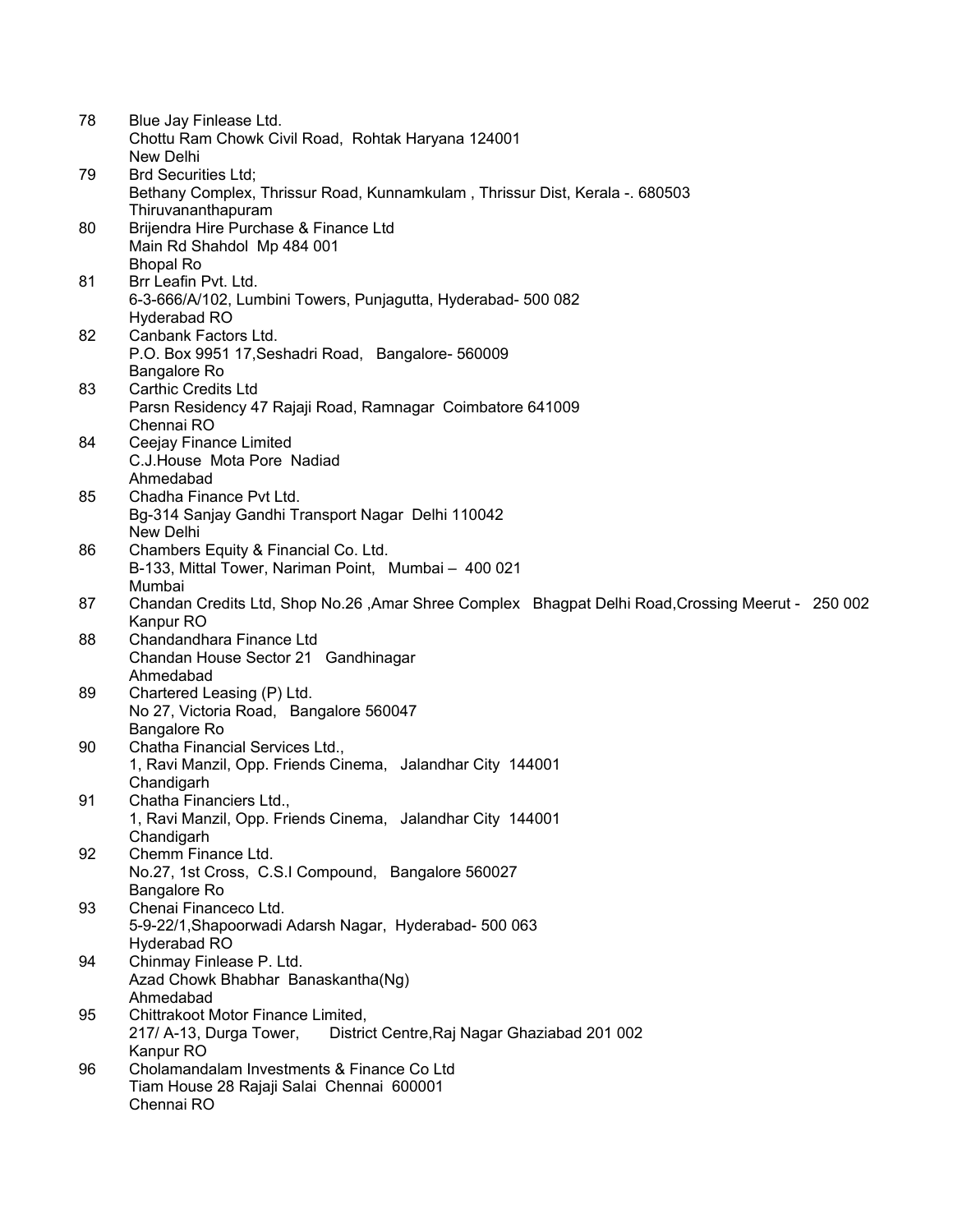| 97  | Concord Marketing & Financiers Pvt. Ltd.<br>6, Chinali Apartments, 6/6, Erandwane, Pune - 411 004.<br>Mumbai          |
|-----|-----------------------------------------------------------------------------------------------------------------------|
| 98  | Dada Dev Finance & Leasing Pvt Ltd.<br>Wz-2, Sadh Nagar Palam Colony New Delhi 110045<br>New Delhi                    |
| 99  | Daksum Finance Ltd.<br>Mani Ram Mkt., Kanak Mandi, Jammu<br>Jammu                                                     |
| 100 | Dandona Finance Ltd.<br>Xv-1701-1702, Pratap Street Chuna Mandi, Pahar Ganj New Delhi 110055<br>New Delhi             |
| 101 | Dani Finlease Ltd.<br>4b Barodawala Mansion, 81 Dr. Annie Besant Road, Worli, Mumbai - 400 018.<br>Mumbai             |
| 102 | Dani Trading & Investment Ltd.<br>3a Barodawala Mansion, 81 Dr. Annie Besant Road, Worli, Mumbai - 400 018.<br>Mumbai |
| 103 | Dar Credit & Capital Ltd<br>45/2 Rafi Ahmed Kidway Road Kolkata 700 016<br>Kolkata                                    |
| 104 | Dashmesh Fin Invest Co. Ltd.<br>1st Floor, State Bank Of Patiala, G.T. Road, Moga - 142 001<br>Chandigarh             |
| 105 | Deccan Finance Ltd<br>75, 111 Floor Nungambakkam, High Road Chennai 600 034<br>Chennai RO                             |
| 106 | Deep Dhalleke Auto Financiers Ltd.,<br>Near Lic Building, Ferozepur Road, Moga - 142001<br>Chandigarh                 |
| 107 | Deep Finance Ltd.,<br>Garha Road, Near Radio Station, Jalandhar City-144001<br>Chandigarh                             |
| 108 | Deep Fincap Ltd.,<br>Near Lic Building, Ferozepur Road, Moga - 142 001<br>Chandigarh                                  |
| 109 | Deep Finvest Ltd.,<br>Near Lic Building, Ferozepur Road, Moga - 142 001<br>Chandigarh                                 |
| 110 | Deep Hire Purchase Ltd.,<br>Garha Road, Near Radio Station,<br>Jalandhar City - 144001<br>Chandigarh                  |
| 111 | Deep Motor Finance Ltd.,<br>Garha Road, Near Radio Station, Jalandhar City - 144001<br>Chandigarh                     |
| 112 | Delhi Properties & Building Society Ltd.<br>G-77nizamuddin (West) New Delhi 110013 New Delhi                          |
| 113 | Delhi Punjab Finance Co. Ltd., 5, Patel Chowk, Jalandhar - 144008<br>Chandigarh                                       |
| 114 | Denovo Leasing & Investments Ltd<br>No.12, Ist Floor Maruti Complex, Line Bazar Dharwad 580001<br>Bangalore Ro        |
| 115 | Dewan Motors Investment & Finance Ltd.<br>J-2nd-25, Central Market Lajpat Nagar-li New Delhi 110024<br>New Delhi      |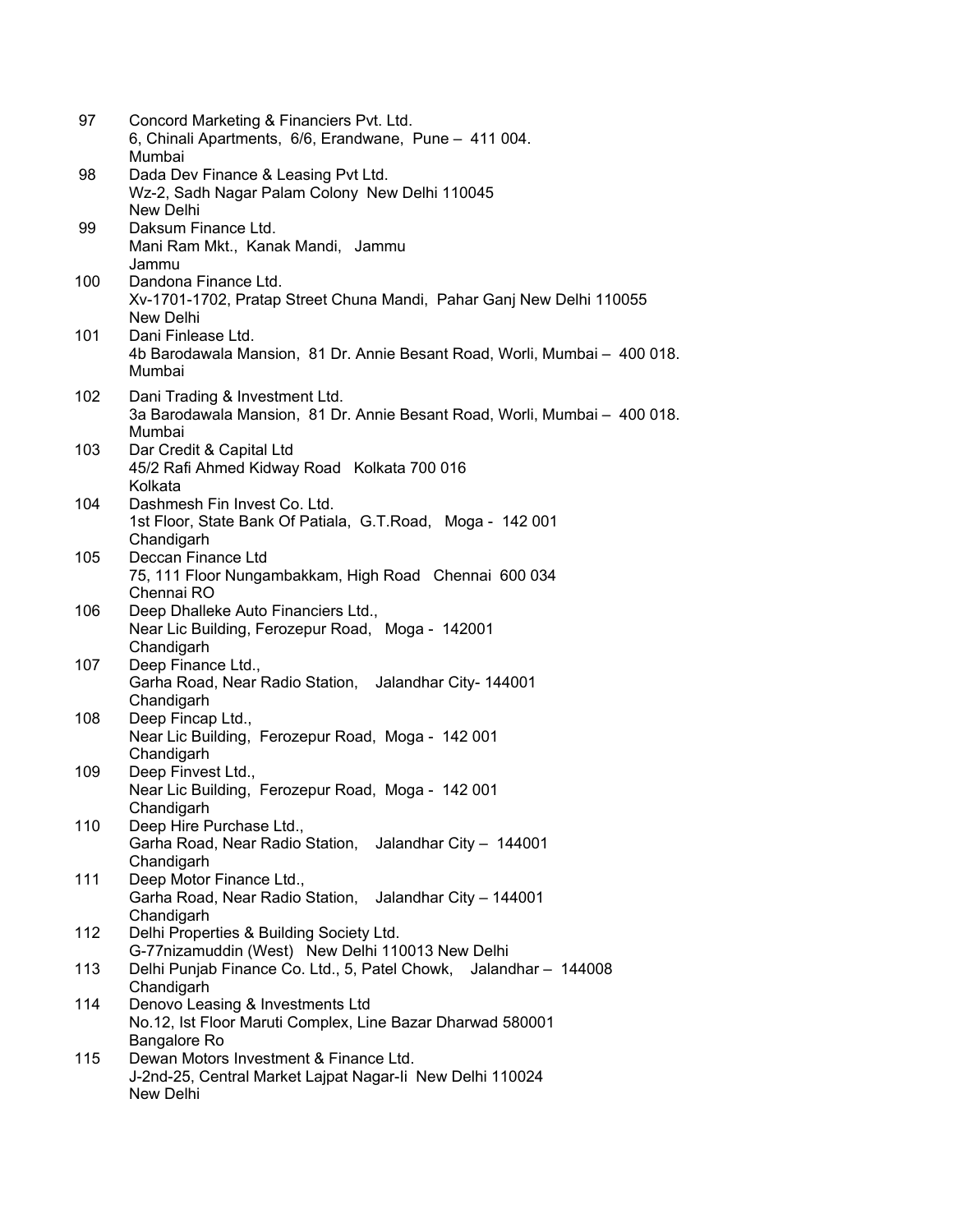| 116 | Dfl Finance Ltd.                                                                     |
|-----|--------------------------------------------------------------------------------------|
|     | D No.40-13-4, Benz Circle, Chandramoulipuram, Vijayawada- 520 010                    |
|     | Hyderabad RO                                                                         |
| 117 | <b>Dhaliwal Finance Private Limited</b>                                              |
|     | 316 Isbt Kashmere Gate Delhi 110006                                                  |
|     | New Delhi                                                                            |
| 118 | Dhanalakshmi Motors Finance Pvt. Ltd                                                 |
|     | No.6-980/A. Dhanalaxmi Tower Netaji Chowk, Humnabad Base, Gunj Road, Gulbarga 585104 |
|     | Bangalore Ro                                                                         |
| 119 | Dhandapani Finance Ltd                                                               |
|     | 17/3, Ramakrishna Street T Nagar, Chennai 600 001                                    |
|     | Chennai RO                                                                           |
| 120 | Dhara Motor Finance Ltd.,                                                            |
|     | Ambedkar Chowk, Near Anupam Takige, Chandpur Bijnor - 246 725                        |
|     | Kanpur RO                                                                            |
| 121 | Dhp Leasing Ltd.,                                                                    |
|     | Garha Road, Near Radio Station, Jalandhar City- 144001<br>Chandigarh                 |
| 122 | Diamond Fincap Ltd.,                                                                 |
|     | Near Truck Union, G.T.Road, Moga-142001                                              |
|     | Chandigarh                                                                           |
| 123 | Diganta Investments & Finance Co. Ltd.                                               |
|     | No 11/2, S.P.M. Road, Shimoga 577202                                                 |
|     | Bangalore Ro                                                                         |
| 124 | Dignity Motors Finance Ltd.,                                                         |
|     | Jeevan Jyoti Shopping Complex, Mehre Barsar, Hamirpur- 177001                        |
|     | Chandigarh                                                                           |
| 125 | Dinesh Commercial Finance Ltd.                                                       |
|     | #3-4-161, Lingampally, Kachiguda Hyderabad 500 027                                   |
|     | Hyderabad RO                                                                         |
| 126 | Dove Finance Ltd                                                                     |
|     | 17a, Baliah Avenue Off Luz Church Road Mylapore<br>Chennai 600 006.                  |
|     | Chennai RO                                                                           |
| 127 | Ds Brar Finance Co. Pvt. Ltd.,                                                       |
|     | Gt Road, 617, Civil Lines, Moga- 142001                                              |
|     | Chandigarh                                                                           |
| 128 | Dsp Finpriint Ltd.                                                                   |
|     | Sandhya Prakash Bhavan Malviya Nagar Mp 462 001                                      |
|     | <b>Bhopal Ro</b>                                                                     |
| 129 | Dutta Financiers (I) Ltd.                                                            |
|     | 90/11, Nanak Nagar, Jammu                                                            |
|     | Jammu                                                                                |
| 130 | Ekjot Advances Ltd.,<br>5, Patel Chowk, Jalandhar- 144008                            |
|     | Chandigarh                                                                           |
| 131 | Elegant Finvest Pvt. Ltd.                                                            |
|     | 105, Sagar Plaza Laxmi Nagar Distt. Centre Delhi 110092                              |
|     | New Delhi                                                                            |
| 132 | Empire Securities & Capital Ltd.                                                     |
|     | 414, Senapati Bapat Marg, Lower Parel, Mumbai - 400 013.                             |
|     | Mumbai                                                                               |
| 133 | <b>Enn Financial Services Ltd</b>                                                    |
|     | 26 Dr. Sudhir Basu Road Kolkata 700 023                                              |
|     | Kolkata                                                                              |
| 134 | Ennobel India Savings & Investments Co Ltd.                                          |
|     | 6(4) Raghavachari Road Opp Radhika Theatre Bellary 583101                            |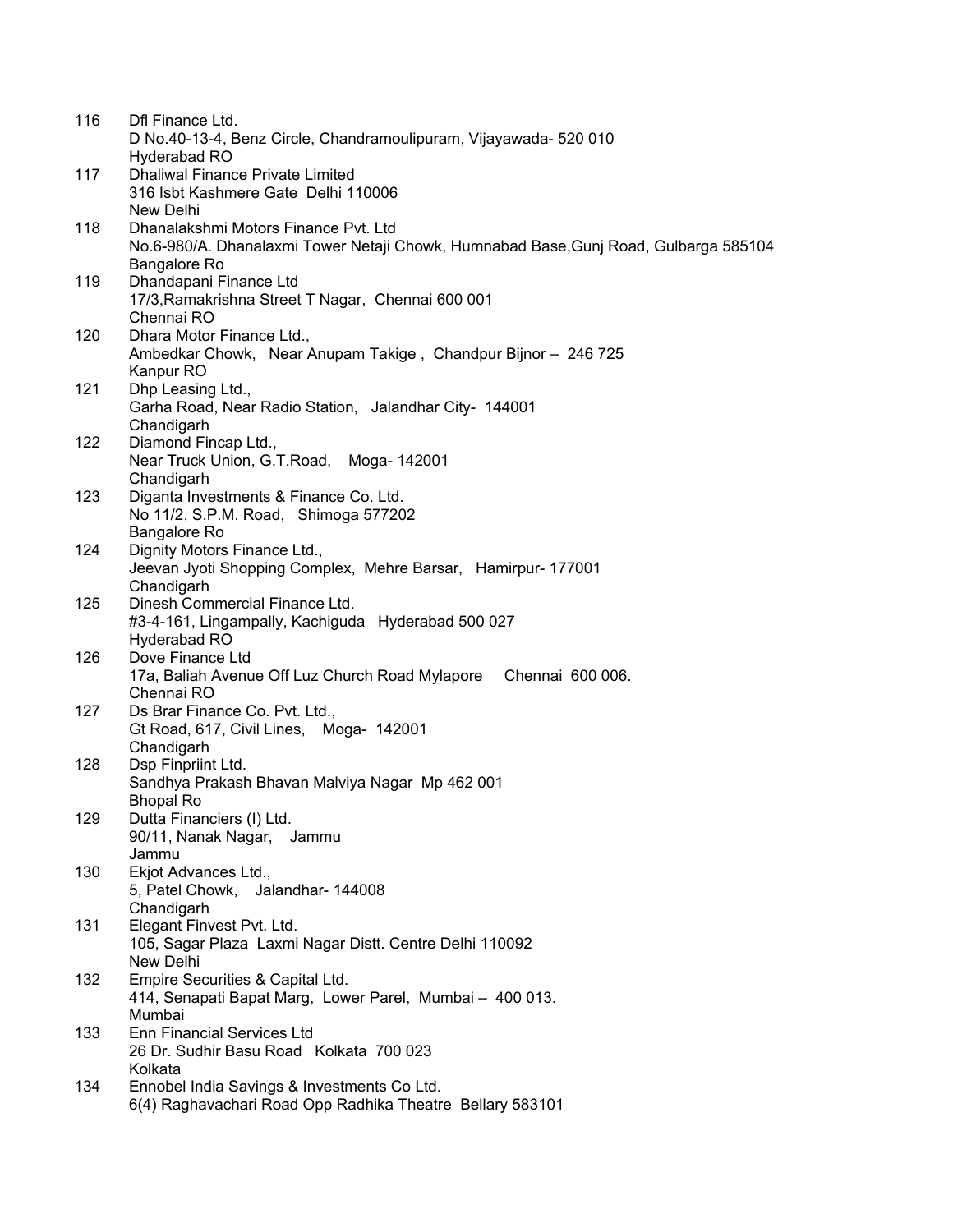Bangalore Ro 135 Ennoble Leasing (India)Ltd. 6(4) Ragavachari Road Opp Radhika Theatre Bellary 583101 Bangalore Ro 136 Escorts Finance Limited N-6, Pratap Building Connaught Circus New Delhi 110001 New Delhi 137 Esn Finance & Capital Services Ltd. 2682\2, Beadon Pura Karol Bagh New Delhi 110005 ew Delhi 138 Ess Dee Hire Purchase Ltd., Gandhi Road, Moga – 142001 Chandigarh 139 Ever Trust Finance (India) Ltd 32 Krishnappa Tank St Chennai 600079 Chennai RO 140 Excellent Fin-Invest Ltd 22, Chandrappa Street Sowcarpet Chennai 600 079 Chennai RO 141 Ex-Servicemen Hire Purchase Finance Ltd. 99, Defence Colony Market, Defence Colony Jalandhar City – 144001 **Chandigarh** 142 Fair Deal General Finance Co. Ltd. 5, Patel Chowk, Jalandhar- 144008 Chandigarh 143 Fairdeal Leasing Ltd., Career Bhavan, 44/27, Career Bhawan Hazratganj, Lucknow Kanpur RO 144 Finance House (India) Pvt Ltd. 3997 Roshanara Road Delhi 110007 New Delhi 145 Fincap Financial Corporation Limited 222-223, 'Aashirwad' D-1, (K-84) Green Park New Delhi 110016 New Delhi 146 First Leasing Co. Of India Ltd P0 Box 2747 749 Annasalai Chennai 600 002 Chennai RO 147 Fortis Financial Services Ltd. 55, Hanuman Road Connaught Circus New Delhi 110001 New Delhi 148 Fortress Financial Services Ltd. Darya Nagar House, 2nd Floor, 69, Maharshi Karve Road, Marine Lines, Mumbai – 400 002. Mumbai 149 Forward Securities Ltd. C/O Shri V. N. Nadkarni 12 Jayshree, Abdul Gaffar Marg, Worli Sea-Face, Mumbai – 400 025 Mumbai 150 Fraternal Credit & Financial Services Ltd; 18/269 R, First Floor, Kkm Complex, Thrissur Road, Tana Irinjalakuda- 680125 Thiruvananthapuram 151 Gajraj Motor & General Finance Co. Ltd., 4,Shanti Business Complex, Baghpat Road Meerut City Kanpur RO 152 Galada Finance Ltd 11, Perianaiyakaran Street Sowcarpet Chennai 600 079 Chennai RO 153 Gayaprasad Hiralal Ltd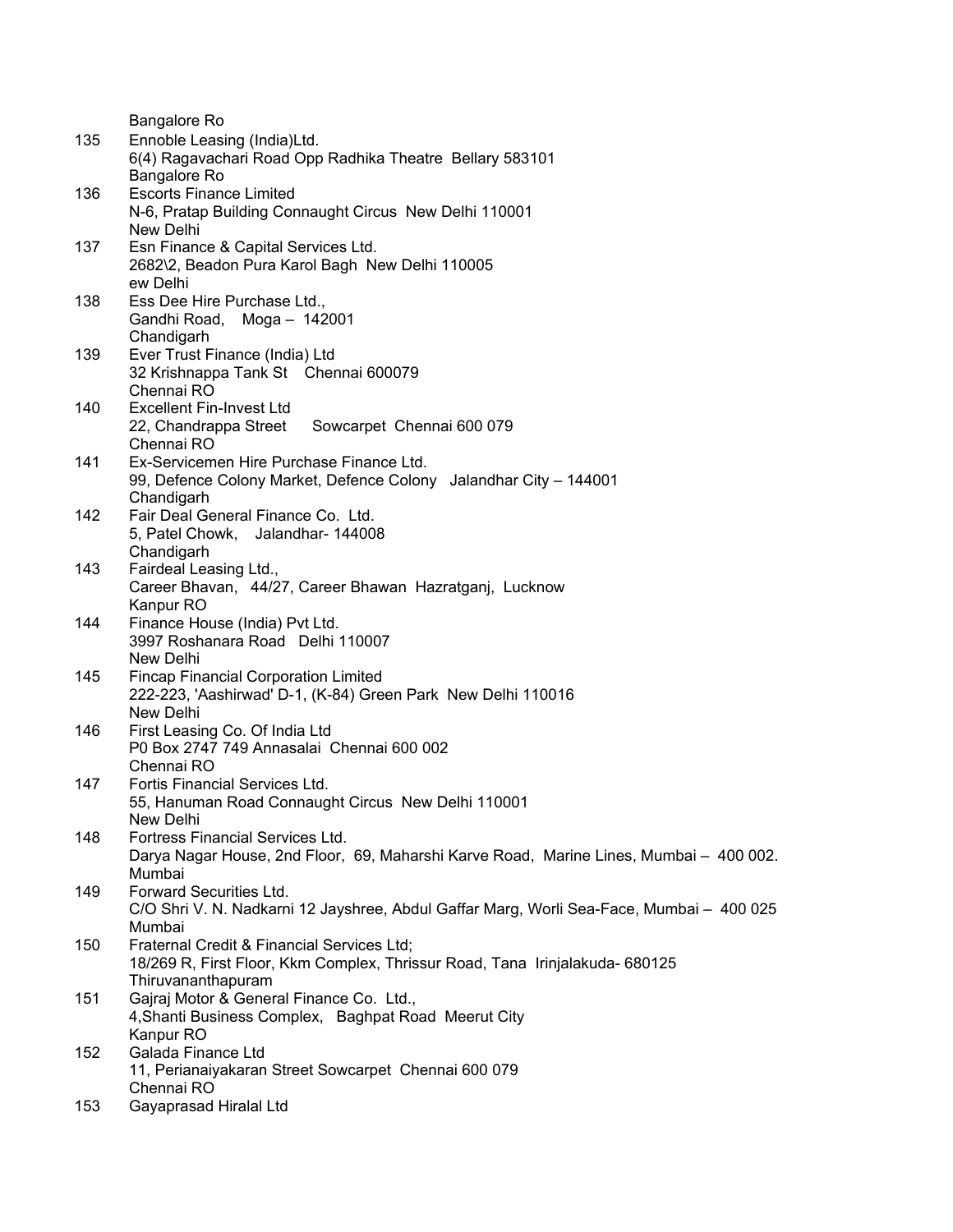|     | 81 Bentinck Street Kolkata 700 001<br>Kolkata                                                    |
|-----|--------------------------------------------------------------------------------------------------|
| 154 | Gee Cee Advance Advance Ltd                                                                      |
|     | 45, New Transport Nagar, Jammu                                                                   |
|     | Jammu                                                                                            |
| 155 | Gilada Finance & Investments Ltd                                                                 |
|     | 209, Swiss Complex Race Course Road Bangalore 560001                                             |
|     | Bangalore Ro                                                                                     |
| 156 | Gill & Virk Finance Co. Ltd.,                                                                    |
|     | Plot No.4, Transport Area, Chandigarh - 160026                                                   |
|     | Chandigarh                                                                                       |
| 157 | Gn Vasavi Finance Ltd.                                                                           |
|     | Suit No. 517 & 518, 5th Floor, Model House, Punjagutta, Hyderabad- 500 482                       |
|     | Hyderabad RO                                                                                     |
| 158 | Gobind Finance & Properties Ltd.,                                                                |
|     | Gobind Niwas, 36, G.T.Road, Jalandhar - 144 001                                                  |
|     | Chandigarh                                                                                       |
| 159 | Gokul Finance & Investment Company Ltd.                                                          |
|     | Flat No.102, Gokul Enclave, Opp. R & B Workshop, Main Road, Kukatpally, Hyderabad 500 072        |
|     | Hyderabad RO                                                                                     |
| 160 | Golden India Leasing & Finance Ltd.<br>Sahil Plaza Building, Dalhousie Road, Pathankot - 145 001 |
|     | Chandigarh                                                                                       |
| 161 | <b>Goli Finance Limited</b>                                                                      |
|     | Wz-386, Ram Chowk Sadh Nagar, Palam Colony New Delhi 110045                                      |
|     | New Delhi                                                                                        |
| 162 | Gondwana Leasing & Finance Pvt. Ltd.                                                             |
|     | 234, Anand Palace, Nandanwar Main Road, Nagpur.                                                  |
|     | Mumbai                                                                                           |
| 163 | Goodluck Advances & Finlease Limited                                                             |
|     | Room No. 307, 3rd Floor, Sai Chambers 783/16, Desh Bandhu Gupta Road,                            |
|     | Karol Bagh New Delhi 110005                                                                      |
|     | New Delhi                                                                                        |
| 164 | Gopalka Auto Finance Ltd                                                                         |
|     | 22 G T Road (West) Asansol West Bengal 713 304                                                   |
|     | Kolkata                                                                                          |
| 165 | Gopalka Finance Corporation Ltd                                                                  |
|     | 22 G T Road (West) Asansol West Bengal 713 304                                                   |
| 166 | Kolkata<br>Gove Investments And Finance Co Ltd                                                   |
|     | 144 Anna Road Chennai 600 002                                                                    |
|     | Chennai RO                                                                                       |
| 167 | Greatfin Leasing & Credit Ltd.                                                                   |
|     | Plot No.39, Near Om Dharam Kanta Hissar Road, Rohtak Haryana 124001                              |
|     | New Delhi                                                                                        |
| 168 | <b>Gtp Finance Ltd</b>                                                                           |
|     | 4/36 Bharathi Street Swarnapuri Salem 636 004                                                    |
|     | Chennai RO                                                                                       |
| 169 | Gujarat Lease Financing Ltd.                                                                     |
|     | Hasubhai Chambers 6th Floor Opp. Town Hall, Ellisbridge Ahmedabad                                |
|     | Ahmedabad                                                                                        |
| 170 | Gujarat State Financial Services Ltd.                                                            |
|     | 62, City Centre Nr. Swastik Charrasta, C.G. Road, Navrangpura, Ahmedabad                         |
|     | Ahmedabad                                                                                        |
| 171 | Gupta Instalments Supply Limited,<br>Gupta Bhawan, Chhatri Chauraha Pilibhit                     |
|     |                                                                                                  |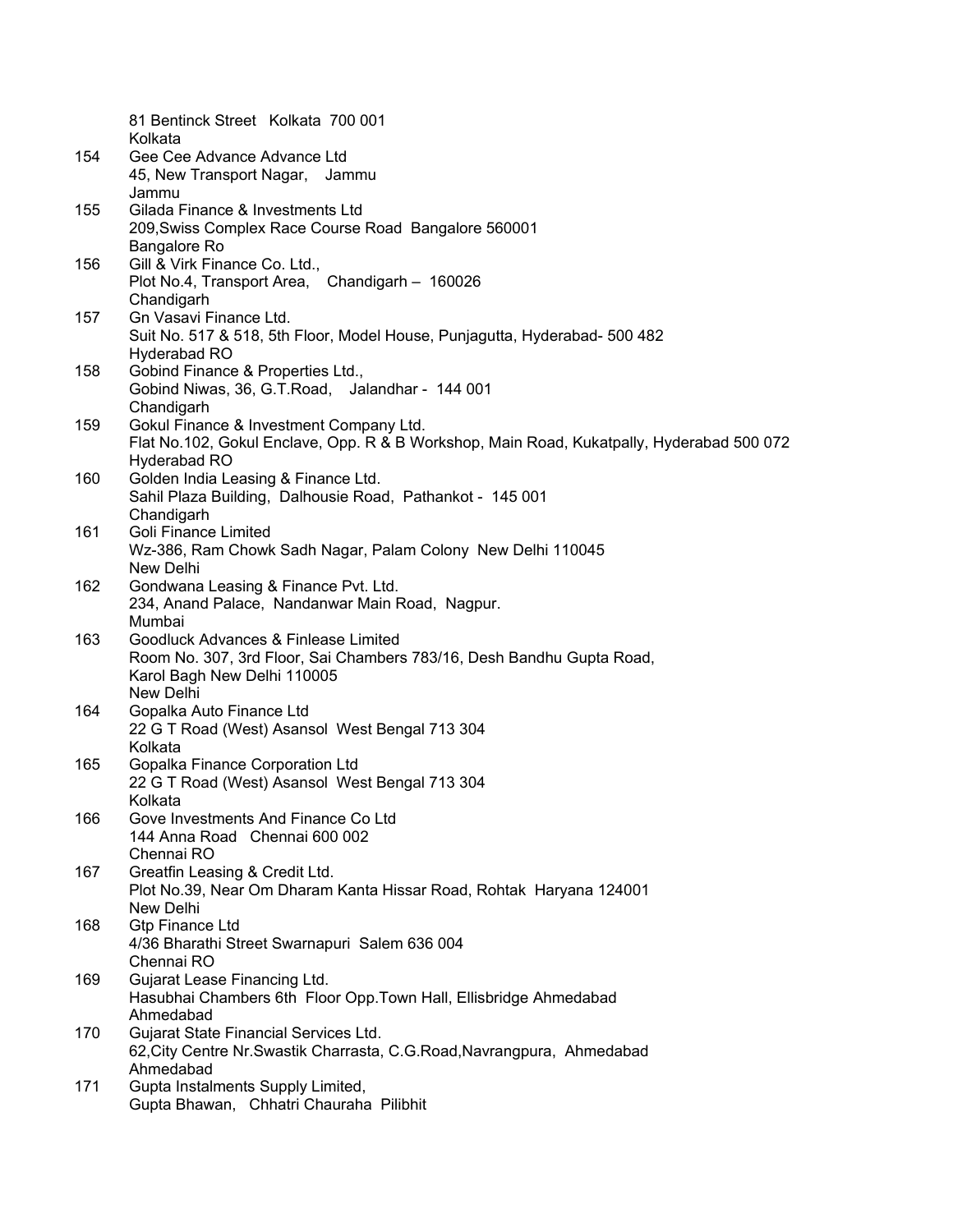Kanpur RO 172 Gupta Motor & General Finance (P) Ltd., Baghpat Stand, Delhi Road, Meerut City 250 002 Kanpur RO 173 Gurukirpa Finvest Ltd. C-43, Kitchlu Nagar, Ludhiana- 141008 Chandigarh 174 Hallmark Leasing & Finance Ltd 36 Halls Road Egmore Chennai 600 008 Chennai RO 175 Hargobind Sahib Hire Purchase Ltd., Novelty Plaza, 5th Floor, Shop No.4, Bhai Bala Chowk, Ludhiana- 141001 Chandigarh 176 Harinder Hire Purchase Ltd., 1st Floor, Near Hotel King, G.T.Road, Jalandhar City - 144 001 Chandigarh 177 Harinder Investments Ltd., 1st Floor, Near Hotel King, G.T.Road, Jalandhar City - 144 001 Chandigarh 178 Harinder Leasing Ltd., 1stfloor, Near Hotel King, G.T.Road, Jalandhar City - 144 001 Chandigarh 179 Harsolia Finance Ltd Nr.Hatmati Bridge Himmatnagar Ahmedabad 180 Haryana Finance Private Limited 3996 Roshanara Road Delhi 110007 New Delhi 181 Haryana State Industrial Development Corp.Ltd. C-13-14, Sector 6 Panchkula Haryana 134109 New Delhi 182 Hastah Finances Ltd. 50-81-25/2, 1st Floor, Seethannapeta, Visakhapatnam- 530 016 Hyderabad RO 183 Heritage Finlease Limited Flat No. 102, Golden Green Apartments, H. No. 6-3-542/1, Punjagutta, Hyderabad 500 082 Hyderabad RO 184 Hero Financial Services Ltd. 601, International Trade Tower Nehru Place New Delhi 110019 New Delhi 185 Him Sikhar Saving & Finance Ltd. Shikhar Complex Adarshgram, Yatra Bus Stand, Rishikesh- 249201 Kanpur RO 186 Himachal Motor & General Finance Ltd. Ward No.7, Near Petrol Pump, Nadaun Road Hamirpur - (H.P) 177001 Chandigarh 187 Himgiri Hire Purchase Ltd., Mandi Road, Ner Chowk, Mandi - (Hp) 175008 Chandigarh 189 Hitin Motor & General Finance Co. Ltd., 116, Maqbara Road, . Kaiserganj, Meerut 250 001 Kanpur RO 190 Honhar Investments Private Limited 72-C, Pocket-14a Himgiri Appartments, Kalkaji Extn. New Delhi 110019 New Delhi

191 Hrd Fincap Ltd.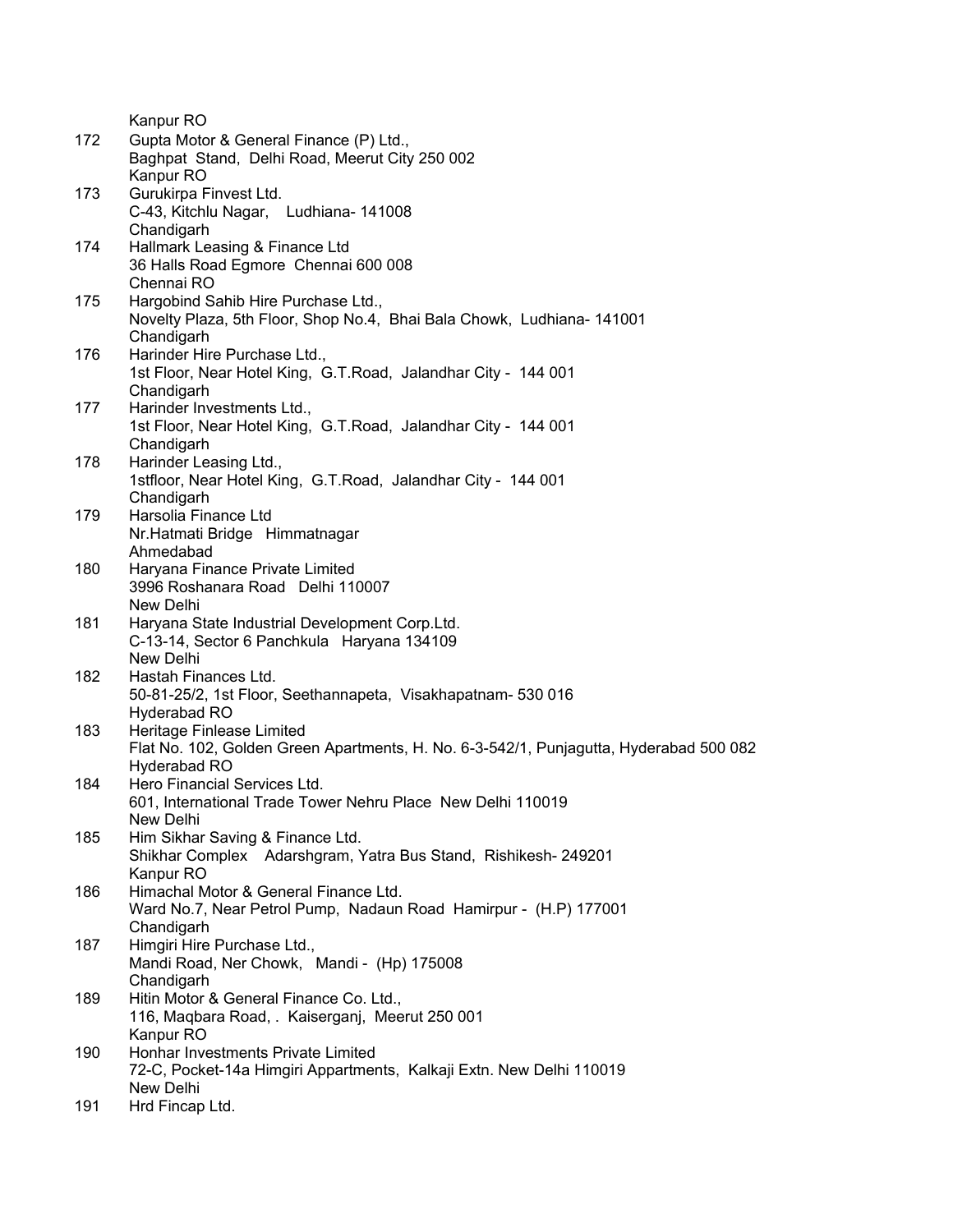|     | Chapper Chowk, Opp. Obc Bank, Mandi Ahmadgarh, Distt. Sangrur- 148021<br>Chandigarh      |
|-----|------------------------------------------------------------------------------------------|
| 192 | <b>IFCI Limited</b><br>61, IFCI Tower Post Box No.4499, Nehru Place New Delhi 110019     |
|     | New Delhi                                                                                |
| 193 | <b>IKF Finance Limited</b>                                                               |
|     | 40-1-144,3rd Floor, Corporate Centre M.G. Road, Vijayawada- 520 010                      |
|     | Hyderabad RO                                                                             |
| 194 | India Cements Capital & Finance Ltd<br>Dhun Bldg 827, Annasalai Chennai 600 002.         |
|     | Chennai RO                                                                               |
| 195 | India Lease Development Limited 4                                                        |
|     | th Floor, Indraprakash Building 21 Barakhamba Road New Delhi 110001                      |
|     | New Delhi                                                                                |
| 196 | India Securities Ltd.                                                                    |
|     | 16th & 17th Floors, Essar House, 11, Keshavrao Khadye Marg, Mahalaxmi, Mumbai - 400 034. |
|     | Mumbai                                                                                   |
| 197 | Indian Seamless Financial Services Ltd.                                                  |
|     | Flat No. 6, Madeena Apartments, Plot No. 10, Viman Nagar, Pune - 411 014.<br>Mumbai      |
| 198 | Indo Asian Finance Ltd                                                                   |
|     | 15 New Giri Road T.Nagar<br>Chennai 600017                                               |
|     | Chennai RO                                                                               |
| 199 | Inovoa Securities Ltd.                                                                   |
|     | 1st Floor, Prithvi Mansion 1/23-B, Asaf Ali Road New Delhi 110002                        |
|     | New Delhi                                                                                |
| 200 | Integrated Finance Co. Ltd.                                                              |
|     | 112, Thyagaraya Road T. Nagar Chennai 600017<br>Chennai RO                               |
| 201 | Inter State Finance Limited                                                              |
|     | 131-140 Ansal Chamber-I 3, Bhikaji Cama Place New Delhi 110066                           |
|     | New Delhi                                                                                |
| 202 | Investech Finance Ltd.                                                                   |
|     | 118, Bajaj Bhawan, 226 Nariman Point, Mumbai - 400 021.                                  |
|     | Mumbai                                                                                   |
| 203 | Ishan Finlease P. Ltd.                                                                   |
|     | 213-214,2nd Floor, Vyapar Bhavan Visnagar<br>Ahmedabad                                   |
| 204 | Isher Finance Pvt. Ltd                                                                   |
|     | 1st Floor, Shivani Market, Gandhi Nagar, Extn. 1, Jammu                                  |
|     | Jammu                                                                                    |
| 205 | J.C.Motor & Finance Company Ltd.,                                                        |
|     | Civil Lines Ii, Opposidte R.T.O.Office, Bijnor 246 701                                   |
|     | Kanpur RO                                                                                |
| 206 | J.K. Prime Investment & Leasing (I) Ltd.                                                 |
|     | Mohalla Pratapgarh, Kanak Mandi, Jammu                                                   |
| 207 | Jammu<br>J.S.Hire Purchase Ltd.,                                                         |
|     | B-294/1, Police Lines Road, Civil Lines Jalandhar - 144 001                              |
|     | Chandigarh                                                                               |
| 208 | Jagat Leasing Ltd.,                                                                      |
|     | Gobind Niwas, 36, G.T. Road, Jalandhar - 144001                                          |
|     | Chandigarh                                                                               |
| 209 | Jai Savings And Hire Purchase (I)Ltd.                                                    |
|     | G. S. Road, Opposite Apsara Cinema, Ulubari, Guwahati<br>Guwahati                        |
|     |                                                                                          |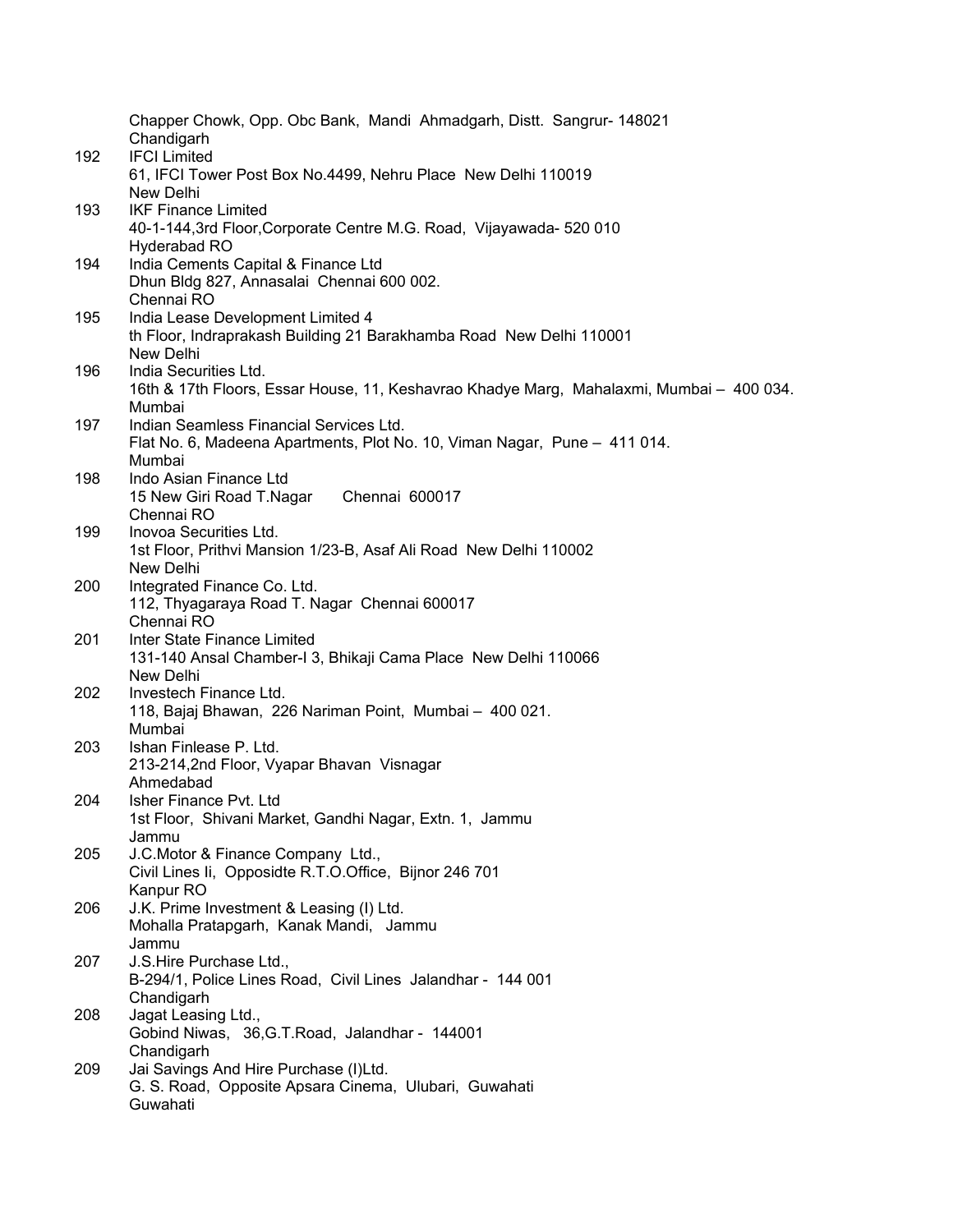| 210 | Jalandhar Cargo Advances Ltd.<br>R-5, Model Town, Adjoining Lajwant Hospital Jalandhar - 144 001                                |
|-----|---------------------------------------------------------------------------------------------------------------------------------|
|     | Chandigarh                                                                                                                      |
| 211 | Jaryal Motors Finance Co. Ltd.,<br>Main Bazar, Ghumarwin, (Bilaspur) Hp - 174 021                                               |
|     | Chandigarh                                                                                                                      |
| 212 | Jassi Hire Purchase Ltd.,<br>Parwana Market, Opp. Kumar Motors, Garha Road, Jalandhar                                           |
|     | Chandigarh                                                                                                                      |
| 213 | Jay Cee Finance Ltd.,<br>Cannaught Circus, Hind Samachar Street, Jalandhar City - 144 001                                       |
| 214 | Chandigarh<br>Jay Ganesh Instalments Ltd,                                                                                       |
|     | Railway Road, Baghpa T Baraut 250 611<br>Kanpur RO                                                                              |
| 215 | Jayabharat Credit Ltd.                                                                                                          |
|     | 2nd Floor, Bldg. No. 5, Solitaire Corporate Park, 151, M. Vasanji Road,<br>Chakala, Andheri (East), Mumbai - 400 093.<br>Mumbai |
| 216 | Jayalakshmi Credit Company Ltd.                                                                                                 |
|     | 3/209, Ghanchi Sheri Navapura Surat<br>Ahmedabad                                                                                |
| 217 | Jeba Finance Ltd                                                                                                                |
|     | 7/60 C.3, Anjugramam Kanyakumari 629401<br>Chennai RO                                                                           |
|     |                                                                                                                                 |
| 218 | Jenson & Nicholson Financial Services Limited                                                                                   |
|     | 4b, Orient Row Kolkata 700 017                                                                                                  |
|     | Kolkata                                                                                                                         |
| 220 | Jindal Fincap Ltd.                                                                                                              |
|     | 58 Agcr Enclave Delhi 110092                                                                                                    |
|     | New Delhi                                                                                                                       |
| 221 | Jiwan Jyoti Deposits & Advances Ltd.,                                                                                           |
|     | Galli Chowk, Mehre Barswar (Hamirpur) Hp - 177 001                                                                              |
|     | Chandigarh                                                                                                                      |
| 222 | Johal Investments Ltd.,                                                                                                         |
|     | 3, Dashmesh Market, Garha Road, Jalandhar - 144 001                                                                             |
|     | Chandigarh                                                                                                                      |
| 223 | Ju-Ju Finance & Leasing Ltd                                                                                                     |
|     | Wz-2a\1, Sadh Nagar Palam Colony New Delhi 110045                                                                               |
|     | New Delhi                                                                                                                       |
| 224 | K.C.Fincap Ltd.,                                                                                                                |
|     | Channu Wala Road, Bagha Purana Moga (Pb) - 142 001                                                                              |
|     | Chandigarh                                                                                                                      |
| 225 | K.S.Capital Services Ltd,                                                                                                       |
|     | National Motors Building, M.I. Road, Jaipur- 302001                                                                             |
|     | Jaipur                                                                                                                          |
| 226 | K.Z.Leasing And Finance Ltd                                                                                                     |
|     | 1st Floor, Deshna Chambers B/H Kadva Patidar Wadi Usmanpura, Ahmedabad                                                          |
|     | Ahmedabad                                                                                                                       |
| 227 | Kailash Auto Finance Limited,                                                                                                   |
|     | 84/105, G.T.Road, Kanpur                                                                                                        |
|     | Kanpur RO                                                                                                                       |
| 229 | Kamakhia Finance & Leasing Ltd.                                                                                                 |
|     | United House, Moti Bazar, Jammu                                                                                                 |
|     | Jammu                                                                                                                           |
| 230 | Kamal Auto Finance Ltd,                                                                                                         |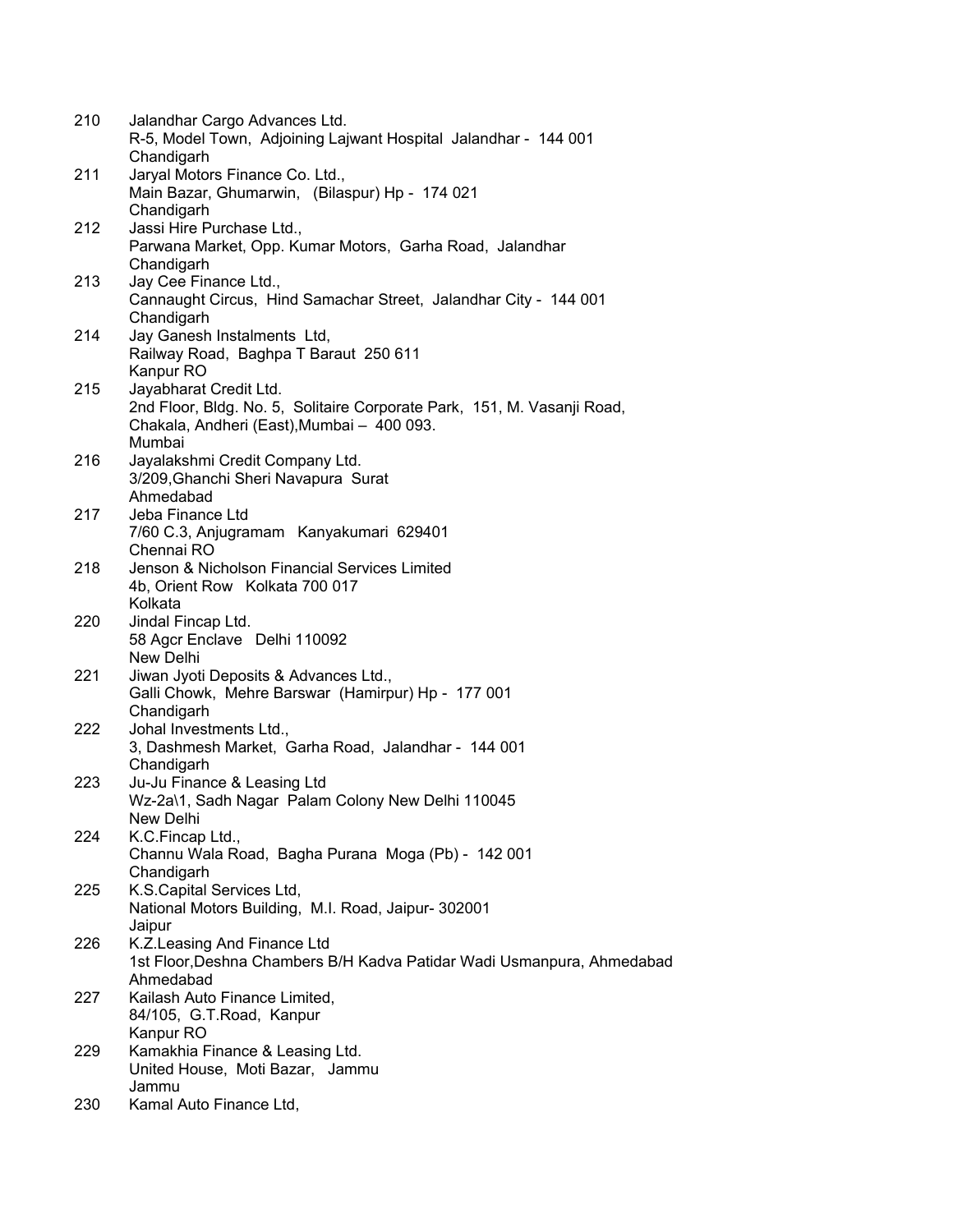|     | Kamal & Co. Premises, M.I. Road, Jaipur<br>Jaipur                                 |
|-----|-----------------------------------------------------------------------------------|
| 231 | Kanak Instalments Limited,                                                        |
|     | 214 A, First Floor, Amar Shree Complex Delhi Road, Meerut 250 002                 |
|     | Kanpur RO                                                                         |
| 232 | Kanakadurga Leasing & Finance Ltd.                                                |
|     | 40-1-41, M.G. Road, Labbipet, Vijayawada- 520 010                                 |
|     |                                                                                   |
|     | Hyderabad RO                                                                      |
| 234 | Karimnagar Vijay Hire Purchase & Leasing (P) Ltd.                                 |
|     | 3-1-728, Vipanchi Complex, Near Ambedkar Statue Karimnagar- (Ap) 505 001          |
|     | Hyderabad RO                                                                      |
| 235 | Kartar Leasing Pvt Ltd.                                                           |
|     | 211, Vikash Surya Plaza, Plot-7 Community Centre, Road-44, Pitampura Delhi 110052 |
|     | New Delhi                                                                         |
| 236 | Karur Gayathiri Finance Ltd                                                       |
|     | Kvr Complex li Floor 80 Feet Road Karur 639002                                    |
|     | Chennai RO                                                                        |
| 237 | Karvy Consultants Ltd.                                                            |
|     | Karvy House, 46 Avenue 4, Street No.1, Banjara Hills, Hyderabad- 500 034          |
|     | Hyderabad RO                                                                      |
| 238 | Katwa Finlease Ltd                                                                |
|     | Hari Apartments 3381-College Road Behind Punjab National Bank, Belgaum 590001     |
|     | Bangalore Ro                                                                      |
| 239 | Kaveri Credits (India) Pvt. Ltd.                                                  |
|     | # 6/187/6, Old Ssv Hostel Building, H. M. Road Davangere 577001                   |
|     | Bangalore Ro                                                                      |
| 240 | Kay Ess Hire Purchase Pvt. Ltd.,                                                  |
|     | 81, New Jawahar Nagar, Jalandhar - 144 001                                        |
|     | Chandigarh                                                                        |
| 241 | Kelachandra Leasing & Finance Ltd.                                                |
|     | No-16 St. Marks Road Bangalore 560001                                             |
|     | Bangalore Ro                                                                      |
| 242 | Kerala Power Finance Corporation Ltd.                                             |
|     | Manikanta Towers Kowdiar Jawahar Nagar (Po) Thiruvananthapuram 695041             |
|     | Thiruvananthapuram                                                                |
| 243 | Kesavaya Finance Ltd.                                                             |
|     | 6-1-7a Ts-53, Opp. Vijaya Talkies, Innespeta, Rajahmundry- 533 101                |
|     | Hyderabad RO                                                                      |
| 244 | Kfic Financial Services Ltd.                                                      |
|     | 122, Sterling Centre, 11, Moledina Road, Pune - 411 001.                          |
|     | Mumbai                                                                            |
| 245 | <b>Kgk Finance Ltd</b>                                                            |
|     | West Mambalam Chennai 600033<br>11 Hasthagiri Street                              |
|     | Chennai RO                                                                        |
| 246 | Khiwasara Finance & Leasing Ltd.                                                  |
|     | 5-5-666, Mala Kunta, Finance Street Hyderabad- 500 012                            |
|     | Hyderabad RO                                                                      |
| 247 | Kim Investments Ltd.                                                              |
|     | 227, City Centre, 3rd Floor, Opp. Guru Nanak Bhawan Amritsar - 143 001            |
|     | Chandigarh                                                                        |
| 248 | Kissan Finvest Ltd.,                                                              |
|     | Malerkotla Road, Opp. Pnb, Raikot (Ludhiana) - 141109                             |
|     | Chandigarh                                                                        |
| 249 | KIs Finance & Investments Ltd.                                                    |
|     | K.L.S Complex Bellary Road Hospet 583201                                          |
|     | Bangalore Ro                                                                      |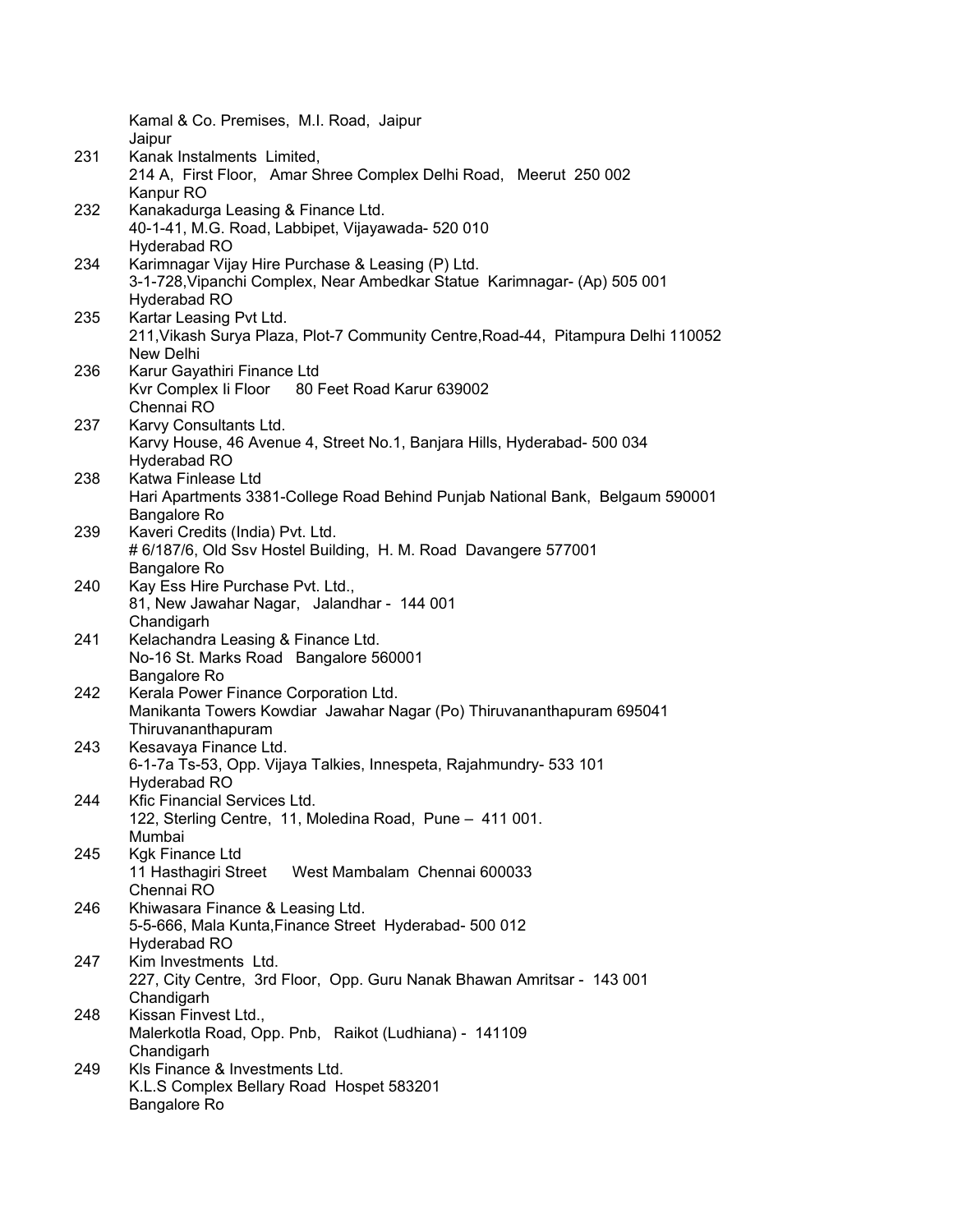| 250 | Kogta Financial (India) Ltd,<br>Kogta House, Azad Mohalla, Bijainagar Ajmer-305624                                          |
|-----|-----------------------------------------------------------------------------------------------------------------------------|
| 251 | Jaipur<br>Kopal Motor And General Finance Ltd.,<br>2- Shanti Business Complex, Baghpat Road, Meerut                         |
|     | Kanpur RO                                                                                                                   |
| 252 | Kuldip Finance Ltd.,                                                                                                        |
|     | 10, Parwana Market, Garha Road Jalandhar City - 144 001                                                                     |
|     | Chandigarh                                                                                                                  |
| 253 | Kusalava Finance Limited (Formerly Chukkapalli Eqpt.Leasing)<br>40-1-10, Mahatma Gandhi Road, Labbipet, Vijayawada- 520 010 |
|     | Hyderabad RO<br>Labham Finance Ltd.                                                                                         |
| 254 | 7-2-709, Pot Market, Secunderabad- 500 003                                                                                  |
|     | Hyderabad RO                                                                                                                |
| 255 | Lakshmi General Finance Ltd                                                                                                 |
|     | 21, Patullos Road Chennai 600002                                                                                            |
|     | Chennai RO                                                                                                                  |
| 256 | Laxman Leafin Ltd.                                                                                                          |
|     | Flat 311, Bhanu Enclave, 7-1-638, Sundar Nagar,                                                                             |
|     | Besides Esi Hospital, Hyderabad- 500 038                                                                                    |
|     | Hyderabad RO                                                                                                                |
| 257 | Lbira Auto & General Finance Ltd.,                                                                                          |
|     | Near Tempo Union, Transport Nagar Ludhiana - 141003                                                                         |
|     | Chandigarh                                                                                                                  |
| 258 | Lfc Hire Purchase Company Limited,                                                                                          |
|     | Mannath Building, Shoranur- 679121                                                                                          |
|     | Thiruvananthapuram                                                                                                          |
| 259 | Libra Finance Ltd. B-2,                                                                                                     |
|     | Bhargava Lane Boulevard Road Delhi 110054                                                                                   |
|     | New Delhi                                                                                                                   |
| 260 | Libra Leasing Ltd.                                                                                                          |
|     | B-2, Bhargava Lane Boulevard Road Delhi 110054                                                                              |
|     | New Delhi                                                                                                                   |
| 261 | Lion Financial Services Ltd.                                                                                                |
|     | F-2, Kailash Plaza H-252, Sant Nagar New Delhi 110065                                                                       |
|     | New Delhi                                                                                                                   |
| 262 | Lipi Finstock Ltd.                                                                                                          |
|     | Cw-592 Sanjay Gandhi Transport Nagar Delhi 110042<br>New Delhi                                                              |
| 263 | Lotus Hire Purchase Ltd.,                                                                                                   |
|     | Scf:37, Urban Estate, Phase I Jalandhar - 144 022                                                                           |
|     | Chandigarh                                                                                                                  |
| 264 | Lrn Finance Ltd                                                                                                             |
|     | 2 Ramakrishna Road Salem 636007                                                                                             |
|     | Chennai RO                                                                                                                  |
| 265 | Lsp Finance Ltd                                                                                                             |
|     | New No. 12, Ponneri High Road Elanthan Cherry, Andarkuppam Check Post                                                       |
|     | Manali New Town Chennai 600103                                                                                              |
|     | Chennai RO                                                                                                                  |
| 266 | Lyca Finance Limited                                                                                                        |
|     | 3e\15 Jhandewalan Extension New Delhi 110055                                                                                |
|     | New Delhi                                                                                                                   |
| 267 | Lynx Investments (India) Ltd.,                                                                                              |
|     | G.T.Road, Goraya, Teh. Phillaur Jalandhar (Pb) - 144 409                                                                    |
|     | Chandigarh                                                                                                                  |
|     |                                                                                                                             |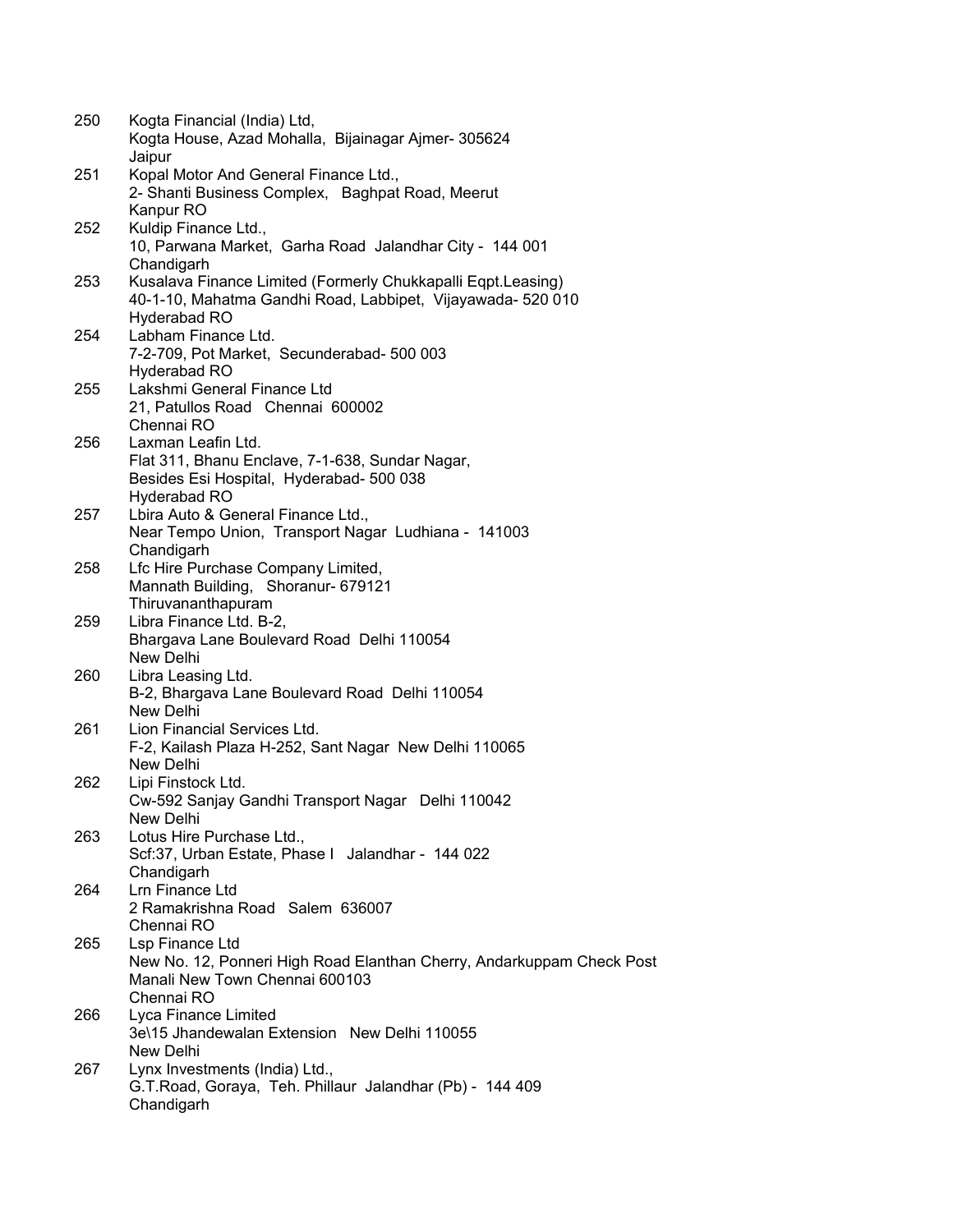| 268 | M.G. Brothers Finance Ltd.<br>1/706, Co-Op House Building Colony, Kurnool Dist. Yemmiganur 518360 |
|-----|---------------------------------------------------------------------------------------------------|
|     | Hyderabad RO                                                                                      |
| 269 | M/S.Grihastha Finance Limited                                                                     |
|     | Grihastha Bhawan, Gandhi Path, , Sasaram Bihar 821 115                                            |
|     | Patna                                                                                             |
| 270 | M/S.Opel Finance Limited                                                                          |
|     | 1st Floor Karpura House S.P. Verma Road, , Patna Bihar. 800 001                                   |
|     | Patna                                                                                             |
| 271 | Madhulika Finance Co.Ltd.,                                                                        |
|     | A-191, Saket, Meerut 250 001                                                                      |
|     | Kanpur RO                                                                                         |
| 272 | Madhur Instalments Ltd.,                                                                          |
|     | Opposite D.N. Inter College, Delhi Road, Meerut                                                   |
|     | Kanpur RO                                                                                         |
| 273 | Madras Credit And Investments Ltd                                                                 |
|     | Flat-G, First Floor Mount Chambers 758, Mount Road Chennai 600002                                 |
|     | Chennai RO                                                                                        |
| 274 | Mahaveer Finance India Ltd                                                                        |
|     | Agurchand Mansion I Flr 151 Mount Road Chennai 600002                                             |
|     | Chennai RO                                                                                        |
| 275 | Mahaveer Leafin & Holdings Ltd.                                                                   |
|     | 3-6-307, 2nd Floor, Central Chambers, Hyderguda Hyderabad -500 029                                |
|     | Hyderabad RO                                                                                      |
| 276 | Mahavira Finlease Limited                                                                         |
|     | Delhi Road Opp. Session Court, Rohtak Haryana 124001                                              |
|     | New Delhi                                                                                         |
| 277 | Mahendra Instalment Supply Ltd.,                                                                  |
|     | Shyamganj, Bareilly 243005                                                                        |
|     | Kanpur RO                                                                                         |
| 278 | Mahindra & Mahindra Financial Services Ltd.                                                       |
|     | 2nd Floor, Sadhana House, 570 Pandurang Budhkar Marg,                                             |
|     | Behind Mahindra Tower, Worli, Mumbai - 400 018.                                                   |
|     | Mumbai                                                                                            |
| 280 | Majha Doaba Consultants & Finvest Ltd                                                             |
|     | Cw-567sanjay Gandhi Transport Nagar Delhi 110042                                                  |
|     | New Delhi                                                                                         |
| 281 | Majha Finance Ltd.,                                                                               |
|     | 4, Goal Bagh, Amritsar - 143 001<br>Chandigarh                                                    |
| 282 | Majha Investment Ltd.                                                                             |
|     | A-21, 1st Floor Savitri Bhawan, Mukherjee Nagar Delhi 110009                                      |
|     | New Delhi                                                                                         |
| 283 | Majotra Financiers & Traders Pvt. Ltd.                                                            |
|     | 186-187 Exhibition Ground, Jammu                                                                  |
|     | Jammu                                                                                             |
| 284 | Malik Motor Finance Ltd.,                                                                         |
|     | Charan Singh Chowk, Nurpur Road Chandpur Distt. Bijnore 246 725                                   |
|     | Kanpur RO                                                                                         |
| 285 | Malwa (Ludhiana) Motor Finance Ltd.,                                                              |
|     | 35-A, Defence Colony, Jalandhar- 144001                                                           |
|     | Chandigarh                                                                                        |
| 286 | Manapppuram General Finance And Leasing Ltd,                                                      |
|     | Manappuram House, V / 104, P O Valapad, Thrissur- 680 567                                         |
|     | Thiruvananthapuram                                                                                |
| 287 | Mand Finance Ltd.,                                                                                |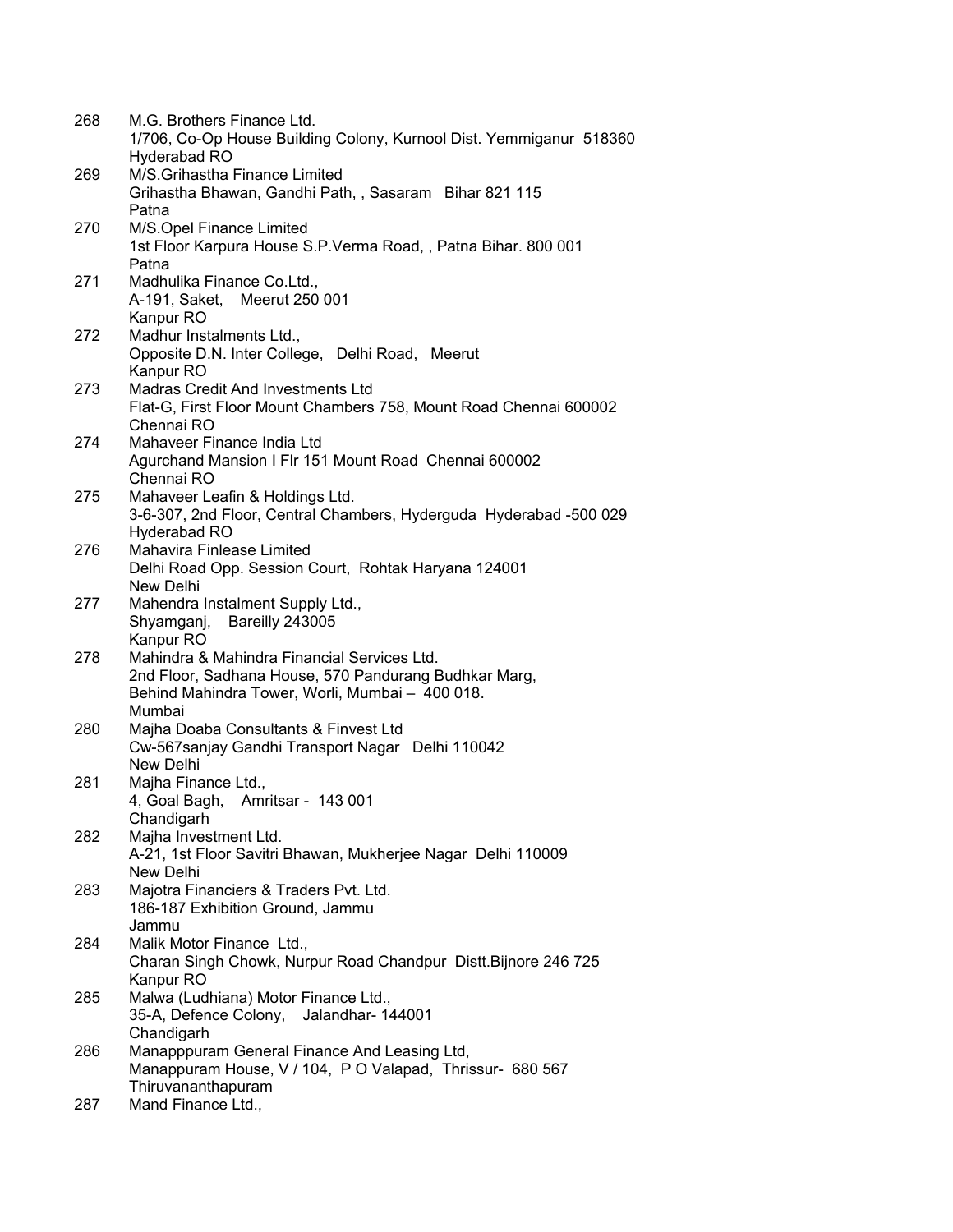|     | Mand Complex, Kapurthala Road, Jalandhar City - 144 008<br>Chandigarh                                  |
|-----|--------------------------------------------------------------------------------------------------------|
| 288 | Mand Hire Purchase Pvt. Ltd.                                                                           |
|     | Mand Complex, Kapurthala Road, Jalandhar City - 144 008<br>Chandigarh                                  |
| 289 | Maneesha Finlease Limited                                                                              |
|     | 153 Vasant Enclave Rao Tula Ram Marg New Delhi 110022                                                  |
|     | New Delhi                                                                                              |
| 290 | Mango Securities Ltd.                                                                                  |
|     | Flat No 109, C/O Bhujangarao, Advocate 3rd Floor,                                                      |
|     | S.R.Complex Opp. Ccmb Habsiguda Hyderabad 500 007                                                      |
|     | Hyderabad RO                                                                                           |
| 291 | Manhar Finance Ltd.,                                                                                   |
|     | 202, D.C.Road, Hoshiarpur - 146 001                                                                    |
|     | Chandigarh                                                                                             |
| 292 | Manimajra Motor Finance Ltd.,                                                                          |
|     | Scf: 620, Motor Market Complex Manimajra, Chandigarh - 160 101                                         |
|     | Chandigarh                                                                                             |
| 293 | Manipal Finance Corporation Ltd                                                                        |
|     | Manipal House Manipal 576119                                                                           |
|     | <b>Bangalore Ro</b>                                                                                    |
| 294 | Manisha Motor & General Finance Ltd.                                                                   |
|     | Dr. Bhoopal Singh Market, Begum Bridge Road, Meerut City - 250 001                                     |
|     | Kanpur RO                                                                                              |
| 295 | Mano Finance Ltd                                                                                       |
|     | 29, Gokhale Street Ram Nagar, Coimbatore 641009                                                        |
|     | Chennai RO                                                                                             |
| 296 | Manohar Finance India Ltd<br>2531-A, Manohar House, Hudson Line Kings Way Camp, Gtb Nagar Delhi 110009 |
|     | New Delhi                                                                                              |
| 297 | Mansar Finance Pvt. Ltd.                                                                               |
|     | 19-A, Nehru Nagar, Jammu                                                                               |
|     | Jammu                                                                                                  |
| 298 | Mansatta Finance & Leasing Ltd.                                                                        |
|     | Deepak Sadan Station Ganj Narsinghpur Mp 487 001                                                       |
|     | <b>Bhopal Ro</b>                                                                                       |
| 299 | Mantrana Finlease Ltd.                                                                                 |
|     | 116, Ravinder Plaza 10178 Abdul Aziz Road, Karol Bagh New Delhi 110005                                 |
|     | New Delhi                                                                                              |
| 300 | Map Credit & Capital Limited                                                                           |
|     | 1, Kohat Enclave, 2nd Floor Main Road, Pitampura Delhi 110034                                          |
|     | New Delhi                                                                                              |
| 301 | Mas Financial Services Ltd.                                                                            |
|     | 6, Ground Floor Narayan Chambers, Ashram Road Ahmedabad                                                |
|     | Ahmedabad                                                                                              |
| 302 | Master Leasing Ltd.<br>Ist Floor Gopika Building Main Road Sullia (Dk) 574239                          |
|     | <b>Bangalore Ro</b>                                                                                    |
| 304 | Mayur Motor & General Finance Ltd.,                                                                    |
|     | Mayur House, Delhi Road, Meerut                                                                        |
|     | Kanpur RO                                                                                              |
| 305 | Micro Finance Limited                                                                                  |
|     | Plot No. 68 (P), Annapurna House N. H. 5, Rasulgarh Bhubaneswar 751010                                 |
|     | Bhuvneshwar Ro                                                                                         |
| 306 | Midland Financiers (Doaba) Ltd.,                                                                       |
|     | Gobind Niwas, 36, G.T.Road, Jalandhar - 144 001                                                        |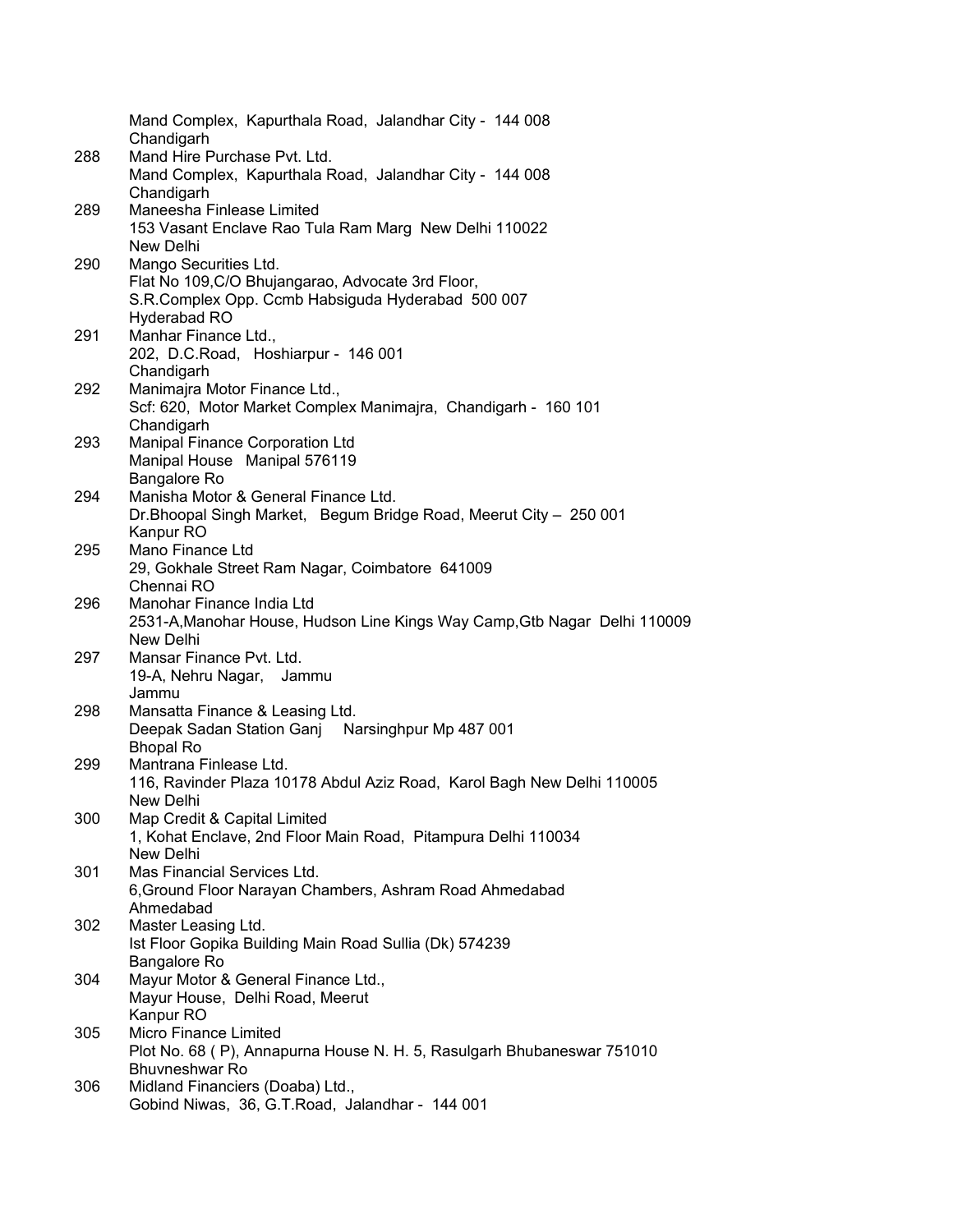|     | Chandigarh                                                                                     |
|-----|------------------------------------------------------------------------------------------------|
|     | Midland Motor Finance Co. Ltd.,                                                                |
| 307 | Gobind Niwas, 36, G.T.Road, Jalandhar - 144 001                                                |
|     |                                                                                                |
|     | Chandigarh                                                                                     |
| 308 | Mitter Finance Co. Ltd.                                                                        |
|     | Scf:27, Near D.C.Office, G.T.Road, Moga - 142 001                                              |
|     | Chandigarh                                                                                     |
| 309 | Modern General Financiers Ltd.,                                                                |
|     | Syal Chambers, 195, Adarsh Nagar, Jalandhar - 144 001                                          |
|     | Chandigarh                                                                                     |
| 310 | Moga Deposits & Advances Ltd.,                                                                 |
|     | Near K.K.Tyres, G.T.Road, Moga - 142 001                                                       |
|     | Chandigarh                                                                                     |
| 311 | Moga Finance Ltd.,                                                                             |
|     | Near State Bank Of Patiala, G.T.Road Moga - 142 001                                            |
|     | Chandigarh                                                                                     |
| 312 | Money Masters Leasing & Finance Ltd.                                                           |
|     | 1-18, Rizvi Park, Ground Floor, S. V. Road, Santacruz (West), Mumbai - 400 054.                |
|     | Mumbai                                                                                         |
| 313 | Montgomery Finance Co. Ltd.                                                                    |
|     | 3968, Montgomery House Roshanara Road Delhi 110007                                             |
|     | New Delhi                                                                                      |
| 314 | Moonshine Finvest Pvt Ltd.                                                                     |
|     | Mig Plot No-100, Pocket-Oo Block-A, Sector-2, Rohini Delhi 110085<br>New Delhi                 |
| 315 | Morinda Hire Purchase Ltd.                                                                     |
|     |                                                                                                |
|     | 15, New Market, Behind Narinder Cinema Near Bust Stand, Jalandhar City - 144 001<br>Chandigarh |
| 316 | Mrg Finance Ltd., 2                                                                            |
|     | 49, Harnamdasspura, Kapurthala Road, Jalandhar - 144 008                                       |
|     | Chandigarh                                                                                     |
| 317 | Mudavoor Financial Services Ltd;                                                               |
|     | Surya Complex, Market P.O. Velloorkunnam, Muvattupuzha- 686 673. T                             |
|     | hiruanantpuram                                                                                 |
| 318 | Mukat Finance Ltd.                                                                             |
|     | 313, Mukat House, Khar (West), Mumbai - 400 052.                                               |
|     | Mumbai                                                                                         |
| 319 | Mukunda Industrial Finance Ltd                                                                 |
|     | H.B.R.Complex 328/12, 14th Cross, Ii Block, Jayanagar Bangalore 560011                         |
|     | Bangalore Ro                                                                                   |
| 320 | Mukut Finlease Ltd.,                                                                           |
|     | Mukut Complex, Rakabganj, Faizabad 224 001                                                     |
|     | Kanpur RO                                                                                      |
| 321 | Mulamoottil Consumer Credits Limited Homestead,                                                |
|     | Museum Bains Compound Nanthancode Thiruvananthapuram - 695 003                                 |
|     | Thiruvananthapuram                                                                             |
| 323 | Multani Motor Finance Pvt. Ltd.                                                                |
|     | 33/1646, 3rd Floor Hari Singh Malwa Street, Karol Bagh New Delhi 110005                        |
|     | New Delhi                                                                                      |
| 324 | Murudeshwara Finance & Leasing Ltd.                                                            |
|     | Murudeshwar Bhavan, Gokul Road Hubli 580030                                                    |
|     | Bangalore Ro                                                                                   |
| 325 | Muthoot Capital Services Ltd                                                                   |
|     | Muthoot Towers, 5th Floor, M.G.Road, Ernakulam, Kochi- 682035                                  |
|     | Thiruvananthapuram                                                                             |
| 326 | Muthoot Leasing & Finance Ltd,                                                                 |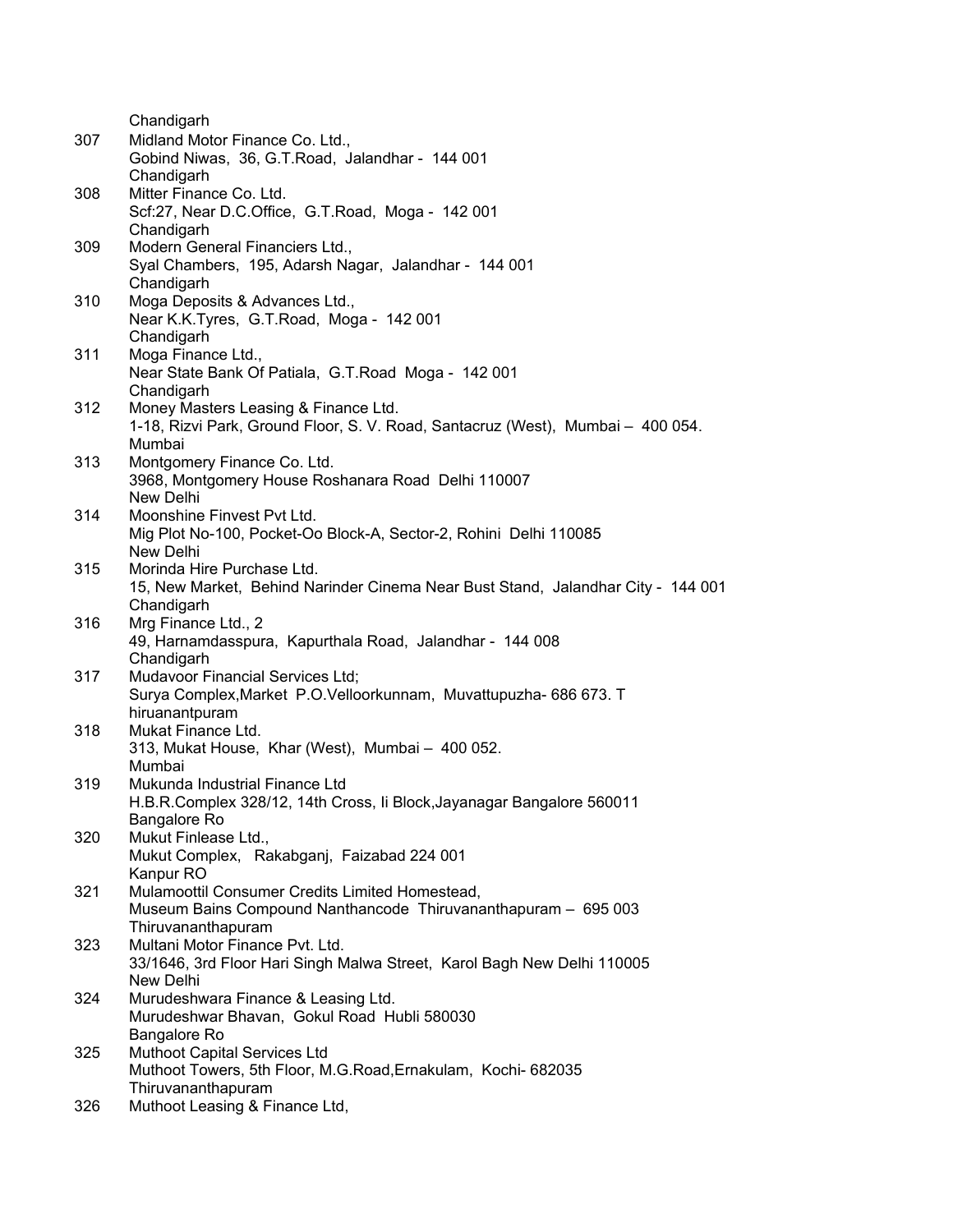|     | Corporate Office, Muthoot Chambers, Opp. Saritha Theatre Complex,,<br>Banerji Road, Ernakulam, Cochin- 682018 |
|-----|---------------------------------------------------------------------------------------------------------------|
|     | Thiruvananthapuram                                                                                            |
| 327 | Mysore Leasing & Finance Ltd<br>No 6, Apmc Shopping Complex Sheshadri Iyer Road, Mysore- 570021               |
|     | Bangalore Ro<br>N.P. Automobile & Finance Ltd.                                                                |
| 328 | 102, Pal Mohan Mansion 26/34, East Patel Nagar New Delhi 110008<br>New Delhi                                  |
| 329 | N.S.Hire Purchase Ltd.,                                                                                       |
|     | B-294/1, Police Lines Road, Civil Lines, Jalandhar - 144 001<br>Chandigarh                                    |
| 330 | Naini Fincap Limited                                                                                          |
|     | A-3/316 2nd Floor Paschim Vihar New Delhi 110063<br>New Delhi                                                 |
| 331 | Nalin Lease Finance Ltd.                                                                                      |
|     | Ground Floor Gandhi Nursing Bldg Dr. Nalinkant Gandhi Road Himmatnagar<br>Ahmedabad                           |
| 332 | Namakkal Andavar Business Credits Ltd                                                                         |
|     | K.V.A Complex No. 90 A, Thuraiyur Road Namakkal 637002                                                        |
|     | Chennai RO                                                                                                    |
| 333 |                                                                                                               |
| 334 | Nand Auto Hire Purchase Ltd.,<br>Station Road, Ujhani, Budaun - 243 639<br>Kanpur RO                          |
| 335 | Nandambakkam Finance Co Pvt Ltd                                                                               |
|     | 53-A Mount Poonamallee Rd Nandambakkam Chennai 600089                                                         |
|     | Chennai RO                                                                                                    |
| 336 | Nationwide Investments Ltd.,                                                                                  |
|     | Sco:56-57, 1st Floor, Sec.17-B, Chd. (#2122, Sector 15-C, Chandigarh)<br>Chandigarh                           |
| 337 | Nau Nidh Finance Ltd.,                                                                                        |
|     | Taptej Singh Market, Main Bazar Moga - 142 001<br>Chandigarh                                                  |
| 338 | Nawanshahar Finance Ltd.,                                                                                     |
|     | Chowk Shastri Market, Jalandhar City - 144 001                                                                |
|     | Chandigarh                                                                                                    |
| 339 | Neel Gagan Finance Ltd.                                                                                       |
|     | 130, Jda Mini Shopping Complex, Jammu<br>Jammu                                                                |
| 340 | New India Financial Services Ltd.,                                                                            |
|     | 1st Floor, Khani House, Opp. Kumar Gas Sehdev Market, Jalandhar - 144 001                                     |
|     | Chandigarh                                                                                                    |
| 341 | New Sethi Finance Company Ltd.,                                                                               |
|     | Shahjahanpur Road, Bareilly                                                                                   |
|     | Kanpur RO                                                                                                     |
| 342 | Newline Finance Ltd                                                                                           |
|     | No.9, Halls Road Egmore Chennai 600008<br>Chennai RO                                                          |
| 343 | Newlink Overseas Finance Ltd                                                                                  |
|     | Mamatha Complex Ii Flr 13 Whites Road Royapettah Chennai 600014<br>Chennai RO                                 |
| 344 | Nicco Uco Alliance Credit Ltd (Form.Nicco Uco Financial Ser)                                                  |
|     | 2 Hare Street Nicco House Kolkata 700 001<br>Kolkata                                                          |
| 345 | Nilanshu Hire Purchase Ltd                                                                                    |
|     |                                                                                                               |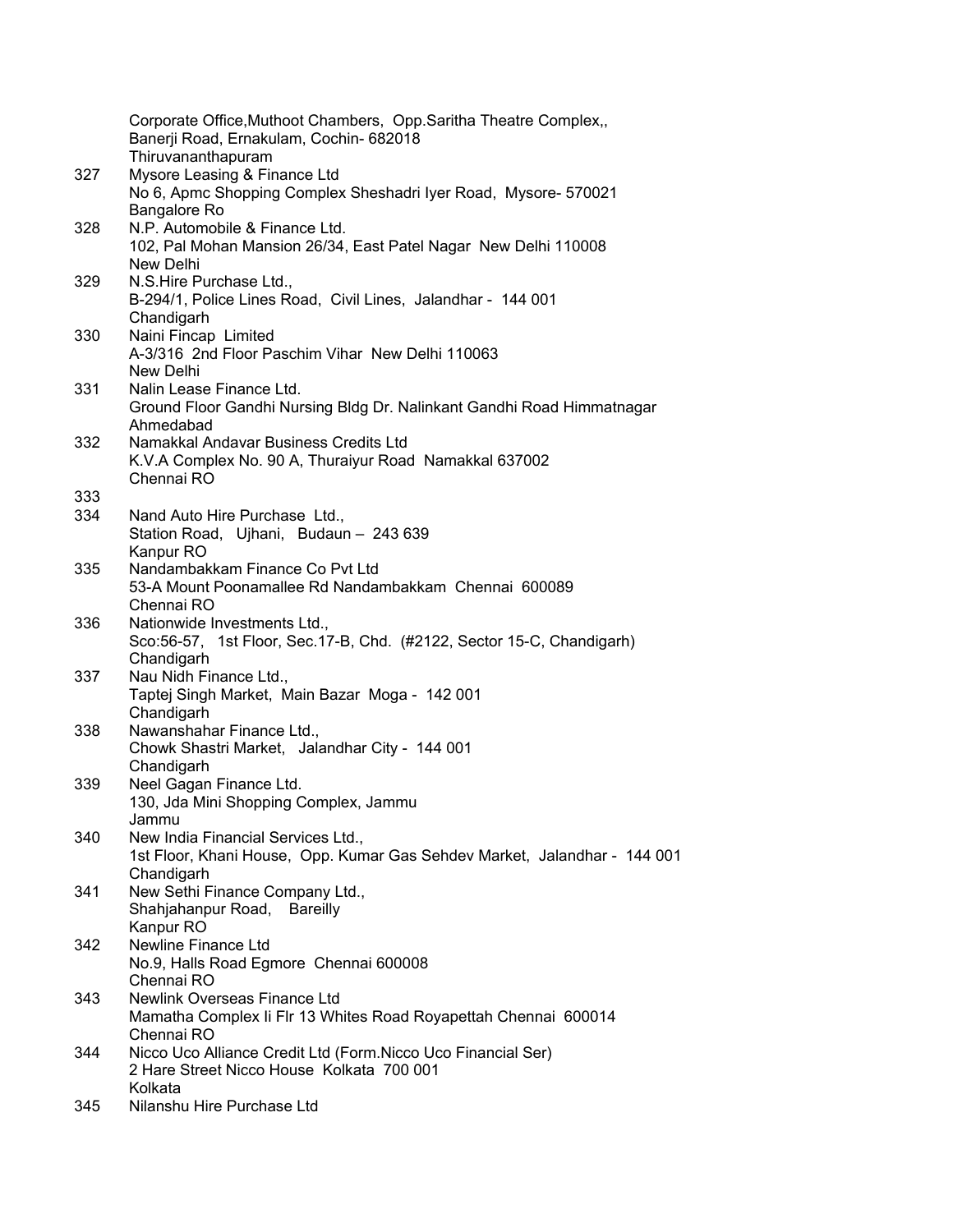|     | Ayodhya Nagar, Ujhani, Budaun 243639                                        |
|-----|-----------------------------------------------------------------------------|
|     | Kanpur RO                                                                   |
| 346 | Nimba Finance & Leasing Pvt.Ltd.                                            |
|     | "Nimba Sankeerna" Vidyanagar(W), Near K.E.B. Grid, Haveri 581110            |
|     | Bangalore Ro                                                                |
| 347 | North Link Fiscal & Capital Services Ltd.                                   |
|     | 86, The Mall, Ludhiana - 141 001                                            |
|     | Chandigarh                                                                  |
| 348 | Northpole Finance Ltd.                                                      |
|     | 47, Gunj Bazar Sherkund Talav, Nadiad<br>Ahmedabad                          |
| 349 | Novelty Finance Ltd.                                                        |
|     | Near Bhagat Singh Chowk, Patiala Road Patran, Patiala                       |
|     | Chandigarh                                                                  |
| 350 | Npr Finance Ltd                                                             |
|     | 19 R N Mukherjee Road Main Building 1st Floor Kolkata 700 001               |
|     | Kolkata                                                                     |
| 351 | Om Shridevi Leasing & Finance (P) Ltd.                                      |
|     | Stall No 22 T.B. Revankar Complex Court Circle, Hubli 580020                |
|     | Bangalore Ro                                                                |
| 352 | Orient Resins Ltd.                                                          |
|     | G-77nizamuddin (West) New Delhi 110013                                      |
|     | New Delhi                                                                   |
| 353 | Padmavati Financial Service Limited                                         |
|     | 28, Hastings Road, Allahabad                                                |
|     | Kanpur RO                                                                   |
| 354 | Panaji Finance Pvt. Ltd.,                                                   |
|     | Manhar, 202, D.C.Road, Hoshiarpur- 146001                                   |
| 355 | Chandigarh<br>Panjbakhtar Finance Ltd.                                      |
|     | Hall No.- 109, 1st Floor, North Block, Bahu Plaza Rail Head Compound, Jammu |
|     | Jammu                                                                       |
| 356 | Paramvir Leasing & Finance Ltd.,                                            |
|     | Gobind Niwas, 1st Floor, 36, G.T.Road, Jalandhar - 144 001                  |
|     | Chandigarh                                                                  |
| 357 | Pariskshat Financiers Ltd.,                                                 |
|     | Parikshat; Bhawan, 274-Delhi Road Meerut 250 002                            |
|     | Kanpur RO                                                                   |
| 358 | Parnami Credits Limited Parnami House,                                      |
|     | 189/2/1 Civil Lines, Gurgaon Haryana 122001                                 |
|     | New Delhi                                                                   |
| 359 | Parv Financiers Ltd.                                                        |
|     | 726, Pocket-E Mayur Vihar, Phase-li Delhi 110091                            |
|     | New Delhi<br><b>Paul Merchants Limited</b>                                  |
| 360 | Gf-5-6-7, World Trade Centre Hotel Intercontinental New Delhi 110001        |
|     | New Delhi                                                                   |
| 361 | Peejay Finance Co Ltd                                                       |
|     | 75, Ist Floor Vijay Block Vikas Marg Delhi 110092                           |
|     | New Delhi                                                                   |
| 362 | PHF (Punjab Haryana Auto) Finance Ltd.,                                     |
|     | 923, G.T.Road, Jalandhar City - 144 001                                     |
|     | Chandigarh                                                                  |
| 363 | PHF Hire Purchase Ltd.,                                                     |
|     | Jalandhar - 144 001<br>923, G.T.Road,                                       |
|     | Chandigarh                                                                  |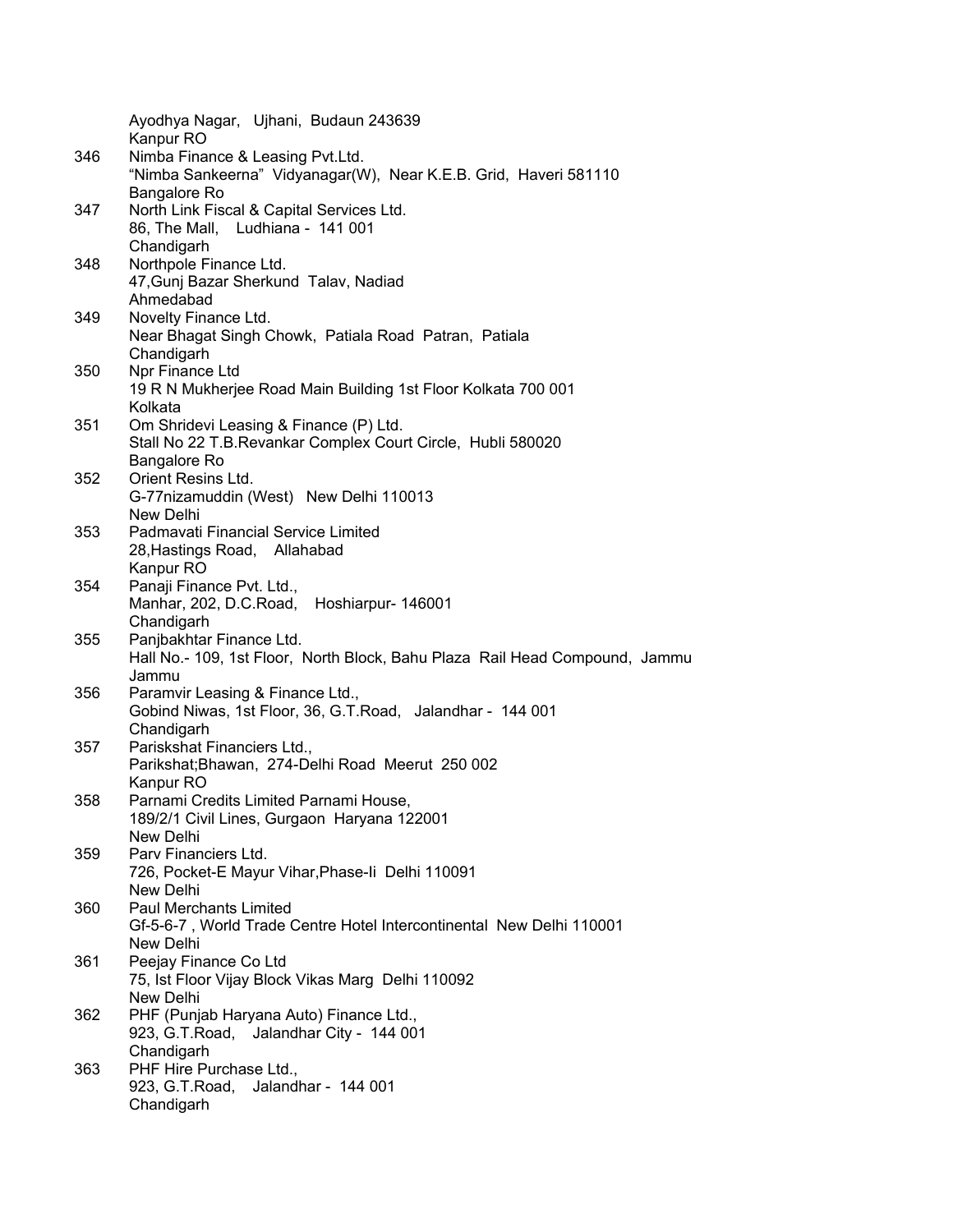| 364  | Phf Investment Ltd.,                                                       |
|------|----------------------------------------------------------------------------|
|      | 923, G.T.Road,<br>Jalandhar - 144 001                                      |
|      | Chandigarh                                                                 |
| 365  | Phf Leasing Ltd.,                                                          |
|      | 923, G.T.Road, Jalandhar - 144 001                                         |
|      | Chandigarh                                                                 |
| 366  | Pilibhit Finance Ltd.                                                      |
|      | Shop A/2, Sandhu Complex, Bye Pass Road, Pilibhit-262001                   |
|      | Kanpur RO                                                                  |
|      | Pitampura Leasing & Housing Finance Ltd.                                   |
| 367  | Sd-65, Tower Apartments Main Road, Pitam Pura New Delhi 110088             |
|      | New Delhi                                                                  |
|      |                                                                            |
| 368  | Pkf Finance Ltd.,                                                          |
|      | Corpt. Office: Balbir Tower, G.T. Road, Pkf Namdev Chowk, Jalandhar        |
|      | (R.O:317, New Jawahar Nagar, Jalandhar)                                    |
|      | Chandigarh                                                                 |
| 369  | Pnb Capital Services Ltd.                                                  |
|      | 9th Floor, Antriksh Bhawan 22, K.G.Marg New Delhi 110001                   |
|      | New Delhi                                                                  |
| 370. | Pondicherry Ind. Promotion Dev. & Investment Corporation Ltd               |
|      | 60, Romain Rolland Street Pondicherry 605001                               |
|      | Chennai RO                                                                 |
| 371  | Pondicherry Nidhi Ltd                                                      |
|      | 189 Mission Street Pondicherry 605 001                                     |
|      | Chennai RO                                                                 |
| 372  | Pontiac Leasing Ltd                                                        |
|      | 209 Lords 7/1 Lord Sinha Road Kolkata 700 071                              |
|      | Kolkata                                                                    |
| 373  | Pooja Hire Purchase Ltd.,                                                  |
|      | Harnamdass Pura, 249, Kapurthala Road Jalandhar City - 144 008             |
|      | Chandigarh                                                                 |
| 374  | Prayag Capitals India Ltd.                                                 |
|      | Vilage. Junedpur, P.O. Hanumananganj, Allahabad                            |
|      | Kanpur RO                                                                  |
| 375  | Prem Hire Purchase Ltd                                                     |
|      | 1 Managappan Street Sowcarpet Chennai 600 079                              |
|      | Chennai RO                                                                 |
| 376  | <b>Prince Finance Limited</b>                                              |
|      | 5582 Lahori Gate Delhi 110006                                              |
|      | New Delhi                                                                  |
| 377  | Proficient Leasing & Finance Ltd.                                          |
|      | 4/2, Bai-Ka-Bagh, Allhabad- 211003                                         |
|      | Kanpur RO                                                                  |
|      |                                                                            |
| 378  | Pugalur Finance (Karur) Ltd                                                |
|      | New By Pass Road 22-0/1, Valluvarnagar Vellayuthampalayam 639 117          |
|      | Chennai RO                                                                 |
| 379  | Punjab Kashmir Finance Ltd.,                                               |
|      | Corp. Office: Balbir Tower, G.T.Road, Pkf Namdev Chowk, Jalandhar - 144001 |
|      | Chandigarh                                                                 |
| 380  | Punjab Leasing Pvt. Ltd.,                                                  |
|      | 506, Green Avenue, Amritsar - 143 001                                      |
|      | Chandigarh                                                                 |
| 381  | Punjab Reliable Investments Pvt. Ltd.,                                     |
|      | Corp. Office: Balbir Tower, G.T.Road, Pkf Namdev Chowk, Jalandhar - 144001 |
|      | Chandigarh                                                                 |
| 382  | Pyar Finance Ltd.,                                                         |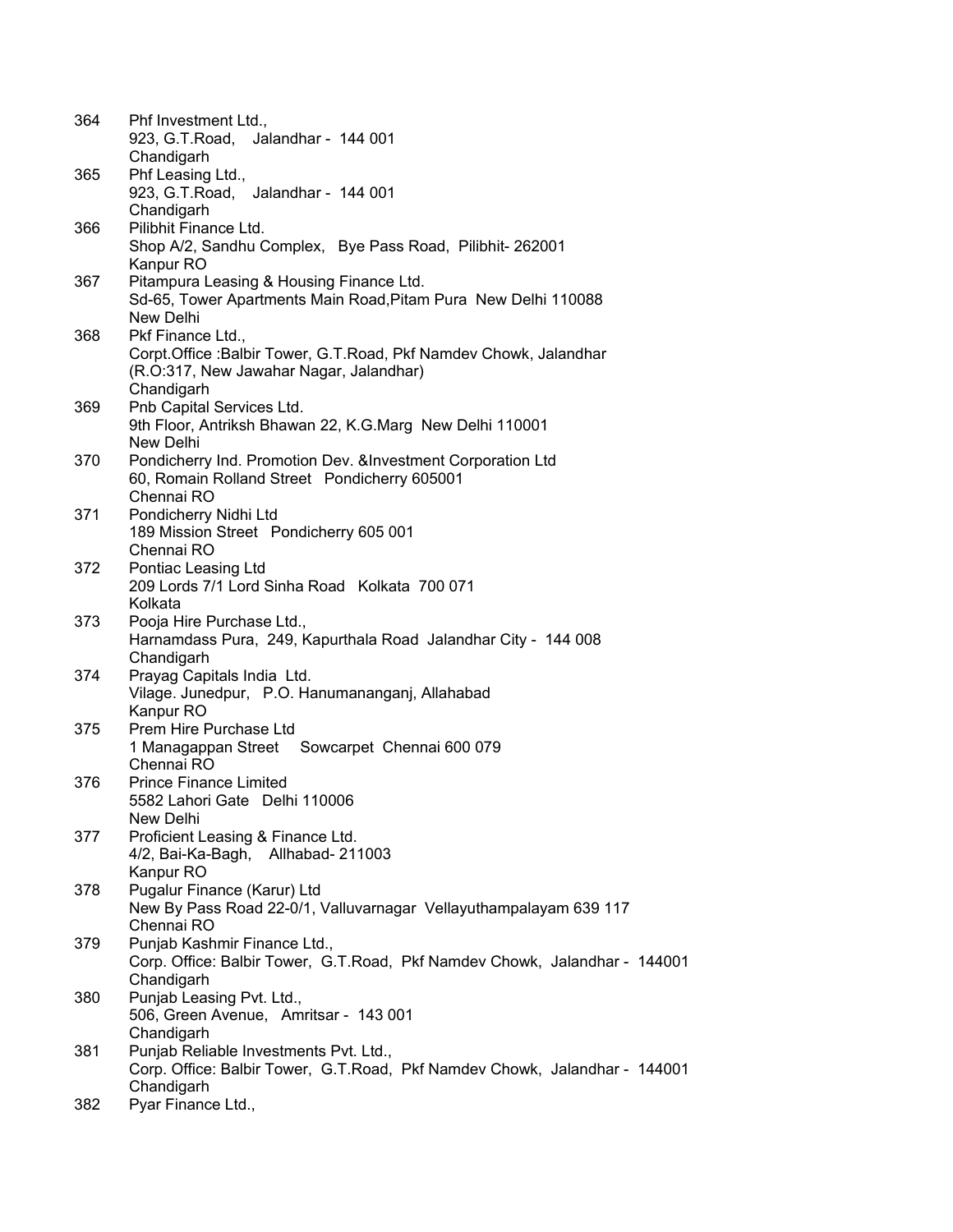|     | Shop No.5, Kailash Market, Tanda Bypass Road, Hoshiarpur - 146 001<br>Chandigarh                               |
|-----|----------------------------------------------------------------------------------------------------------------|
| 383 | Raasi Finance & Investment Ltd.<br>Plot No.153, Sita Nilayam,, Dwarkapuri Colony Punjagutta, Hyderabad-500 082 |
|     | Hyderabad RO                                                                                                   |
| 384 | Raj Hire Purchase Limited,                                                                                     |
|     | Sudarshan Market, Budaun 243 601                                                                               |
|     | Kanpur RO                                                                                                      |
| 385 | Rajammal Rangasamy Finance Ltd                                                                                 |
|     | 68, North Car Street Tiruchengodu 637 211                                                                      |
|     | Chennai RO                                                                                                     |
| 386 | Rajath Finance Ltd.                                                                                            |
|     | 208-215, Star Plaza Phulchhab Chowk Rajkot                                                                     |
|     | Ahmedabad                                                                                                      |
| 387 | Rajdhani Leasing & Industries Limited                                                                          |
|     | L-59, (2nd Floor) Connaught Circus New Delhi 110001<br>New Delhi                                               |
| 388 | Rajkhatri Finance Ltd                                                                                          |
|     | A-321, Hari Nagar Ashram (4th Floor) New Delhi 110014                                                          |
|     | New Delhi                                                                                                      |
| 389 | Rajouri Hire Purchase & Finance Ltd.                                                                           |
|     | 171, Raghunathpura, Opp. Mengi Market, Jammu                                                                   |
|     | Jammu                                                                                                          |
| 390 | Rakshit Motor & General Finance Ltd.                                                                           |
|     | 5594/75, Regar Pura Karol Bagh New Delhi 110005                                                                |
|     | New Delhi                                                                                                      |
| 391 | Ram Nath & Co. Financiars Ltd.                                                                                 |
|     | 29- B, Old Nehru Market, Jammu                                                                                 |
| 392 | Jammu<br>Ramayan Auto Financiers Ltd.,                                                                         |
|     | Ist, Floor Town Hall, Kutubkhana, Bareilly - 243005                                                            |
|     | Kanpur RO                                                                                                      |
| 393 | Ramir Finance & Leasing Co. Ltd.                                                                               |
|     | Simble Chowk, G.T.Road, Batala - 143505                                                                        |
|     | Chandigarh                                                                                                     |
| 394 | Ranni General Finance & Hire Purchase Ltd.                                                                     |
|     | Puthenpurackal Buildings Mammukku Pazhavangadi PO. Ranni,                                                      |
|     | Pathanamthitta, Kerala. 689673                                                                                 |
|     | Thiruvananthapuram                                                                                             |
| 395 | Rattan Hire Purchase Ltd.,<br>Corp.Office: Gobind Niwas, 36, G.T.Road, Jalandhar - 144 001                     |
|     | Chandigarh                                                                                                     |
| 396 | Reliable Agro Engg. Services Pvt. Ltd.                                                                         |
|     | Corp. Office: Balbir Tower, G.T.Road, Pkf Namdev Chowk, Jalandhar - 144001                                     |
|     | Chandigarh                                                                                                     |
| 397 | Reliant Hire Purchase Company Limited,                                                                         |
|     | K. J. K. Estate, Kmc Xv / 1 B-5, Kothamangalam-686691                                                          |
|     | Thiruvananthapuram                                                                                             |
| 398 | Rivaz Finance Limited,                                                                                         |
|     | 3-A, Mathura Place, 1 Commercial Complex, Begam Bridge, Meerut-25000                                           |
|     | Kanpur RO                                                                                                      |
| 399 | Rkd Financial Services Ltd.                                                                                    |
|     | 308-309, Bhandari House 91, Nehru Place New Delhi 110019<br>New Delhi                                          |
| 400 | Rohilkhand Financiers Limited,                                                                                 |
|     | Baboo Ram Market,<br>Budaun 243 601                                                                            |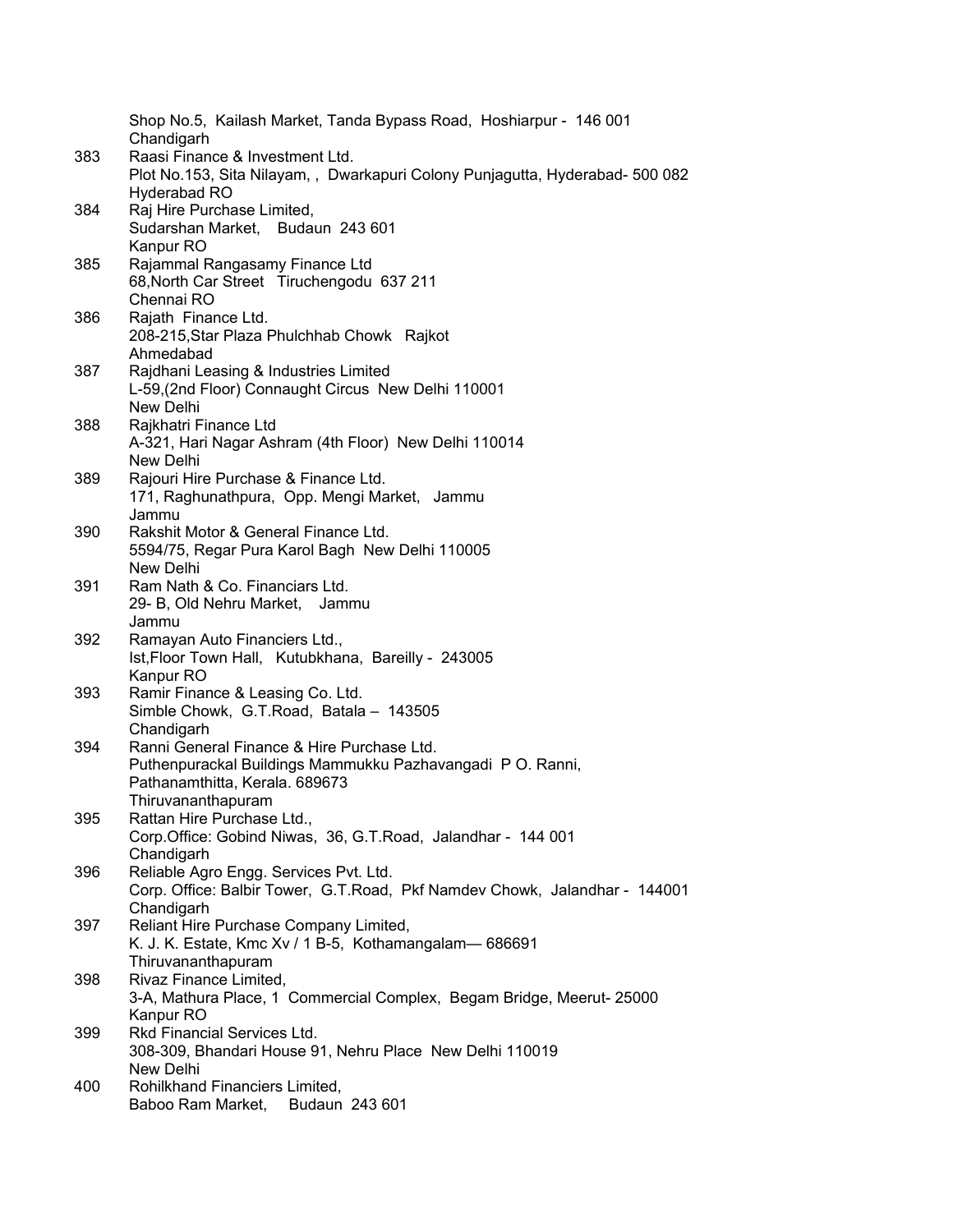Kanpur RO

| S.E. Investments Limited<br>402<br>S-547, 2nd Floor Main Road, Shakarpur Delhi 110092<br>New Delhi<br>S.N.Hire Purchase Ltd.,<br>403<br>B/294/1, Police Line Road, Civil Lines, Jalandhar - 144 001<br>Chandigarh<br>Sagar Deposits & Advances Ltd.,<br>404<br>Scf: 272, 2nd Floor, Motor Market, Manimajra, Chandigarh - 160 101<br>Chandigarh<br>Sagar Leasefin Ltd<br>405<br>244/54, Fulbag Galli, Belgaum 590002<br>Bangalore Ro<br>Sagar Motor Finance Ltd.,<br>406<br>Plot No.1, New Gopal Nagar, Near Hmv Chowk, Jalandhar - 144 008<br>Chandigarh<br>Sahara India Financial CorporationItd.,<br>407<br>Sahara India Bhavan, 1, Kapurthala Complex, Lucknow-226020<br>Kanpur RO<br>Sahyog Fincap Ltd<br>408<br>40, New Transport Nagar, Narwalla Balla, Jammu<br>Jammu<br>Saibala Finance Ltd<br>409<br>111-A Hospital Road Kamraj Nagar Rajapalayam 626 117<br>Chennai RO<br>410<br>Sajan Hire Purchase Ltd.,<br>5, Patel Chowk, Jalandhar - 144 008<br>Chandigarh<br>Sakthi Finance Ltd<br>411<br>475 Dr Nanjappa Road Coimbatore 641 018<br>Chennai RO<br>412<br>Samra Finance & Properties Ltd.,<br>Gobind Niwas, 36, G.T. Road Jalandhar - 144 001<br>Chandigarh<br>Samra Leasing Ltd.,<br>413<br>Gobind Niwas, 36, G.T. Road Jalandhar - 144 001<br>Chandigarh<br>414<br>Samrat Motor Finance Ltd.<br>H-4/12 Krishna Nagar Delhi 110051<br>New Delhi<br>415<br>Sandhu Auto Deposits Ltd.,<br>Sandhu Building, Near Narinder Cinema Jalandhar City - 144 001<br>Chandigarh<br>Sandy Leasing Limited<br>416<br>5582 Lahori Gate Delhi 110006<br>New Delhi<br>Sangam Hire Purchase Ltd<br>417<br>29- B, Old Nehru Market, Jammu<br>Jammu<br>Sanghvi Investment & Leasing Ltd.<br>418<br>356, Tirth Plaza, Station Road, New Shahupari, Kolhapur - 416 001.<br>Mumbai<br>Sangrama Motor Finance (India) Ltd.<br>419 | 401 | S.A. Services Limited<br>215, 2nd Floor, Emca House 23/23-B, Ansari Road, Darya Ganj New Delhi 110002<br>New Delhi |
|------------------------------------------------------------------------------------------------------------------------------------------------------------------------------------------------------------------------------------------------------------------------------------------------------------------------------------------------------------------------------------------------------------------------------------------------------------------------------------------------------------------------------------------------------------------------------------------------------------------------------------------------------------------------------------------------------------------------------------------------------------------------------------------------------------------------------------------------------------------------------------------------------------------------------------------------------------------------------------------------------------------------------------------------------------------------------------------------------------------------------------------------------------------------------------------------------------------------------------------------------------------------------------------------------------------------------------------------------------------------------------------------------------------------------------------------------------------------------------------------------------------------------------------------------------------------------------------------------------------------------------------------------------------------------------------------------------------------------------------------------------------------------------------------------------------------------|-----|--------------------------------------------------------------------------------------------------------------------|
|                                                                                                                                                                                                                                                                                                                                                                                                                                                                                                                                                                                                                                                                                                                                                                                                                                                                                                                                                                                                                                                                                                                                                                                                                                                                                                                                                                                                                                                                                                                                                                                                                                                                                                                                                                                                                              |     |                                                                                                                    |
|                                                                                                                                                                                                                                                                                                                                                                                                                                                                                                                                                                                                                                                                                                                                                                                                                                                                                                                                                                                                                                                                                                                                                                                                                                                                                                                                                                                                                                                                                                                                                                                                                                                                                                                                                                                                                              |     |                                                                                                                    |
|                                                                                                                                                                                                                                                                                                                                                                                                                                                                                                                                                                                                                                                                                                                                                                                                                                                                                                                                                                                                                                                                                                                                                                                                                                                                                                                                                                                                                                                                                                                                                                                                                                                                                                                                                                                                                              |     |                                                                                                                    |
|                                                                                                                                                                                                                                                                                                                                                                                                                                                                                                                                                                                                                                                                                                                                                                                                                                                                                                                                                                                                                                                                                                                                                                                                                                                                                                                                                                                                                                                                                                                                                                                                                                                                                                                                                                                                                              |     |                                                                                                                    |
|                                                                                                                                                                                                                                                                                                                                                                                                                                                                                                                                                                                                                                                                                                                                                                                                                                                                                                                                                                                                                                                                                                                                                                                                                                                                                                                                                                                                                                                                                                                                                                                                                                                                                                                                                                                                                              |     |                                                                                                                    |
|                                                                                                                                                                                                                                                                                                                                                                                                                                                                                                                                                                                                                                                                                                                                                                                                                                                                                                                                                                                                                                                                                                                                                                                                                                                                                                                                                                                                                                                                                                                                                                                                                                                                                                                                                                                                                              |     |                                                                                                                    |
|                                                                                                                                                                                                                                                                                                                                                                                                                                                                                                                                                                                                                                                                                                                                                                                                                                                                                                                                                                                                                                                                                                                                                                                                                                                                                                                                                                                                                                                                                                                                                                                                                                                                                                                                                                                                                              |     |                                                                                                                    |
|                                                                                                                                                                                                                                                                                                                                                                                                                                                                                                                                                                                                                                                                                                                                                                                                                                                                                                                                                                                                                                                                                                                                                                                                                                                                                                                                                                                                                                                                                                                                                                                                                                                                                                                                                                                                                              |     |                                                                                                                    |
|                                                                                                                                                                                                                                                                                                                                                                                                                                                                                                                                                                                                                                                                                                                                                                                                                                                                                                                                                                                                                                                                                                                                                                                                                                                                                                                                                                                                                                                                                                                                                                                                                                                                                                                                                                                                                              |     |                                                                                                                    |
|                                                                                                                                                                                                                                                                                                                                                                                                                                                                                                                                                                                                                                                                                                                                                                                                                                                                                                                                                                                                                                                                                                                                                                                                                                                                                                                                                                                                                                                                                                                                                                                                                                                                                                                                                                                                                              |     |                                                                                                                    |
|                                                                                                                                                                                                                                                                                                                                                                                                                                                                                                                                                                                                                                                                                                                                                                                                                                                                                                                                                                                                                                                                                                                                                                                                                                                                                                                                                                                                                                                                                                                                                                                                                                                                                                                                                                                                                              |     |                                                                                                                    |
|                                                                                                                                                                                                                                                                                                                                                                                                                                                                                                                                                                                                                                                                                                                                                                                                                                                                                                                                                                                                                                                                                                                                                                                                                                                                                                                                                                                                                                                                                                                                                                                                                                                                                                                                                                                                                              |     |                                                                                                                    |
|                                                                                                                                                                                                                                                                                                                                                                                                                                                                                                                                                                                                                                                                                                                                                                                                                                                                                                                                                                                                                                                                                                                                                                                                                                                                                                                                                                                                                                                                                                                                                                                                                                                                                                                                                                                                                              |     |                                                                                                                    |
|                                                                                                                                                                                                                                                                                                                                                                                                                                                                                                                                                                                                                                                                                                                                                                                                                                                                                                                                                                                                                                                                                                                                                                                                                                                                                                                                                                                                                                                                                                                                                                                                                                                                                                                                                                                                                              |     |                                                                                                                    |
|                                                                                                                                                                                                                                                                                                                                                                                                                                                                                                                                                                                                                                                                                                                                                                                                                                                                                                                                                                                                                                                                                                                                                                                                                                                                                                                                                                                                                                                                                                                                                                                                                                                                                                                                                                                                                              |     |                                                                                                                    |
|                                                                                                                                                                                                                                                                                                                                                                                                                                                                                                                                                                                                                                                                                                                                                                                                                                                                                                                                                                                                                                                                                                                                                                                                                                                                                                                                                                                                                                                                                                                                                                                                                                                                                                                                                                                                                              |     |                                                                                                                    |
|                                                                                                                                                                                                                                                                                                                                                                                                                                                                                                                                                                                                                                                                                                                                                                                                                                                                                                                                                                                                                                                                                                                                                                                                                                                                                                                                                                                                                                                                                                                                                                                                                                                                                                                                                                                                                              |     |                                                                                                                    |
|                                                                                                                                                                                                                                                                                                                                                                                                                                                                                                                                                                                                                                                                                                                                                                                                                                                                                                                                                                                                                                                                                                                                                                                                                                                                                                                                                                                                                                                                                                                                                                                                                                                                                                                                                                                                                              |     |                                                                                                                    |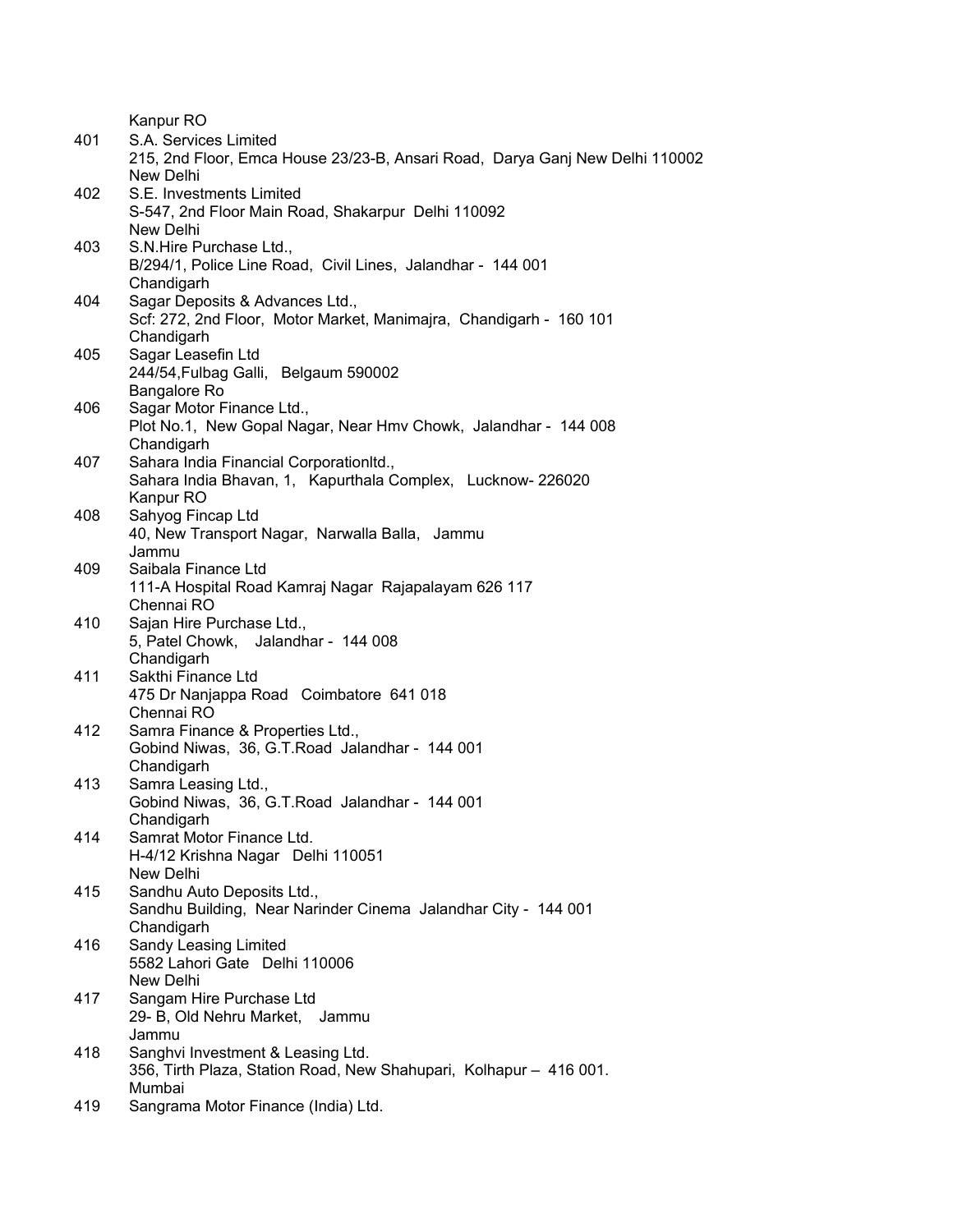|     | Nr. Vishwakarma Mandir, Bakshi Nagar, Jammu                           |
|-----|-----------------------------------------------------------------------|
|     | Jammu                                                                 |
| 420 | Sanyog Finance & Investment Pvt. Ltd.,                                |
|     | 20, Ravinder Nagar, Phase 2, Jalandhar - 144 001                      |
|     | Chandigarh                                                            |
| 421 | Saral Motor & General Finance Ltd.,                                   |
|     | A - 128, Gagan Deep Transport Nagar, Meerut 252 002                   |
| 422 | Kanpur RO<br>Saraswathy Ganesan Finance Co Ltd                        |
|     | 18 Chairman Shanmugam Road, Sivakasi 626 123                          |
|     | Chennai RO                                                            |
| 423 | Sargodha Securities Pvt. Ltd.                                         |
|     | 179, Kailash Hills East Of Kailash New Delhi 110065                   |
|     | New Delhi                                                             |
| 424 | Sarita Finance Ltd.                                                   |
|     | 403, Diamond Block, Lumbini Rock Dale, Somajiguda, Hyderabad- 500 082 |
|     | Hyderabad RO                                                          |
| 425 | Sarnath Finance Limited                                               |
|     | 35, 1/1a, Rampur Garden, Opp. Prabha Talkies, Bareilly                |
|     | Kanpur RO                                                             |
| 426 | Sarvesh Automobile Finance Ltd.                                       |
|     | New Devpuri, Bagpat Road, Meerut City                                 |
|     | Kanpur RO                                                             |
| 427 | Sarvotam Leasing & Real Estate Ltd.,                                  |
|     | Sco 104, Sector 40-C, Chandigarh- 160040                              |
| 428 | Chandigarh<br>Satin Creditcare Network Ltd.                           |
|     | 306, Lusa Tower Azadpur Commercial Complex Delhi 110033               |
|     | New Delhi                                                             |
| 429 | Satwari Investment (J&K) Pvt. Ltd.                                    |
|     | 103-D, Shopping Complex, Nehru Mkt., Jammu                            |
|     | Jammu                                                                 |
| 430 | Satya Prakash Capital Investment Ltd                                  |
|     | "Parishram" Madan Mahal Chowk Nagpur Rd Jabalpur Mp 482 001           |
|     | <b>Bhopal Ro</b>                                                      |
| 431 | Savandapoor Finance & Leasing Ltd                                     |
|     | 157, Saravana Theatre Road Erode Dt. Gobichettipalayam 638476         |
|     | Chennai RO                                                            |
| 432 | Savera Credits Ltd.,                                                  |
|     | 179, Delhi Road<br>Meerut                                             |
|     | Kanpur RO<br>Sawhney Financiers Jammu Pvt. Ltd.                       |
| 433 | Mani Ram Mkt, Kanak Mandi, Jammu                                      |
|     | Jammu                                                                 |
| 434 | Scf (Sarvotam Credits & Finance) Fin. Ltd.,                           |
|     | 228, Janakpuri Chowk, Link Road, Ludhiana - 141 001                   |
|     | Chandigarh                                                            |
| 435 | Sea Lord Hire Purchase Ltd.,                                          |
|     | Model Town, Near Radha Soami Satsang Ghar, Roshan Road, Hoshiarpur    |
|     | Chandigarh                                                            |
| 436 | Sehajpal Finance & Investment Ltd.,                                   |
|     | Preet Palace, Rahon Road, Nawanshahar - 144 514                       |
|     | Chandigarh                                                            |
| 437 | Sekhon Motor Finance Limited,                                         |
|     | B-52, Transport Nagar, Meerut                                         |
|     | Kanpur RO                                                             |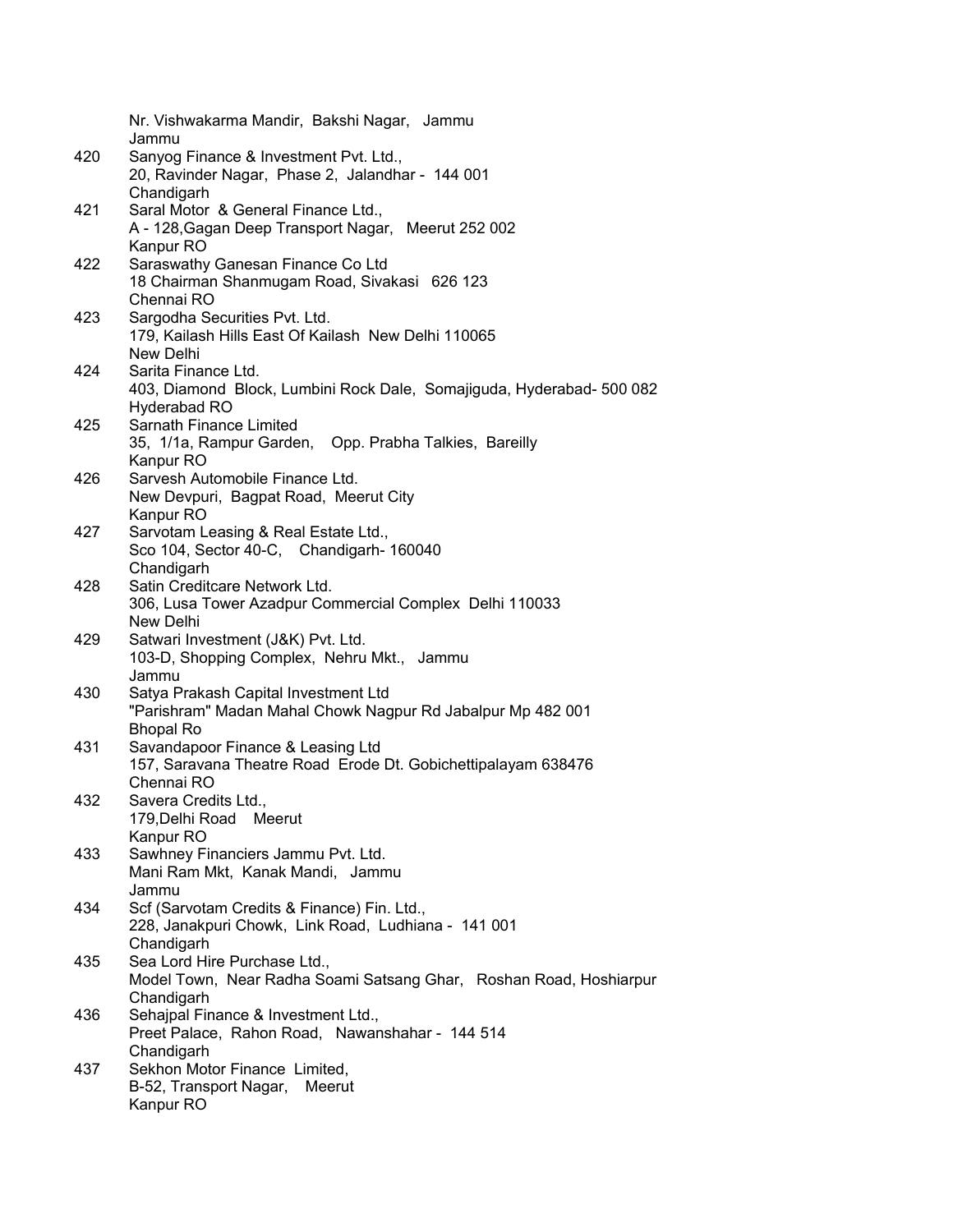| 438 | Selvaganapathy Leasing & Finance Ltd<br>III Flr F-281 Arun Complx, Omallur Main Road Salem 636 004 |
|-----|----------------------------------------------------------------------------------------------------|
|     | Chennai RO                                                                                         |
| 439 | Seyad Shariat Finance Ltd<br>4G II Floor Salai Street Sindupoondura Tirunelveli 627 001            |
|     | Chennai RO                                                                                         |
| 440 | Sgr Financial Services Ltd.,<br>Sco: 148-49, 1st Floor, Sector 34-A, Chandigarh - 160 034          |
|     | Chandigarh                                                                                         |
| 441 | Shaan Finance Ltd<br>611, Barton Centre No.84, M.G. Road Bangalore 560001<br>Bangalore Ro          |
| 442 | Shabnam Leasing & Finance Limited                                                                  |
|     | 21b/1 Prem Nagar New Delhi 110058<br>New Delhi                                                     |
| 443 | Shakumbri Motor & General Finance Ltd.,                                                            |
|     | 1st Floor, New Deep Shikha Petrolpump, Bajoria Marg, Saharanpur 247001<br>Kanpur RO                |
| 444 | Shane Haryana Finlease Ltd.                                                                        |
|     | 2365, Chuna Mandi Pahar Ganj New Delhi 110055                                                      |
|     | New Delhi                                                                                          |
| 445 | Sheen Finance & Investment (I) Ltd                                                                 |
|     | 243, Sheen Bhawan, Canal Rd, Jammu                                                                 |
|     | Jammu                                                                                              |
| 446 | Sheikh Farid Finvest Ltd.,                                                                         |
|     | Faridkot Road, Kotkapura - 151 204                                                                 |
|     | Chandigarh                                                                                         |
| 447 | Shine Blue Hire Purchase Ltd.,                                                                     |
|     | R.O. : 22-B, Guru Nagar, P.O. Model Town Jalandhar                                                 |
|     | Chandigarh                                                                                         |
| 448 | Shiromani Finance Ltd                                                                              |
|     | 24-C, Old Nehru Market, Jammu                                                                      |
|     | Jammu                                                                                              |
| 449 | Shiromani Leasing And Finance Ltd.,                                                                |
|     | 45, Transport Nagar, Meerut                                                                        |
|     | Kanpur RO                                                                                          |
| 450 | Shrachi Securities Ltd                                                                             |
|     | P-15 India Exchange Place Extn Kolkata 700 073                                                     |
|     | Kolkata                                                                                            |
| 451 | Shre Pathrakali Finance Co Ltd                                                                     |
|     | 82/4 Somasundaram Complex Old Trunk Toad Sattur 626 203                                            |
|     | Chennai RO                                                                                         |
| 453 | Shree Kalyani Leasing & Finance Ltd.                                                               |
|     | Shreeniketan Complex N.H.17, Saligrama Udupi 576225                                                |
|     | Bangalore Ro                                                                                       |
| 454 | Shree Om Finvest Ltd.,                                                                             |
|     | 99, Mall Road, Ambala - 133 001                                                                    |
|     | Chandigarh                                                                                         |
| 455 | Shri Sai Finlease Pvt. Ltd                                                                         |
|     | Mig Plot No-100, Pocket-Oo Block-A, Sector-2, Rohini Delhi 110085                                  |
|     | New Delhi                                                                                          |
| 456 | Shriram City Union Finance Ltd                                                                     |
|     | 123 Angappa Naicken Street, Chennai. 600 001                                                       |
|     | Chennai RO                                                                                         |
| 457 | Shriram Investments Ltd                                                                            |
|     | 123 Angappa Naicken Street Chennai 600 001                                                         |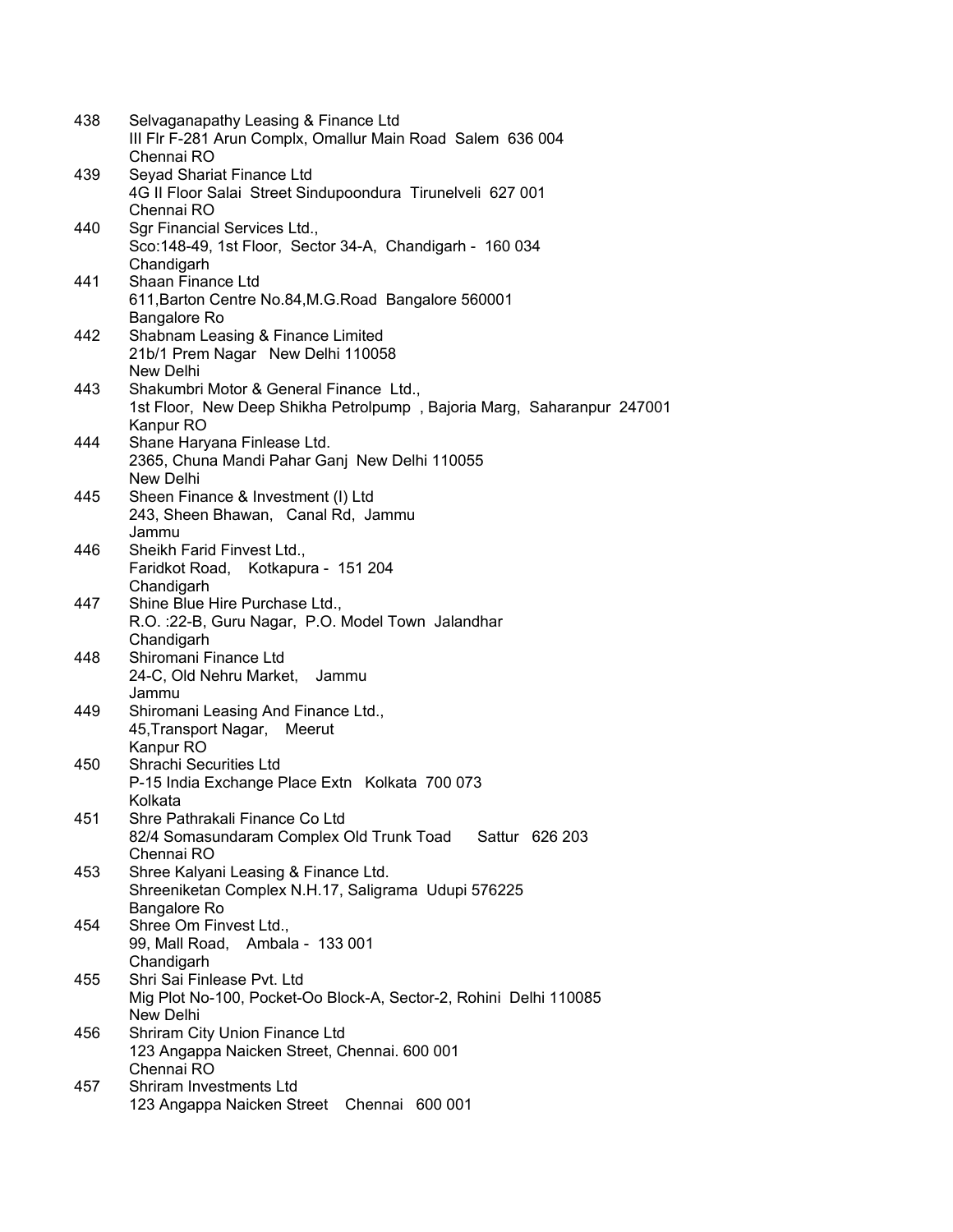|     | Chennai RO                                                                                                                 |
|-----|----------------------------------------------------------------------------------------------------------------------------|
| 458 | Shriram Overseas Finance Ltd<br>Nellithope Pondicherry 605005<br>26 Carpenter Street<br>Chennai RO                         |
| 459 | Shriram Transport Finance Co Ltd<br>123, Angappa Naicken Street<br>Chennai 600 001<br>Chennai RO                           |
| 460 | Shriram Truck Finance Company Ltd<br>21, East Mada Street Mylapore Chennai 600 004<br>Chennai RO                           |
| 461 | Sibar Finance Ltd.<br>27-14-49, li Floor,, Rajagopalachari Street Governorpet, Vijayawada-520 002<br>Hyderabad RO          |
| 462 | Sidhu Leasing & Finance Co. Ltd.<br>83-84 Gokhale Market Delhi 110054<br>New Delhi                                         |
| 463 | Simmi Finance Ltd.,<br>Kanohar Lal Trust Market, Sharda Road, Meerut City<br>Kanpur RO                                     |
| 464 | Sindhu Trade Links Limited<br>C-102, Lower Ground Floor Surya Niketan, New Multan Nagar New Delhi 110056<br>New Delhi      |
| 465 | Singh Finance Ltd<br>54-D, Nehru Market, Jammu<br>Jammu                                                                    |
| 466 | Singh Motors Hire Purchase Company Limited<br>Kohorapir, Nainital Road, Bareilly<br>Kanpur RO                              |
| 467 | Siri Auto Financiers Private Ltd.<br>D.No.6-102, Srinagar Colony, 2nd Lane M.G.Road, Kothagudem.<br>Hyderabad RO           |
| 469 | Sivagami Finance & Investments Ltd<br>742 Anna Salai<br>Chennai 600 002.<br>Chennai RO                                     |
| 470 | Skylark Deposits & Advances Ltd.,<br>Near Old Sdm Court, , G.T.Road Moga - 142 001<br>Chandigarh                           |
| 471 | Skylark Motor & General Finance Ltd.,<br>Near Old Sdm Court, G.T.Road, Moga - 142 001<br>Chandigarh                        |
| 472 | Sml Finance Ltd;<br>Bethany Complex Trichur Road, Kunnamkulam Thrissur Dist, Kerala 680503.,<br>Thiruvananthapuram         |
| 473 | Social Leasing (India) Ltd.<br>B-28, 2nd Floor, Maurya Complex Subhash Chowk, Laxmi Nagar Delhi 110092<br>New Delhi        |
| 474 | Som Datt Finance Corporation Ltd<br>Flat-24-25 10 Old Post Office Street Kolkata 700 001<br>Kolkata                        |
| 475 | Sona Finance Ltd. B-103,<br>Yaseen Complex, Pancom Business Centre, Ameerpet `X' Roads, Hyderabad- 500 016<br>Hyderabad RO |
| 476 | Soni Moni Credit Centre Pvt. Ltd.<br>126-A, Kasturi Plaza, Manpada Road, Dombivili (East), Thane - 421 201.<br>Mumbai      |
| 477 | Spr Finance Ltd.                                                                                                           |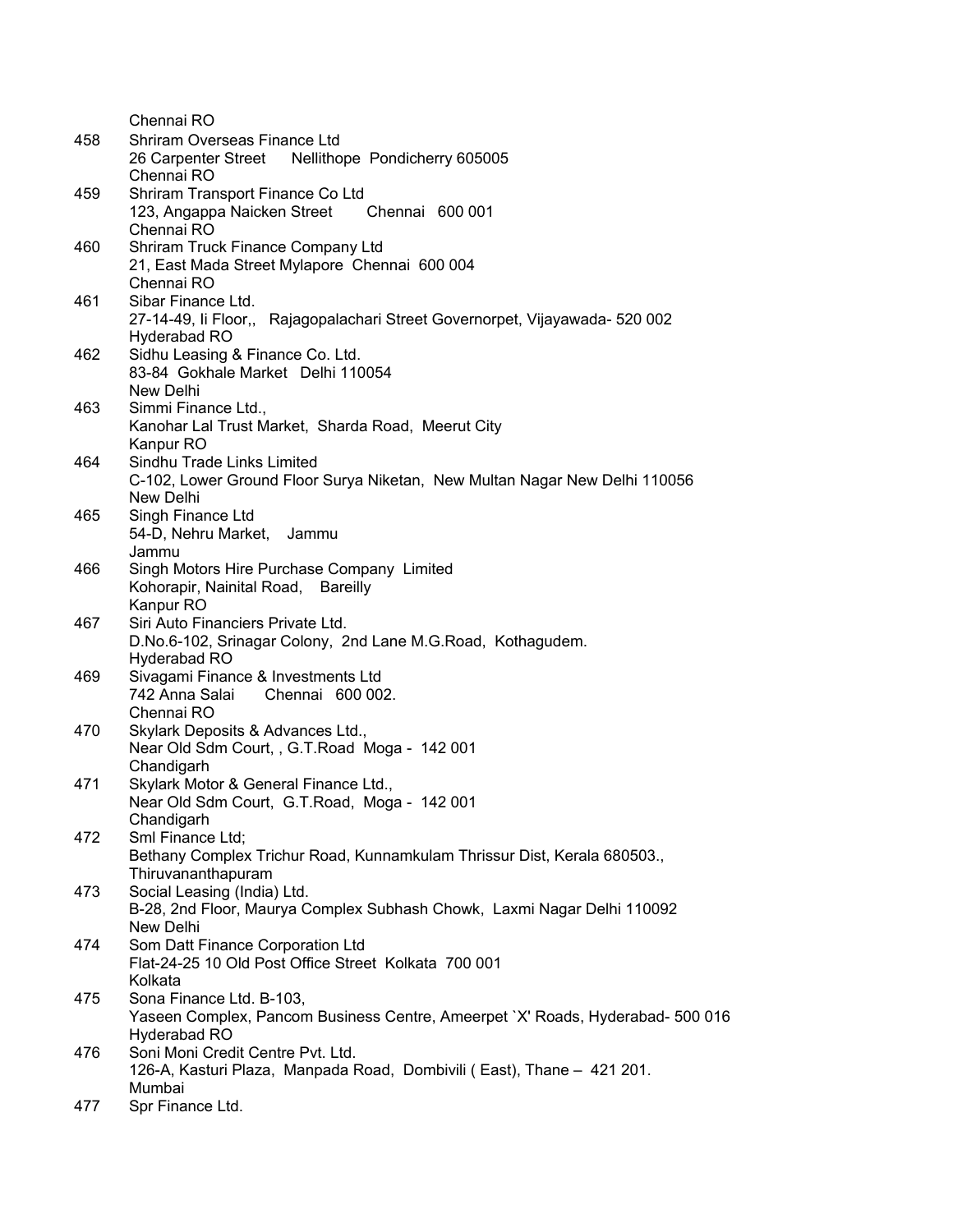|     | Kingsway House, New Market, Raghunath Bazar, Jammu<br>Jammu                                |
|-----|--------------------------------------------------------------------------------------------|
| 478 | Sreeragh General Finance Ltd.                                                              |
|     | 40/5454-E Vallamattam Estate, TD Road Ernakulam, Kochi 682035                              |
|     | Thiruvananthapuram                                                                         |
| 479 | Srei International Finance Ltd                                                             |
|     | Viswakarma 86-C, Topsia Road (South) Kolkata 700 046                                       |
|     | Kolkata                                                                                    |
| 480 | Sri Ganesh Anand Leasing & Finance Ltd.                                                    |
|     | 2nd Floor, Arundeep Complex, Opp. Bhel Enclave, Akbar Road, Tadbund, Secunderabad -500 009 |
|     | Hyderabad RO                                                                               |
| 481 | Sri Janardhana Credits Ltd                                                                 |
|     | 8/7 Gopalapuram<br>I Street<br>Coimbatore 641 018                                          |
|     | Chennai RO                                                                                 |
| 482 | Sri Mappillai Vinayagar Fin (Madurai) Ltd                                                  |
|     | 163 Nethaji Road, Madurai . 625 001                                                        |
|     | Chennai RO                                                                                 |
| 483 | Sri Ramalingeswara Leasing & Autofin (P) Ltd.                                              |
|     | D.No.5-7-72, Opp. Congress Office, Prakasam Bazar Nalgonda- 508 001                        |
|     | Hyderabad RO                                                                               |
| 484 | Sri Sai Siri Finance And Leasing Ltd.                                                      |
|     | D.No. 40-9/1-8, Vasavyanagar, Vijayawada- 520 010<br>Hyderabad RO                          |
| 485 | Sri Selvanarayana Finance Ltd                                                              |
|     | 5 Balaram Complex Vembakottai Road<br>Sattur 626 203                                       |
|     | Chennai RO                                                                                 |
| 486 | Sri Vijayaram Hire Purchase & Leasing Finance Pvt Ltd                                      |
|     | 14 Thayumanavar Street Attur Salem 636 102                                                 |
|     | Chennai RO                                                                                 |
| 487 | Star Instalments Supply Company Limited,                                                   |
|     | Zari Building, Shyam Ganj, Bareilly                                                        |
|     | Kanpur RO                                                                                  |
| 488 | Subitha Leasing Company Limited,                                                           |
|     | Komath Building, M.O. Road, Kunnamkulam, Thrissur Dist. 680503                             |
|     | Thiruvananthapuram                                                                         |
| 489 | Sudershan Hire Purchase Ltd<br>Jammu                                                       |
|     | 6-C Extn, Nehru Market,<br>Jammu                                                           |
| 490 | Sufala Finance (P) Ltd.                                                                    |
|     | 3-6-237/612, 6th Floor, Lingapurla Building, Himayatnagar, Hyderabad. 500 029              |
|     | Hyderabad RO                                                                               |
| 491 | Sukh Chain Finance Co. Ltd.                                                                |
|     | 3, New Grain Market, Jalandhar City - 144 008                                              |
|     | Chandigarh                                                                                 |
| 492 | Sukhbans Finance Co. Ltd.,                                                                 |
|     | 9-B, Bhai Sohan Singh Market, S.D. College Road, Jalandhar - 144 001                       |
|     | Chandigarh                                                                                 |
| 493 | Sukhchain Hire Purchase Ltd.,                                                              |
|     | Nn-4, Patel Chowk, Jalandhar - 144 008                                                     |
|     | Chandigarh<br>Sundaram Finance Ltd                                                         |
| 494 | 21, Patullos Road<br>Chennai 600 002                                                       |
|     | Chennai RO                                                                                 |
| 495 | Surjit Hire Purchase Ltd.                                                                  |
|     | Near Lic Building, Ferozepur Road Moga - 142 001                                           |
|     | Chandigarh                                                                                 |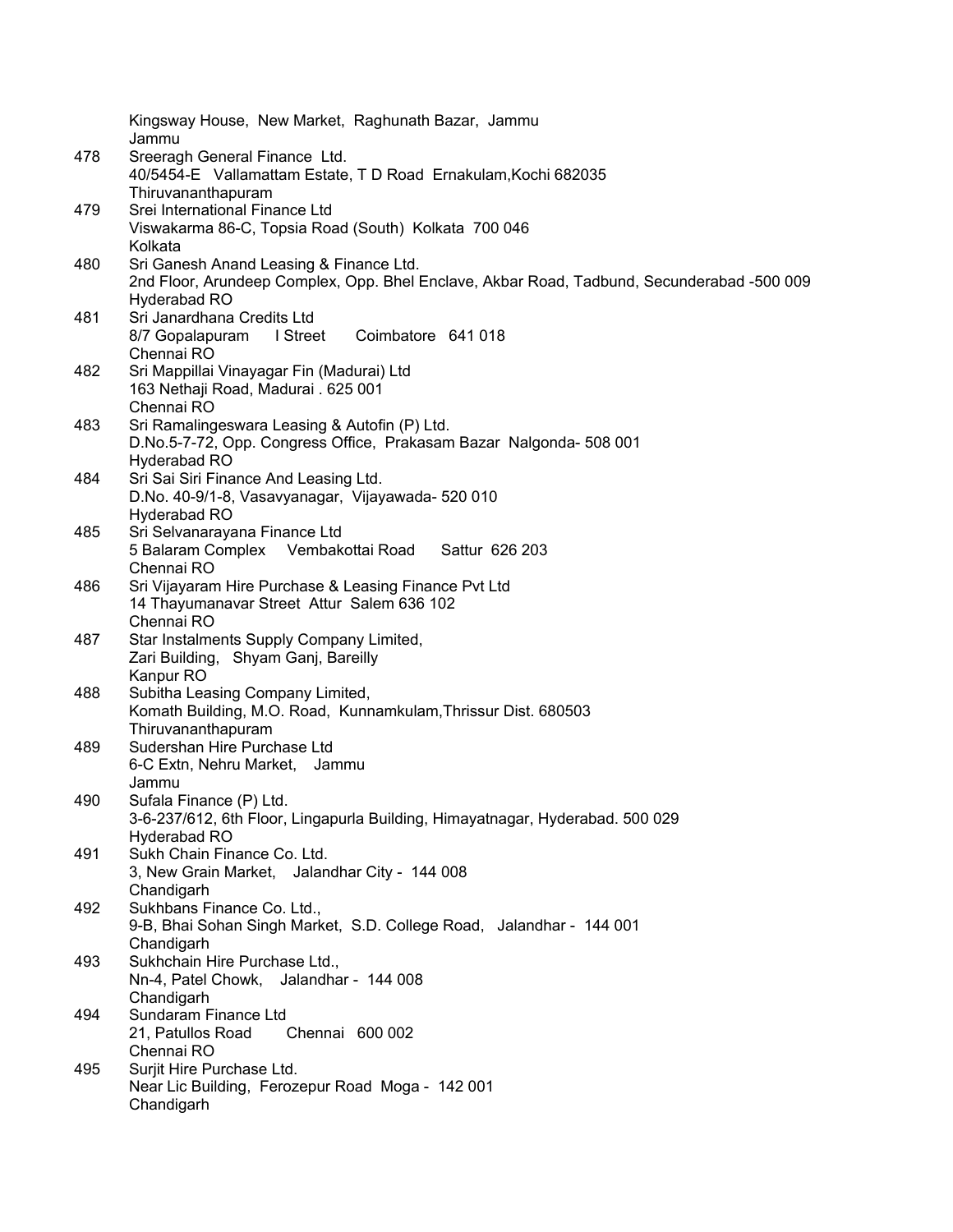| 496 | Swami Hire Purchase Ltd.,                                                              |
|-----|----------------------------------------------------------------------------------------|
|     | Nn-4, Patel Chowk, Jalandhar - 144 008                                                 |
| 497 | Chandigarh<br>Swarn Finance Ltd.,                                                      |
|     | Hind Smachar Street, Cannuaght Circus Jalandhar - 144 001                              |
|     | Chandigarh                                                                             |
| 498 | <b>Swarna Securities Limited</b>                                                       |
|     | 27-21-36, Swarna House, 1st Floor, Kaleswar Rao Road, Governorpet Vijayawada- 520 002  |
|     | Hyderabad RO                                                                           |
| 499 | Syal Finance Ltd.                                                                      |
|     | Syal Chamber, 195, Adarsh Nagar, Jalandhar - 144 001                                   |
|     | Chandigarh                                                                             |
| 500 | Syal Investment Ltd.                                                                   |
|     | Syal Chamber, 195, Adarsh Nagar, Jalandhar - 144 001<br>Chandigarh                     |
| 501 | Syal Leasing Ltd.                                                                      |
|     | Syal Chamber, 195, Adarsh Nagar, Jalandhar - 144 001                                   |
|     | Chandigarh                                                                             |
| 502 | Tamil Nadu Bus Operators Finance Corporation Ltd                                       |
|     | 19, Bishop Wallers Avenue (East) Mylapore Chennai 600 004                              |
|     | Chennai RO                                                                             |
| 503 | Tamil Nadu Power Finance & Infrastructure Development Corporation Ltd.,                |
|     | Chennai - 600018<br>Alwarpet,<br>189, T.T.K.Road,<br>Chennai RO                        |
| 504 | Tamilnadu Industrial Development Corpn. Ltd.,                                          |
|     | Egmore, Chennai 600034<br>19A, Rukmani L Salai,                                        |
|     | Chennai RO                                                                             |
| 505 | Tamilnadu Transport Dev. Finance Corpn. Ltd.,                                          |
|     | Tourism Complex, 4th Floor, Wallajah Road,<br>Chennai 600002                           |
|     | Chennai RO                                                                             |
| 506 | Tata Finance Ltd.                                                                      |
|     | Bezzola Complex, V. N. Purav Marg, Chembur, Mumbai - . 400 071<br>Mumbai               |
| 507 | Tata Investment Corporation Ltd.                                                       |
|     | Ewart House, Homi Modi Street, Fort, Mumbai - 400 001.                                 |
|     | Mumbai                                                                                 |
| 508 | <b>Tci Finance Limited</b>                                                             |
|     | 1-7-293, M.G. Road, Secunderabad- 500 003                                              |
|     | Hyderabad RO                                                                           |
| 509 | Tenco Hire Purchase & Leasing Co. Ltd;                                                 |
|     | V/27, Guruvayur Road, Kunnamkulam, Kerala, Thrissur Dist. 680503<br>Thiruvananthapuram |
| 510 | Thakar Investments Ltd.,                                                               |
|     | Opposite Mini Secretariat, Hamirpur (Hp) - 177 001                                     |
|     | Chandigarh                                                                             |
| 512 | Thayar Overseas Finance Ltd                                                            |
|     | Prestige Point li Floor<br>16, Haddows Road<br>Chennai 600 006                         |
|     | Chennai RO                                                                             |
| 513 | The Delhi Safe Deposit Company Ltd.                                                    |
|     | 86 Janpath New Delhi 110001<br>New Delhi                                               |
| 514 | The Gicc Ltd                                                                           |
|     | Syndicate House Manipal 576104                                                         |
|     | Bangalore Ro                                                                           |
| 515 | The Industrial Credit & Investments Corporation Of India Ltd.                          |
|     | 163, Backbay Reclamation, Mumbai - 400 020                                             |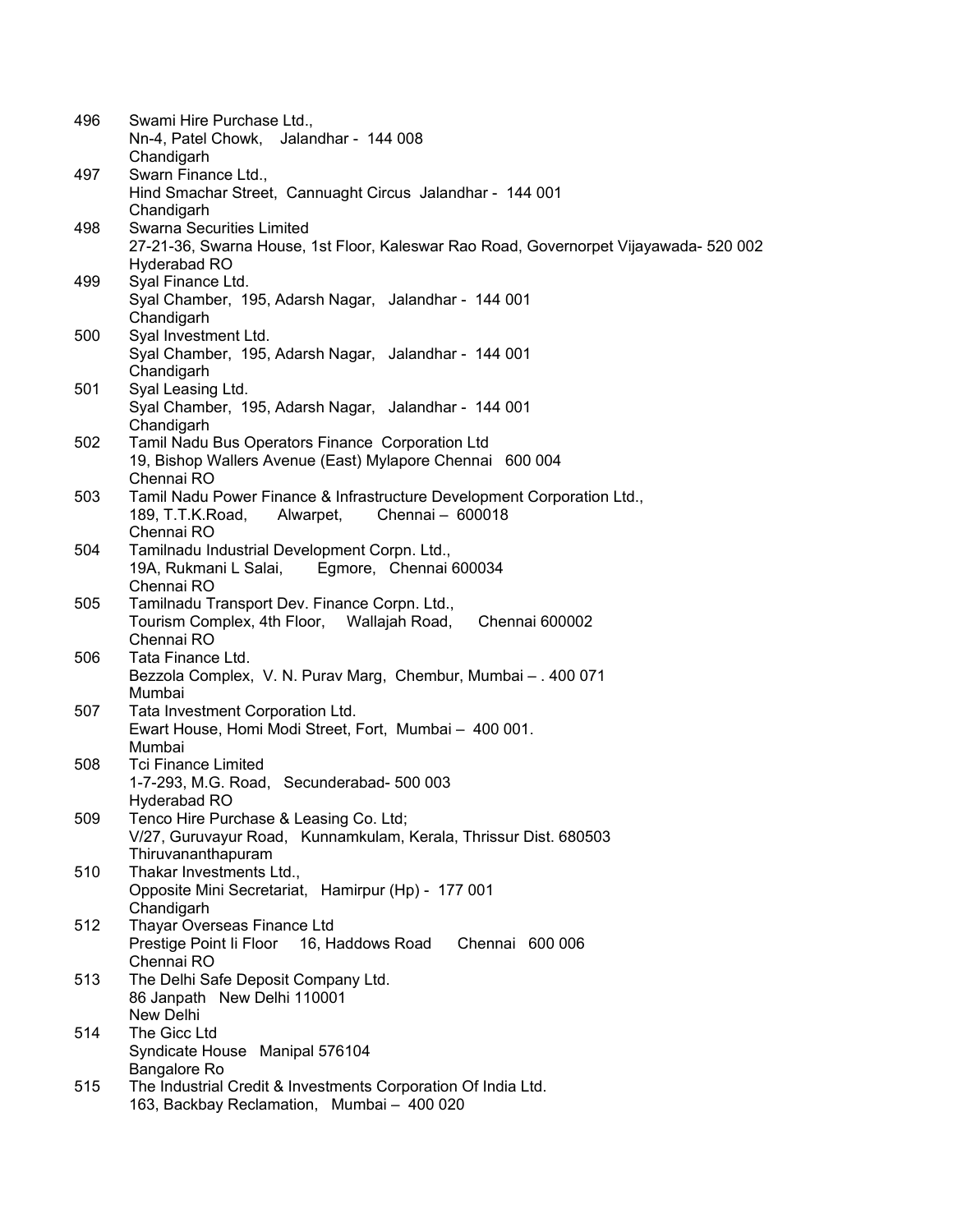|     | Mumbai                                                                               |
|-----|--------------------------------------------------------------------------------------|
| 516 | The Instalment Supply Limited                                                        |
|     | 46 Janpath New Delhi 110001                                                          |
|     | New Delhi                                                                            |
| 517 | The Jullundur Hire Purchase Ltd.,                                                    |
|     | 769, Mota Singh Nagar, Garha Road Jalandhar - 144 001                                |
|     | Chandigarh                                                                           |
| 518 | The Motor & General Finance Ltd.                                                     |
|     | Mgf House, 4/17-B Asaf Ali Road New Delhi 110002                                     |
|     | New Delhi                                                                            |
| 519 | The New Globe Financiers Limited,                                                    |
|     | Shyamganj, Bareilly 243 005                                                          |
|     | Kanpur RO                                                                            |
| 520 | The Peerless General Finance & Investment Co Ltd                                     |
|     | Peerless Bhavan 3 Esplanade East, Kolkata 700 069                                    |
|     | Kolkata                                                                              |
| 521 | The Secured Savings And Investment Ltd                                               |
|     | Bagnan Station Road(North) P.O: Bagnan Dist: Howrah West Bengal 711 303              |
|     | Kolkata                                                                              |
| 522 | The Transport Finance Ltd.,                                                          |
|     | Old Bus Stand, Near Railway Station, Jalandhar - 144 001                             |
|     | Chandigarh                                                                           |
| 523 | Thind Finance Pvt. Ltd.,                                                             |
|     | 3, Laxmi Market, Nehru Garden Road, Jalandhar - 144 001                              |
|     | Chandigarh                                                                           |
| 524 | Thirunindra Narayanan Finance & Investment Pvt Ltd                                   |
|     | No.38, Iv Avenue, Ashok Nagar, Chennai-600 083.                                      |
|     | Chennai RO                                                                           |
| 525 | Tirupati Balaji Finance Co Ltd.                                                      |
|     | 202, Magnum House-1, Opp. Milan Cinema Karampura Commercial Complex New Delhi 110015 |
|     | New Delhi                                                                            |
| 526 | <b>Tirupati Services Limited</b>                                                     |
|     | Gf-7&9, Chiranjeev Towers 43, Nehru Place New Delhi 110019                           |
|     | New Delhi                                                                            |
| 527 | Toor Finance Co. Ltd.,                                                               |
|     | Ladowali Road, Jalandhar City - 144 001                                              |
|     | Chandigarh                                                                           |
| 528 | Tourism Finance Corp. Of India Ltd.                                                  |
|     | 4th Floor, Prakash Deep Bldg. 7, Tolstoy Marg New Delhi 110001                       |
|     | New Delhi                                                                            |
| 529 | <b>Trancity Finance And Leasing Pvt Ltd</b>                                          |
|     | Mullai Mahal 8 Narashimma Sannathi Street Fort Namakkal. 637 001                     |
|     | Chennai RO                                                                           |
| 530 | Trans Asia Auto & General Finance Ltd.                                               |
|     | Kiran Mansion 24/4834, Ansari Road, Darya Ganj New Delhi 110002                      |
|     | New Delhi                                                                            |
| 532 | Transworld Hire Purchase India Ltd;                                                  |
|     | Transworld Towers, Business Lane, Beach Road, Kollam- 691001                         |
|     | Thiruvananthapuram                                                                   |
| 533 | Transworld Leasing Ltd.                                                              |
|     | Flat No.202, 10-3-280 Humayun Nagar Hyderabad- 500 028                               |
|     | Hyderabad RO                                                                         |
| 534 | Trc Financial Services Ltd.                                                          |
|     | 10223, Ist Floor, Iob Building Gurudwara Road, Karol Bagh New Delhi 110005           |
|     | New Delhi                                                                            |
| 535 | <b>Trikaal Leasing &amp; Finance</b>                                                 |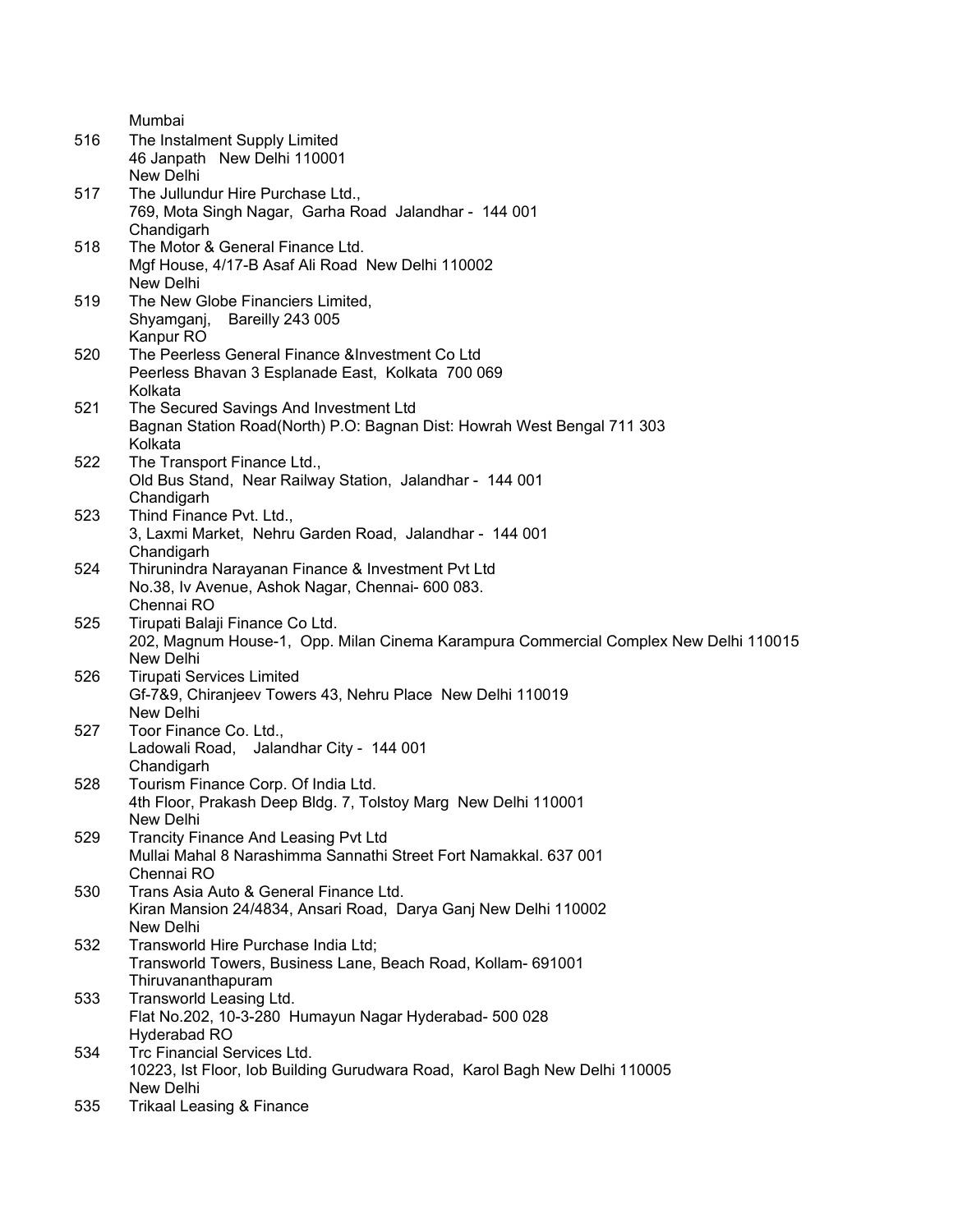|     | Mahishi Road Malmaddi Dharwad 580007                                                         |
|-----|----------------------------------------------------------------------------------------------|
|     | Bangalore Ro                                                                                 |
| 536 | Tripund Motor & General Finance Ltd.,                                                        |
|     | 131-Beripura, Delhi Road, Meerut Kanpur RO                                                   |
| 537 | Trishul Motor & General Finance Ltd., 474, Brahampuri,<br>Meerut                             |
|     | Kanpur RO                                                                                    |
| 538 | True Blue Finlease Limited                                                                   |
|     | A-3/316, 2nd Floor Paschim Vihar New Delhi 110063                                            |
|     | New Delhi                                                                                    |
| 539 | <b>True Link Finance Limited</b>                                                             |
|     | D-44, Mohan Singh Market Sector-6, R.K Puram New Delhi 110022                                |
|     | New Delhi                                                                                    |
| 540 | <b>Tvs Finance Ltd</b><br>8 Haddows Road<br>Chennai 600 006.                                 |
|     | Jayalakshmi Estate<br>Chennai RO                                                             |
| 541 | Twin Cities Investments And Finances Ltd.                                                    |
|     | 123, Sbi Staff Colony, New Bakaram, Hyderabad 500 080                                        |
|     | Hyderabad RO                                                                                 |
| 542 | Ujagar Advances Ltd.,                                                                        |
|     | Gobind Niwas, 36, G.T.Road, Jalandhar - 144 001                                              |
|     | Chandigarh                                                                                   |
| 543 | Umeed Investments (P) Ltd.                                                                   |
|     | Near Bangra Cinema Hissar Road, Rohtak Haryana 124001                                        |
|     | New Delhi                                                                                    |
| 544 | Umeed Leasing & Finance Pvt. Ltd.                                                            |
|     | Near Bangar Cinema Hissar Road, Rohtak Haryana 124001                                        |
|     | New Delhi                                                                                    |
| 545 | Unity Securities And Finance Ltd.                                                            |
|     | Cellar, Dinesh Chambers India Colony Road Bapunagar, Ahmedabad                               |
|     | Ahmedabad                                                                                    |
| 546 | Upasana Finance Ltd                                                                          |
|     | Chennai - 600 004.<br>98-A, Radhakrishna Road<br>Auras Corporate Office, 3rd Floor, Mylapore |
|     | Chennai RO                                                                                   |
| 547 | Uttam Chand Arora Leasing & Finance Ltd.                                                     |
|     | A-135, Sudershan Park Moti Nagar New Delhi 110015                                            |
|     | New Delhi                                                                                    |
| 548 | V & C Vaults & Finance Ltd.                                                                  |
|     | A-5/236 Paschim Vihar New Delhi 110063                                                       |
|     |                                                                                              |
|     | New Delhi                                                                                    |
| 549 | V.A.P. Finance Ltd                                                                           |
|     | 16 Kapali Koil Sannadhi Street<br>Mylapore<br>Chennai - 600 004.                             |
|     | Chennai RO                                                                                   |
| 550 | V.N. Credits Limited                                                                         |
|     | 3/1, H-3 Amar Park New Rohtak Road, Zakhira Delhi 110035                                     |
|     | New Delhi                                                                                    |
| 551 | V.V.D. Finance & Leasing Ltd                                                                 |
|     | Opp Dist Central Co-Op Bk<br>Tuticorin 628 003<br>182, V.V.D. Road<br>Chennai RO             |
| 552 | Vaishali Motors Finace Limited,                                                              |
|     | Bhagwan Mahavir Marg, Baraut, Dist. Bagpat                                                   |
|     | Kanpur RO                                                                                    |
| 553 | Vardhan Properties & Investment Ltd.                                                         |
|     | 801, Surya Kiran Building 19 K.G. Marg New Delhi 110001                                      |
|     | New Delhi                                                                                    |
| 554 | Vasu Senniappa Finance Pvt Ltd<br>43 Cutcherry Street<br>Gobichettypalayam . 638 452         |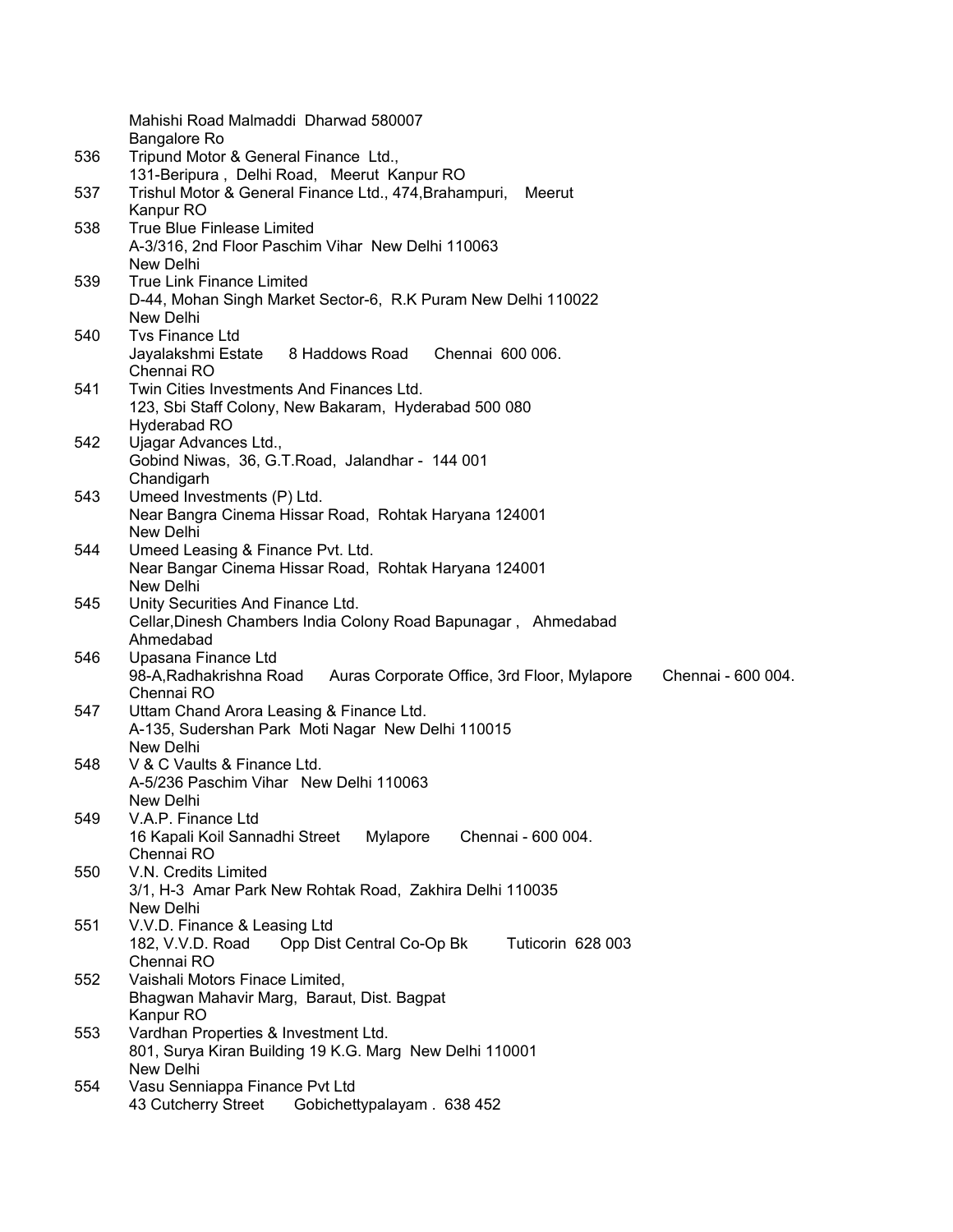|     | Chennai RO                                                                       |
|-----|----------------------------------------------------------------------------------|
| 555 | Venkatadri Financial Services Ltd.                                               |
|     | 59-1-23/2, Premchand Complex Sunnapubotla Centre Ashoknagar Vijayawada- 520 010  |
|     | Hyderabad RO                                                                     |
| 556 | <b>Verinder Finance</b>                                                          |
|     | Bhanot House, Kachhi Chawni, Jammu                                               |
|     | Jammu                                                                            |
| 557 | Verinder Finance Ltd.                                                            |
|     | Bhanot House, Kachhi Chawni, Jammu                                               |
|     | Jammu                                                                            |
| 558 | Vijay Hemant Finance & Estates Ltd                                               |
|     | 110, Mahatma Gandhi Road, Nungambakkam<br>Prakash Presidium<br>Chennai . 600 034 |
|     | Chennai RO                                                                       |
|     |                                                                                  |
| 559 | Vijay Hire Purchase & Leasing Ltd.                                               |
|     | 1-4-246, Vipanchi Estate, Main Road, Karim Nagar Dist. Koratla- 505 326          |
|     | Hyderabad RO                                                                     |
| 560 | Vijaya Finance Limited                                                           |
|     | 37/991, Ist Floor, Emmy Square Sahodaran Ayyappan Road Elamkulam, Kochi 682 020. |
|     | Thiruvananthapuram                                                               |
| 561 | <b>Vikas Profin Limited</b>                                                      |
|     | Vikas Apartment 34\1, East Punjabi Bagh New Delhi 110026                         |
|     | New Delhi                                                                        |
| 562 | Vikramashila Finance And Leasing Ltd.                                            |
|     | 5-9-22/44 Opp. Rock Gardens, Adarsha Nagar Hyderabad 500063                      |
|     | Hyderabad RO                                                                     |
| 563 | Vinman Finance & Leasing Ltd.                                                    |
|     | Satya Complex, G.T. Road, Srikaulam(Ap) 532001                                   |
|     | Hyderabad RO                                                                     |
| 564 | Virk Hire Purchase Ltd.,                                                         |
|     | 88, Kapurthala Road, Jalandhar                                                   |
|     | Chandigarh                                                                       |
| 565 | Vishal Finlease P. Ltd.                                                          |
|     | Shantikunj, Plot No.522/1, Nr. Gh-6, Circle Sector 22, Gandhinagar               |
|     | Ahmedabad                                                                        |
| 566 | Visharad Automobile Financiers Ltd.,                                             |
|     | 80/106, Agrawal Complex, Delhi Rd. Meerut                                        |
|     | Kanpur RO                                                                        |
| 567 | Vishwa Gayatri Hire Purchase & Finance Ltd.                                      |
|     | Vipanchi Estate, Koratla- (Karim Nagar Dist) 505 326 H                           |
|     | yderabad RO                                                                      |
| 568 | Vivek Hire Purchase & Leasing Ltd                                                |
|     | 150 Luz Church Road<br>Mylapore<br>Chennai . 600 004                             |
|     | Chennai RO                                                                       |
| 569 | Vivek Motor Finance Ltd.                                                         |
|     | 53\52, Ramjas Road Karol Bagh New Delhi 110005                                   |
|     | New Delhi                                                                        |
| 570 | Wall Street Finance Ltd.                                                         |
|     | Natasha, 52 Hill Road, Bandra (West), Mumbai - 400 050.                          |
|     | Mumbai                                                                           |
| 571 | Wellshine Investments & Fin Services Ltd                                         |
|     | 44 Third Main Road<br>Tiruchirapalli . 620 001<br>Ponnagar                       |
|     | Chennai RO                                                                       |
| 572 | West Bengal Industrial Development Corpn. Ltd                                    |
|     | 5 Council House Street Kolkata 700 001                                           |
|     | Kolkata                                                                          |
| 573 | West Bengal Infrastructure Development Finance Corpn Ltd                         |